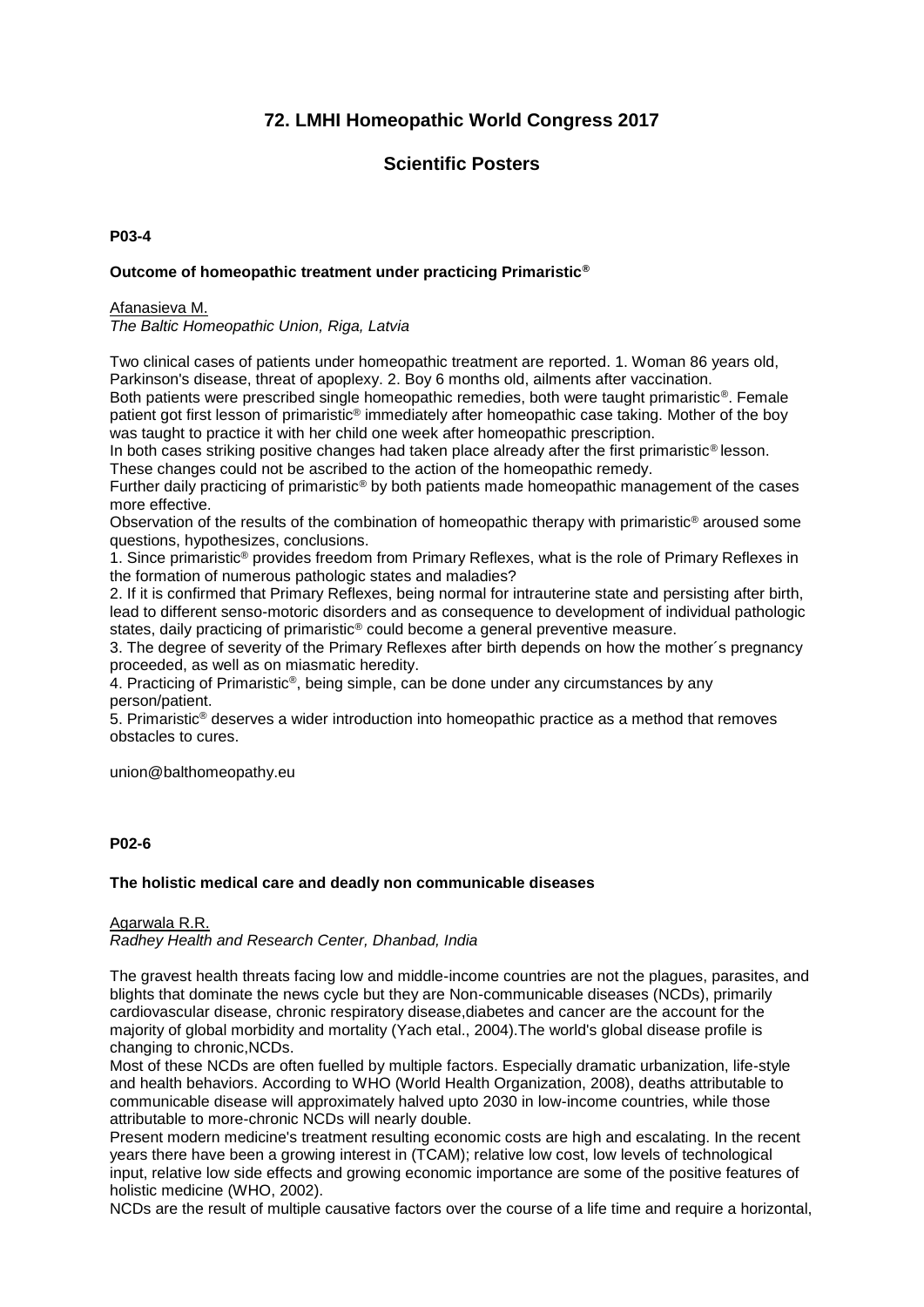integrated approach to care with the patient, family, and the entire community as active participants. Along with health education, promotion of disease prevention, changing and reversing life style holistic treatment could have better impacts on deadly disease control. Improving access to primary health care through holistic treatment especially Homoeopathy. I am confident that further research into these priority areas can yield actionable guidance on how to improve treatment access to NCDs in the developing world with holistic treatment.

drriturajagarwala@gmail.com

## **P02-7**

## **Beneficial homoeopathic drugs for liver diseases**

#### Agarwala R.R.

## *Radhey Health and Research Center, Dhanbad, India*

Liver diseases are growing problem among non- communicable diseases worldwide. However, the number of drugs in modern medicine actually used successfully in humans are very small. The compounds/preparations are, alphabetically: colchicine, corticosteroids, glycyrrhizin, interferons, Liv 52, nitric oxide, resveratrol, and thalidomide. Colchicine and corticosteroids have been studied extensively in animals and humans; most clinical studies suggest that these compounds are not useful in the treatment of liver diseases. Glycyrrhizin has hepatoprotective properties in patients with subacute liver failure but deserves more prospective controlled trials. Interferon has shown interesting antifibrotic properties in animals and humans; prospective studies on their antifibrotic/fibrolytic activity are required. Curcumin, resveratrol and thalidomide are newly discovered protective and curative compounds on experimental hepatic diseases. Unfortunately, clinical studies are lacking. In this review some of the most common different liver diseases were chosen by consulting different books on practice of medicine and books on liver diseases. The common/general symptoms were taken. The symptoms were analyzed from each disease and then converted into rubric . Then repertorisation was done consulting Dr Bonninghuessen repertory . The result was the numerous homoeopathic medicines,like Arg-n, Ars, Bry, Calc, Carb-v, Carduus m, Chelido, Cincho, Ip, Kali-bi, Lyco, Nux-v, Phos, Sep. These are well proved/studied drugs utilized for liver diseases, analyzed from basic to critical clinical point of view. The future is to carry out controlled prospective double-blind multicenter studies with these and newly discovered homoeopathic drugs with proven beneficial effects on diseased individuals. Fundamental hepatobiology with homoeopathic medicines should also be encouraged.

drriturajagarwala@gmail.com

## **P02-2**

#### **Is scope of homoeopathy limited?**

Bhattaram A. *JSPS. Govt. Homoeo Medical College,Govt. of Telangana, AYUSH, Hyderabad, India*

CASE-1 NAME: MS K AGE 18 YRS SEX:F

PRESENTING C/O : Not attained menarchy. No relevant past history. GC fair. Desired cool weather, cold food , cool water for bathing.

She had taken an USG and CT scan which revealed CT SCAN OF ABDOMEN ON 28-12-2009.

A soft tissue density seen which is unlikely to represent uterus and is likely to be bowel loop. The gynaecologists gave up. Finally she came to our clinic .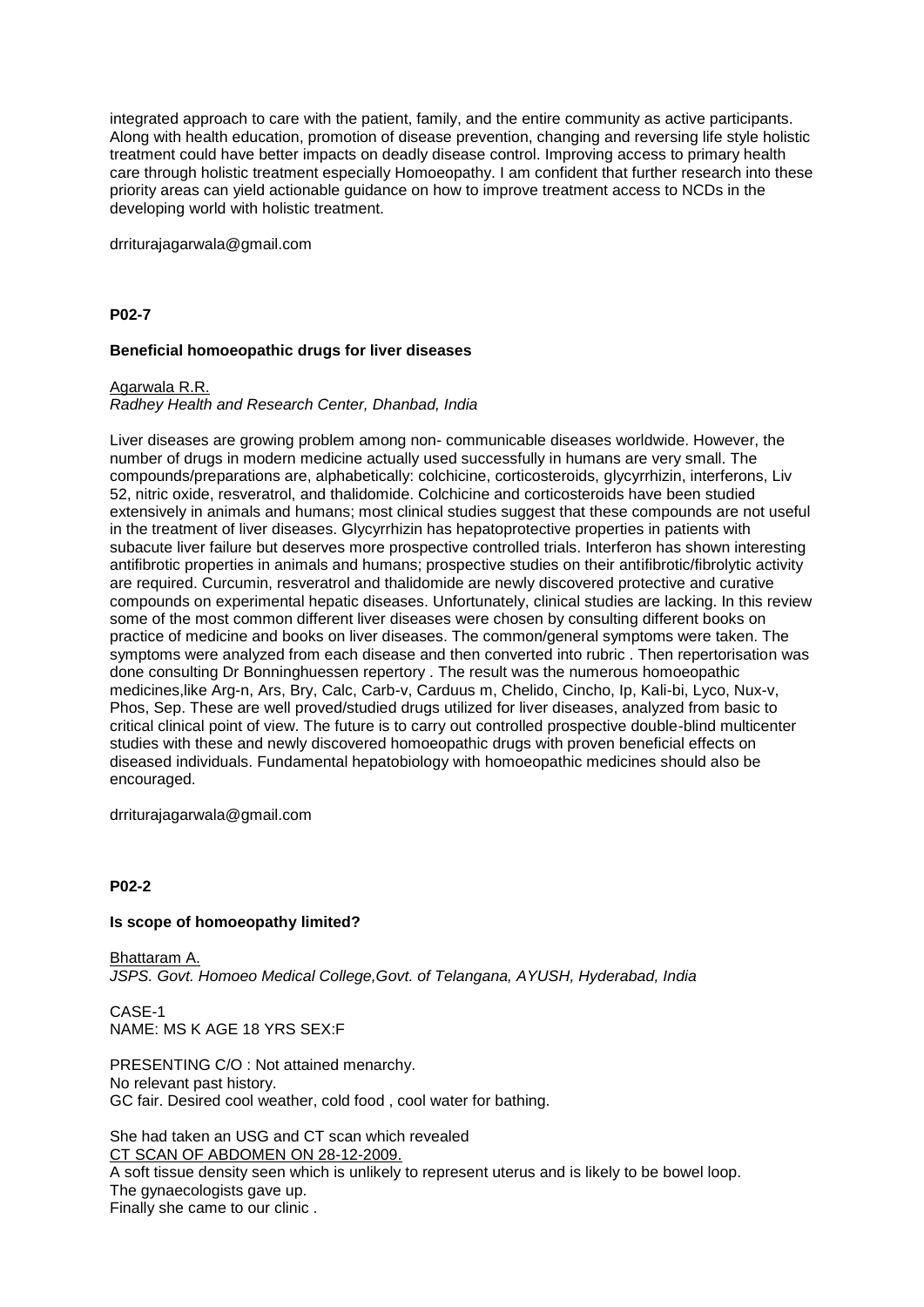I gave her SYPHILINUM 1M ONE DOSE basing on the Miasmatic block. To my great surprise she started developing axillary and pubic hair.

After a few months a slight enlargement in her breasts was noticed.

It was around this time her mother came to the clinic once. Amidst tears she told me that when she conceived this girl she was going through a lot of stress. She came to know that her husband was having an illicit affair.

#### CT SCAN ON 4-10-2010

Rudimentary uterus like structure has been identified with presence of cervix and vagina, and nonvisualised ovaries CT SCAN ON 17-11-2011 Severe uterine hypoplasia. Non-visualisation of ovaries

Around this time she attained menarche.

USG On 13-2-2013. ANTEVERTED NORMAL SIZED UTERUS Small Right Ovary Non-Visualised Left Ovary.

Homoeopathic Remedies By Virtue of Their Power To Control Vital Functions And Increase Resistance, Often Exercise A Favourable Influence Upon Physical Development As Well As Upon The Tangible Products Of Disease Or Accident.

aruna.bhattaram@gmail.com

## **P03-3**

## **Networking with regional specialists Zusammenarbeit mit regionalen Spezialärzten**

#### Bichsel B.

*Gemeinschaftspraxis integra, Schiers, Switzerland*

How can networking between regional specialists and homeopathic doctors be ameliorated? By taking care of the same patients I got interested to intensify my collaboration with regional specialists. Actually this is mostly fruitful with a cardiologist and an oncologist. By listening and respecting the statements of each other we make possible to take care of the patient together. An example for this mutual respect was realized by the cardiologist and myself with holding a public conference with the title: "Das kranke Herz - Schulmedizin und Komplementärmedizin im Dialog" which was a great success. To take care of sick people together is of great value for the patients and the doctors. Networking between the disciplines - especially between universitarian and complementary medicineshould be intensified for the benefit of the sick people. Therefor it ist necessary to approach and to respect the doctors of other disciplines.

Wie kann die Zusammenarbeit mit regionalen Spezialärzten verbessert werden? Durch die gemeinsame Betreuung von Patienten entstand das Interesse an einer intensivierten Zusammenarbeit mit gewissen Spezialärzten. Dies ist aktuell mit einem Kardiologen und einem Onkologen verwirklicht. Durch gegenseitiges Zuhören und Achtung des anderen Ansatzes ermöglichen wir die gemeinsame Betreuung kranker Menschen. Ein Beispiel für die gegenseitige Achtung zeigt ein vom Kardiologen und mir zusammen verwirklichter öffentlicher Vortrag mit dem Titel "Das kranke Herz - Schulmedizin und Komplementärmedizin im Dialog", was grossen Anklang fand im Publikum.

Die gemeinsame Betreuung ist für die erkrankten Menschen und ihre betreuenden Ärzte eine echte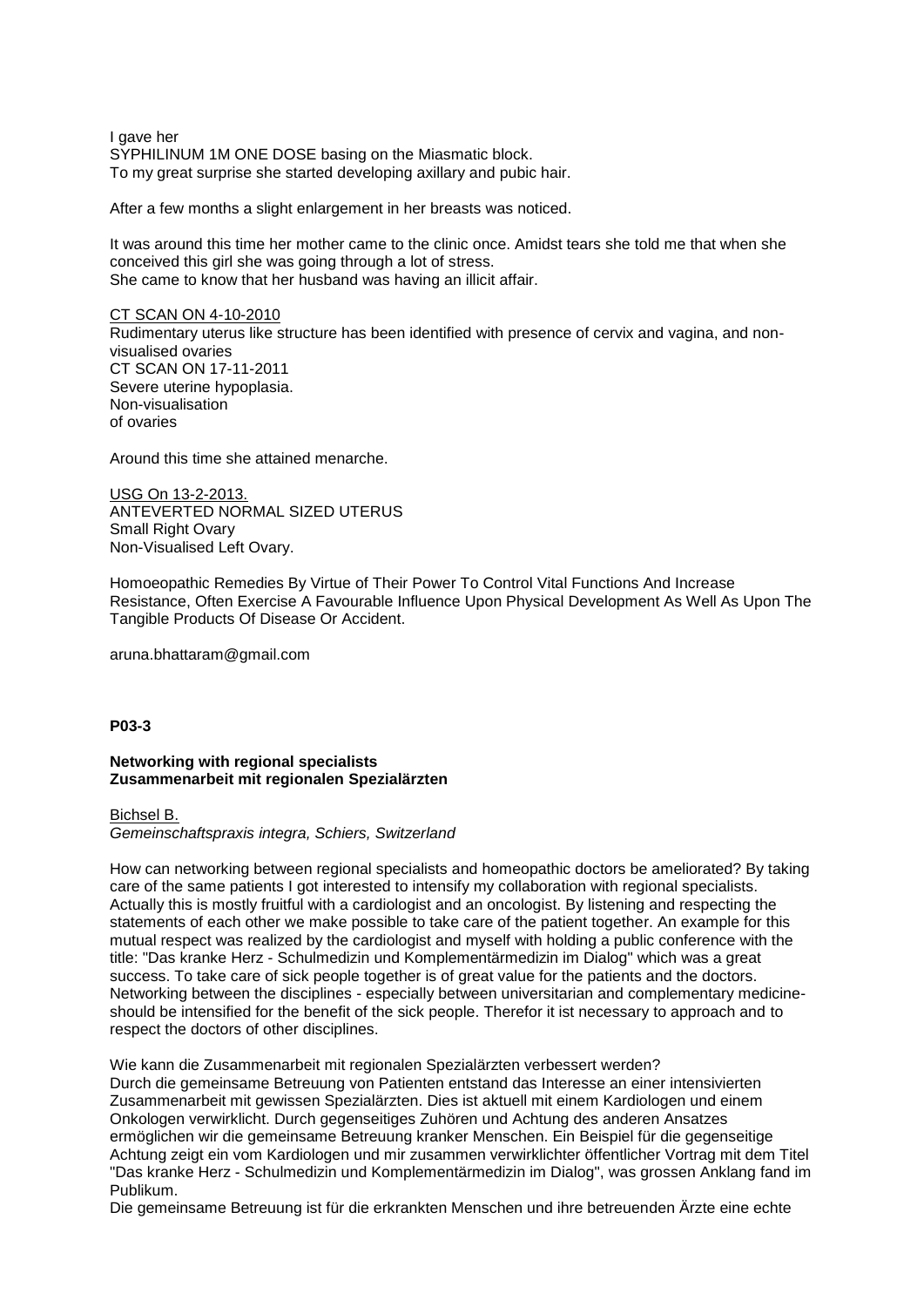Bereicherung. Sie hilft den kranken Menschen, viele Ängste und Fragen fachgerecht beantwortet zu bekommen.

Die Zusammenarbeit zwischen den Disziplinen -insbesondere Universitätsmedizin und Komplementärmedizin- sollte im Hinblick auf das Wohl des kranken Menschen intensiviert werden. Dazu ist es notwendig, aufeinander zuzugehen und sich gegenseitig in Bezug auf die Einstellung zur Medizin zu achten.

bichsel.praxis@hin.ch

## **P14-2**

# **Teaching students to conduct successful homeopathic pathogenetic trials**

Botha  $I^{1,2}$ 

*1 Independent, Camberley, United Kingdom, <sup>2</sup>Durban University of Technology, Durban, South Africa*

**Aims:** To discuss the researcher´s experiences in teaching students (novices) to conduct successful homeopathic pathogenetic trials

**Methods:** A critical self-reflection on the experiences of the researcher while supervising research students undertaking proving research at master´s degree level

**Results:** It is essential for novice proving supervisors/directors to have strict guidelines when conducting homeopathic pathogenetic trials to ensure both the quality of the outcome and the safety of the participants. These guidelines should not be limited to how to conduct the research, but should also include guidelines on the analysis of the data collected, the verification of the symptoms and how to distinguish the symptoms attributed to the proving to those attributed to the prover, as well as the writing of the final materia medica and repertory report.

**Conclusions:** A well written set of guidelines can allow students and novice proving supervisors effectively to conduct successful homeopathic pathogenetic trials. The role of the teacher lies in ensuring that those guidelines are followed as well as acting as a second pair of eyes to ensure the safety of the participants.

izelbotha@gmail.com

## **P06-4**

# **Protocol amyotrophic lateral sclerosis and myasthenia gravis with homeopathic treatment at the Federal University of São Paulo - Brazil**

Brunelli W. *ABRAH, Homeopathy, Sao Paulo, Brazil*

The demand for so-called complementary medicine is growing worldwide, especially in patients with chronic diseases or conditions with no chance of cure. The Federal University of São Paulo (Brazil), in the Department of neuromuscular diseases (Integrative Care Center) started the homeopathy protocol in patients with Amyotrophic Lateral Sclerosis (ALS) in 2015 and Myasthenia gravis (MG) in 2016. Started after the good result of a case of ALS, which will be present by speaker Dr. Romeu Carillo in this congress. This study will show the protocol and preliminary results.

Neuromuscular diseases clinic´s patients are referred to the Integrative Care Center and go through first medical consultation for homeopathic evaluation and prescription medications, and monthly returns for reassessment. All allopathic medicines used by the patient on a regular basis according to their clinical needs, will be maintain.

The ALS protocol is based on the systemic method of Carillo, using homeopathic medicines like equalizer, circumstantial, systemic and treating chronic disease Syphilinism. The MG protocol is being formed because there are no known chronic disease involved in its pathophysiology. To date, it evaluated six patients with ALS in a period of one year and 12 patients with MG in the period of six months. The ALS group, only one patient showed stabilization and improvement clinical. MG group, seven patients had clinical improvement.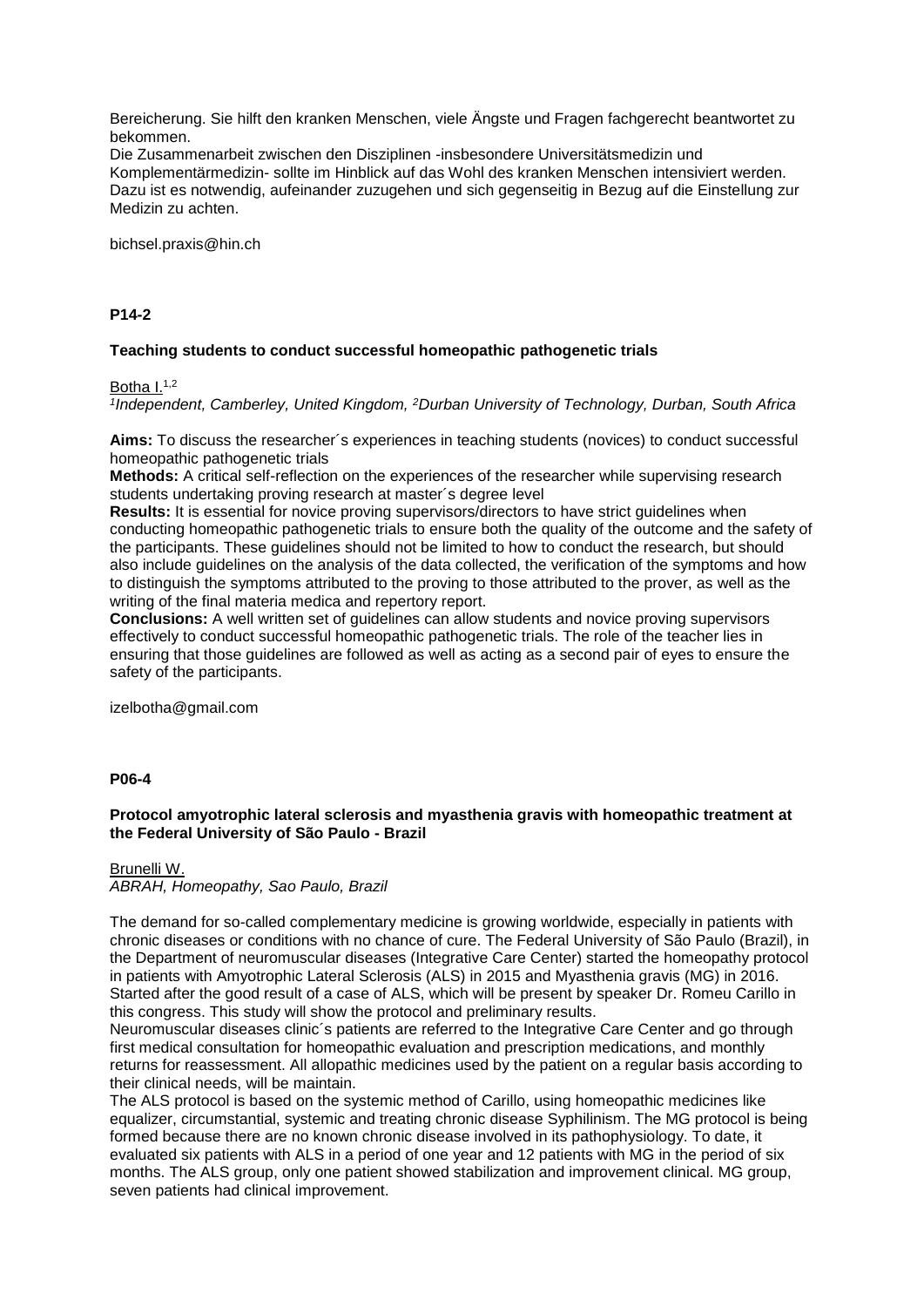This work shows the possibility of creating homeopathy protocols in federal university, in allopathic clinic neurology, using homeopathic therapeutics.

williambrunelli@hotmail.com

# **P04-4**

## **Case of capgrass syndrome + depressive psychosis + paranoid thoughts + adjustment disorder + dysthymia -- cured with homeopathy!!!**

Chandak K.

*Reeshabh Homeo Consultancy, Homeopathy, Nagpur, India*

A 24 yrs girl saying that i am in 7th std.! I am just 12 yrs old! Fluctuation of memory ,her memory wonders in past and present. Few yrs ago in 2002 she had malaria,febrile convulsions, unconscious for 2 days, kept on oxygen.Then convulsions continued.Allopathy treatment has taken. In 2004 EEG done which didn´t show any abnormality.she has been reffered to Psychriatist in 2004 and was diagnosed as patient of Depression,for that medicines given.In 2005 she was admitted in hospital for frequent headache,severe irritability and anaemia,there she was diagnosed as- ADJUSTMENT DISORDER WITH AC.DYSTYMIA( axis II) CLUSTER WITH TRAITS++.again new medicines were added.Along with this treatment,she took medicines for frequent attacks of cough,cold,typhoid and DUB from her family physician from 2005 till 2010.In between this treatment in 2008 she developed menorrhagia,she has been given some medication for that,HERE STARTED MEMORY LOSS. in 2012 june her Psychometery report showed Depression and MQ-112 i.e.avrage.EEG-normal.june 2012 MRI suggested- Bilateral mesial temporal sclerosis with two small old infarcts in left MCA territory. in 2013 her Neurophysician and Psychriatist finally diagnosed the case as -CAPGRASS SYNDROME,DEPRESSIVE PSYCHOSIS,PARANOID THOUGHTS AND ENCEHALITIS ILLNESS, for that she consumed 15 tablets daily till Dec 2014. Consulted me in Jan 2015.Homeopathy changed her life!!! Fluctuation in memory is very well controlled!! Independent,doing job!! Allopathy tablets just 3/day! MIRACULOUS HOMEOPATHY!!! A case with 7 diagnosis finally cured with one unique Homeopathy!!! HOW?

doctor@reeshabh.com

## **P05-2**

## **Snake remedies - boon for coagulopathies!!!**

# Chandak K. *Reeshabh Homeo Consultancy, Homeopathy, Nagpur, India*

Every coin has two sides,when blood is too slow or too fast to coagulate,is considered as coagulopathy,hence there is hyper and hypo coagulopathy. Commonly reduced coagulability of blood resulting in uncontrolled hemorrhage is known as coagulopathy.It can be due to reduction in blood clotting protein level,some genetic disorders,trauma and reduced pletlets.To study the underlined cause for acute medication is important but first goal is TO STOP HEMORRHAGE. External suppliment of blood plasma with RBC,prothrombin,fibrinogen compounds and tranexamic acid is helpful to check the bleeding,but how long? And how many times? Thinning or thickening of the blood, is not a symptom, so just to arrest bleeding once is not sufficient!! It's a tendency !! To handle coagulation tendency,the immunity of the patient should be increased by correcting the Diathesis. Bleeding tendencies belong to Hemorrhagic diathesis and to maintain it the medicine must be anti hemorrhagic!! Here is the role of Snake remedies!! Homeopathy has lot of anti hemorrhagic remedies then why snakes? Snake venom has many enzymes,lipids,free amino acid and it is rich in proteins. Few protiens help in thickening of blood and clot formation,thus helpful in hypocoagulopathy. Certain protiens which are coagulating compounds,helpful in thinning of blood and hence beneficial in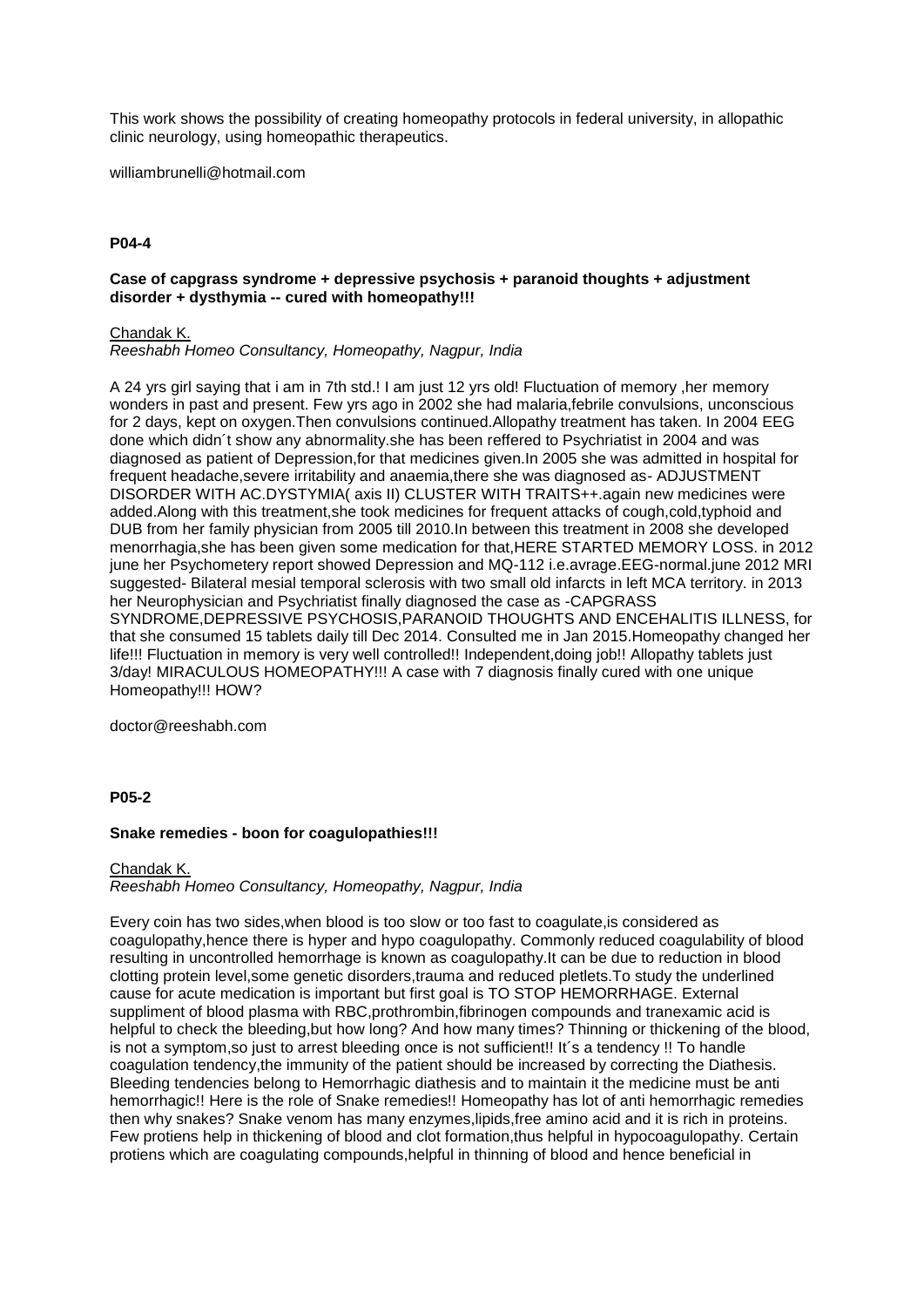hypercoagulopathy,it dissolves thrombus. Every snake venom has different constituents,hence differ in function,but they have great affenity for hemorrhagic disorders. Snake remedies are quick to act hence useful in acute hemorrhage as well they are deep costitutionals so help in settling the hemorrhagic tendency.

doctor@reeshabh.com

# **P09-2**

## **Biological and physico-chemical characterization of ultra high diluted** *Hydrastis canadensis* **and** *in vitro* **studies on mammalian cells**

Chandrakar N., Temgire M.K., Kane S.G., Suresh A.K., Bellare J. *Indian Institute of Technology, Bombay, Chemical Engineering, Mumbai, India*

**Question:** Presence of active ingredients in ultra high diluted homeopathic remedies has always been challenged in scientific community. We report results of a study to identify if starting ingredients of plant derived homeopathic remedies at ultra high dilution exists and how they effect mammalian cell lines *in vitro*.

**Methods:** Mother tinctures of *Hydrastis canadensis* or goldenseal in 6c, 30c and 200c potencies were analysed using high resolution liquid chromatogram mass spectrometer (HR-LCMS), transmission electron microscope (TEM), energy dispersive X-ray spectroscopy (EDX). *In vitro* studies on NIH3t3k, HeLa, HepG2 and MG-63 cell lines using *Hydrastis Canadensis* mother tincture, 6c, 30c and 200c potencies at concentration range from 1%-10% were studied. Biochemical assays, MTT, Sulphorhodamine-B (SRB) were done to identify cell viability and cytotoxic effect of these medicines. Fluorescence microscopy and flow cyttometer studies were performed to understand the effect of these drugs at cellular level.

**Findings:** Berberine, hydrastine, hydrastatine and canadenine are the active ingredients obtained in mother tincture. Whereas berberine is the major active ingredient obtained at 6C, 30C, and 200C potencies, showing anti-proliferative effect and early apoptosis in different cancer cell lines. Cell cycle studies of drug treated cells confirmed that maximum population stays in sub G1 phase and G0 phase. Various CD markers conjugated with dyes in flow cytometer confirmed early apoptosis in HeLa, HepG2 and MG-63 cell lines.

**Conclusion:** *Hydrastis Canadensis* retains berberine as active ingredient at ultra high dilutions till 200c potency. MTT, SRB and microscopic studies confirmed its anti-proliferative effect on different mammalian cell lines.

neha.chandrakar26@gmail.com

## **P04-1**

## **The scope of homeopathy in autism**

Chaukkar S.1,2

*<sup>1</sup>Dr Batras Academy Pvt Ltd, Homeopathy, Mumbai, India, <sup>2</sup>Y.M.T. Homoeopathic Medical College, Homeopathic Materia Medica, Mumbai, India*

Autism is a developmental behavioural disorder with its onset commonly seen in infancy or early childhood.

An autistic child is a child who has **lost or never achieved a contact** with other people and is **totally withdrawn and preoccupied with his own fancies and stereotyped behaviour**.

Treatment is usually slow and gradual, and requires careful case management skills.

\*Extreme anxiety, desperation, and often dysfunction in autism families, due to the stress and financial pressures of their situation. Impatience with treatment is often the norm, which works against the realities of what parents should expect.

Simultaneous use of many forms of intervention, including diets, supplements, chelation (in various forms), and a myriad of other therapies such as behavioral therapies, auditory therapies, osteopathy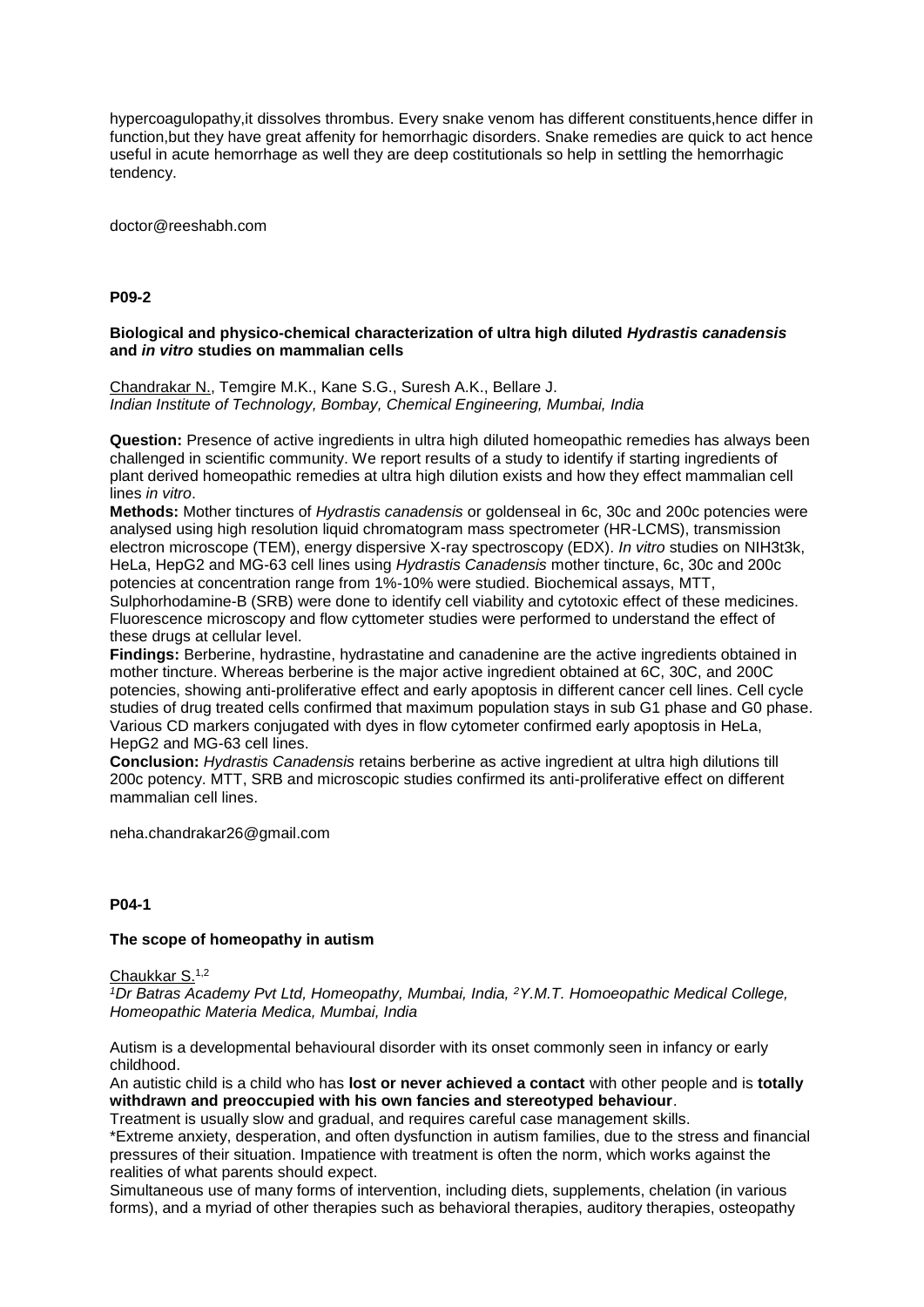and craniosacral treatment. Many treatments are focusing on the myriad symptoms (e.g., gut problems) rather than the underlying cause of the disease.

Homeopathy has a much more deeper and central action on **psycho-neuro-endocrinological** and **psycho-immunological axis**

It works well to **correct the accentuated state of sensitivity**. It also helps improve **fine motor skills**  as well as perceptual difficulties and **Behavior modification and also** brings about **qualitative change** at a wide range of symptoms in children with autism.

Thus we conclude that Homeopathy is an effective weapon to tackle this epidemic of Autism and can bring a smile on the face of parents as well as the children suffering from this disorder.

drsamirchaukkar@gmail.com

## **P04-2**

## **Role of homeopathy in ADHD**

Chaukkar S.

*Y.M.T. Homoeopathic Medical College, Homeopathic Materia Medica, Mumbai, India*

The most common symptom of ADHD is difficulty remaining focused on a task until it is completed (**Inattention**). People with ADHD have a hard time starting and completing tasks that are boring, repetitive, or difficult for them. Many people with ADHD have trouble thinking before acting. **Impulsiveness** usually continues into adulthood and may interfere with keeping a job and developing personal relationships. Although most people with ADHD (especially as adults) do not appear overactive (**Hyperactive**), they may often feel restless or look fidgety.

#### **The Homeopathic Approach**

Homeopathy offers an alternative to Ritalin. The homeopathic holistic approach examines the symptoms of each part of the person, and the conditions around those symptoms, and tries to find correlation or meaning in the inter-relationship of those symptoms. A homeopathic remedy is found that covers the unique characteristics of the child.

Homeopaths treat the individual and try to bring them into balance. Homeopathy treats people with ADHD, not the ADHD itself. The homeopath tries to understand the unique features and symptoms, rather than the common symptoms, and to match those conditions with a similar medicine (i.e. one that produced similar symptoms in the drug trial or proving).

drsamirchaukkar@gmail.com

## **P04-3**

## **The scope of homeopathy in treatment of substance abuse disorders**

#### Chaukkar S.

*Y.M.T. Homoeopathic Medical College, Homeopathic Materia Medica, Mumbai, India*

Conventional medicine has little to offer in terms of pharmacotherapy to help the patients of substance abuse.The medications available are antabuse like disulfiram, anti craving drugs like naltrexone, sedatives, tranqullisers, anxiolytics, mood modulators and other psychiatric medications which have temporary effects and are not without their side effects. Patient compliance and misuse and abuse of these medications are an added risk.

However as per my research no work has been done in the treatment of the addict in de addiction, rehabilitation phase and beyond. The purpose if this study is to delve into Homeopathy's range of action in helping patients of alcohol and drug abuse at various levels- helping in de addiction, management and improving the physical and mental constitution of patients.

Homeopathy is quite safe and without any side effects and is also not addictive as most of the treatments of substance abuse are. Additionally its quite cheap and easily available and palatable so that patients of alcohol and drug abuse can easily ingest the sweet tiny pills. Over the years governments of various developing and developed countries are spending millions of dollars in treatment of substance abuse and also trying to curb addiction through so many projects but they are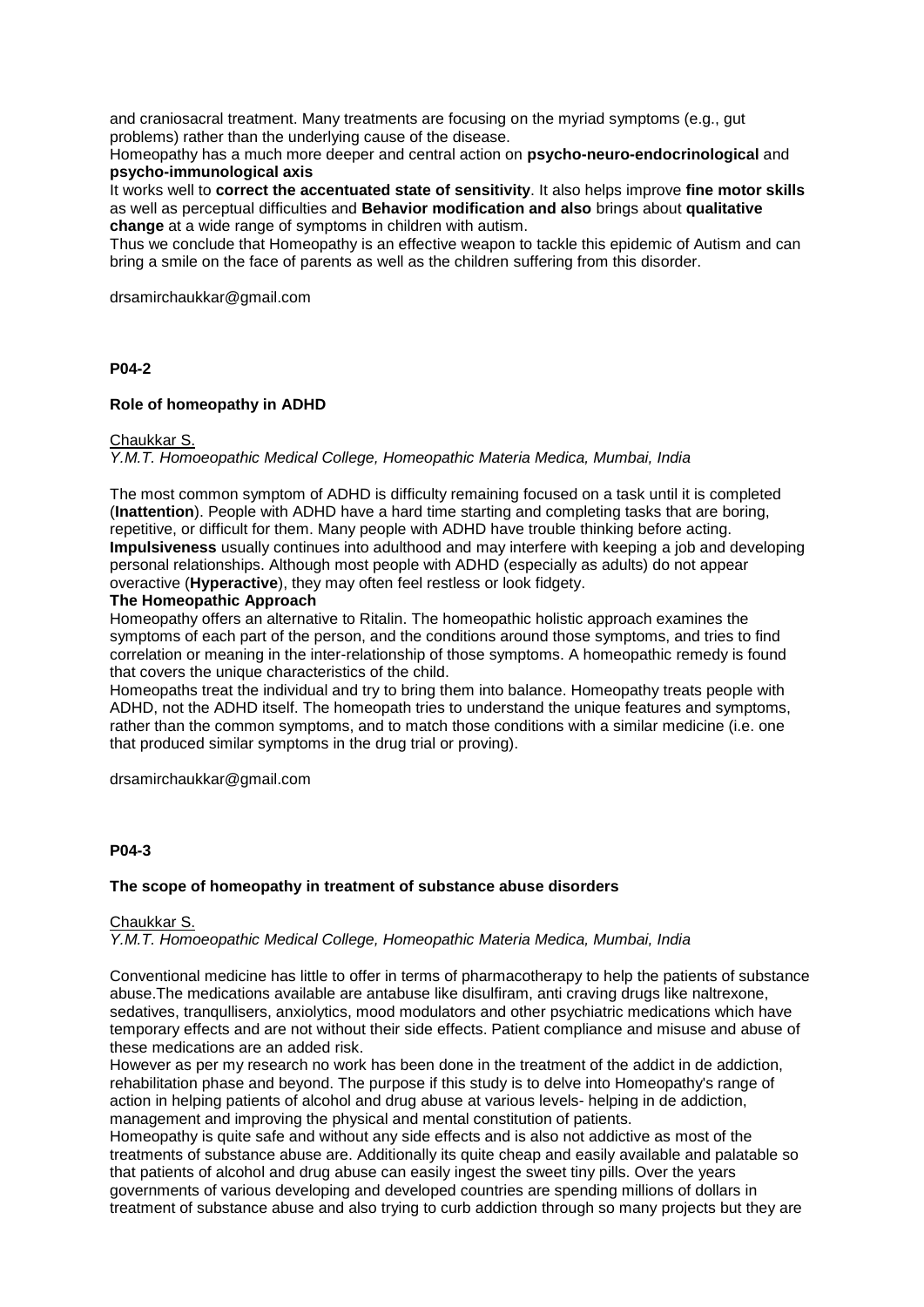not able to curb the monster of addiction. Homeopathy offers a new ray of hope to all patients of substance abuse not only as curative but also in prevention of relapse

drsamirchaukkar@gmail.com

# **P07-1**

# **Role of homeopathy in dentistry**

#### Chaukkar S.

*Y.M.T. Homoeopathic Medical College, Homeopathic Materia Medica, Mumbai, India*

Current trends in Medicine show the increasing utilization of homeopathy medicines for dental complaints and oral health not just by Homeopaths themselves but also conventional practitioners. Dentists use homeopathic medicines in everyday practise as an adjunct to conventional treatment. A number of dentists routinely use remedies like Arnica after extractions, Phosphorous to staunch bleeding, or Aconite to minimise the effects of anaesthetics on sensitive mortals. There are also remedies to help panic stricken patients cope with the ordeal of the dental chair. The inclusion of homeopathic medicine in a dentist's therapeutic armoury is particularly useful for a range of treatments, from relatively mild acute conditions through to complex chronic pathologies. Some of these conditions have historically been shown to be difficult to treat or manage: for example, dental anxiety, atypical facial pain, burning mouth syndrome and post-extraction osteitis. Success has also been achieved in the treatment of chronic conditions where conventional treatments have failed or are contra-indicated and which include the management of lichen planus and recurrent infection. Homeopathy is not a replacement or alternative to good clinical dental care but is used alongside conventional treatments and drug regimens. A healthy interaction between the dentist and the consulting Homoeopath will go a long way in successful dental treatment of the patient. A healthy interaction between the dentist and the consulting Homoeopath will go a long way in successful dental treatment of the patient.

Homeopathy definitely has a place in modern dental treatment.

drsamirchaukkar@gmail.com

## **P06-2**

# **Case of impaired liver function test due to intake of hormones for long time with DUB cured by homoeopathy**

Chhatre L. *Govt. of NCT, Directorate of AYUSH, Delhi, India*

**Introduction:** In a 38 years old female patient with history of taking allopathic medicines mainly hormones for treatment of DUB , during routine investigations, it was found that all parameters of LFT were raised many fold than normal level. There was no sign or symptoms of impaired liver function. Also on ultrasonography, size of liver was normal. Even after stopping the medicines and dietary restrictions no improvement was there in LFT for many days, hence liver biopsy was advised. At this stage, she came for homoeopathic treatment.

**Methods and findings:** Case taking was done as per principles of Homoeopathy and Nux vomica 30 alternate day morning was prescribed. After 15 days of medication, gradual improvement was seen and further after 15 days radical improvement was seen in all parameters of LFT.

For controlling DUB, constitutional medicine, Nat Mur in higher potency with infrequent repetition with acute medicines like milifolium, Sabina etc were given and there was a great improvement in LFT as well as DUB.

**Conclusion:** Nux Vomica acts well in all bad effects due to allopathic medicines. Constitutional treatment has a great role in cases of DUB.

drleenachhatre@gmail.com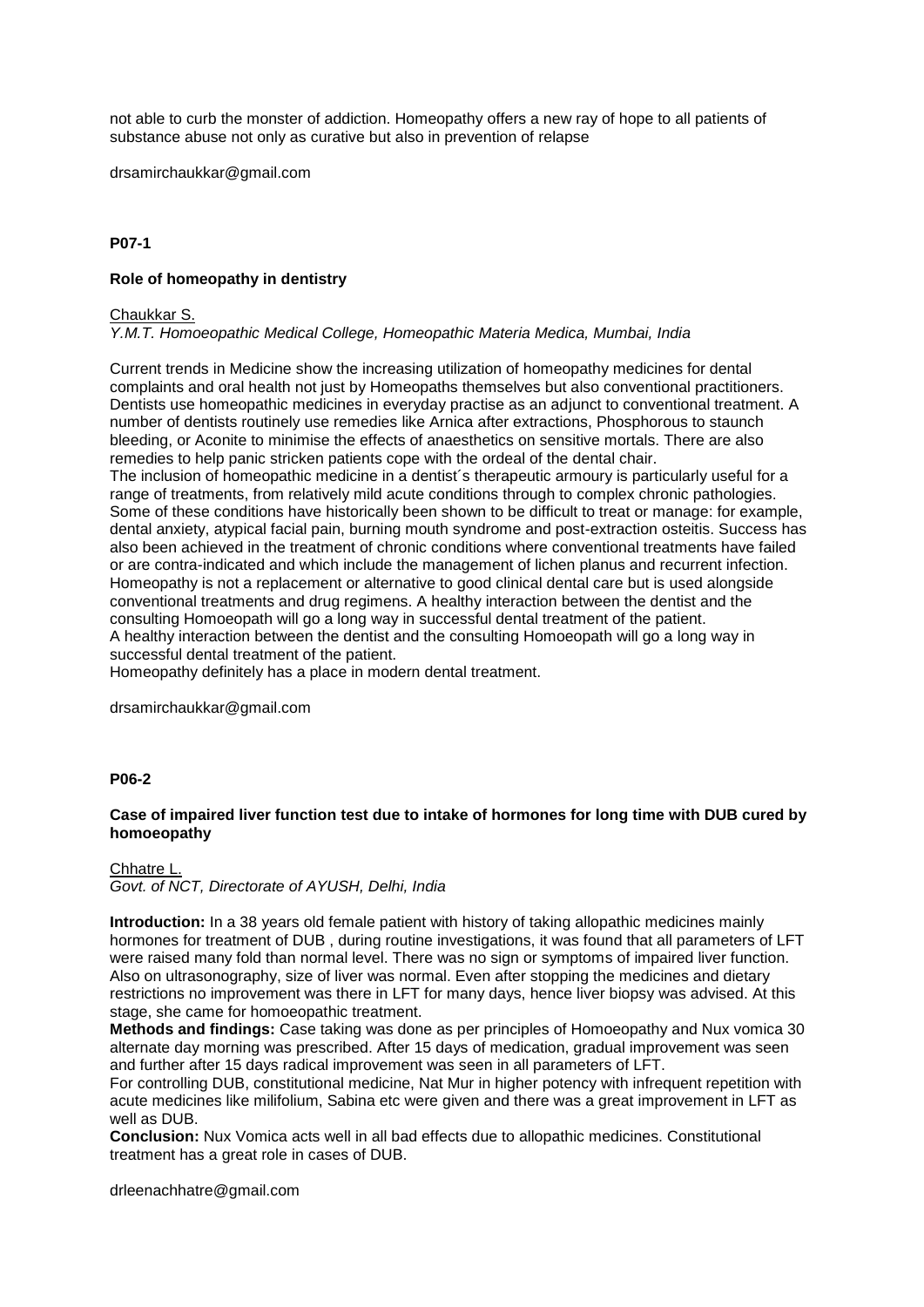# **P03-1**

## **Integrating homeopathy, mistletoe therapy adjuvant with radiotherapy & chemotherapy in palliative oncology**

# Doctor R.<sup>1,2,3</sup>, Kulkarni A.<sup>4,5,6</sup>, Chowdhury A.<sup>7,8,9</sup>

*<sup>1</sup>Saifee Hospital, Complementary & Alternative Medicine, Mumbai, India, <sup>2</sup>Virar Homeopathic Medical College and Hospital, Forensic Medicine and Toxicology, Mumbai, India, <sup>3</sup> Indian Army, Family health, Mumbai, India, <sup>4</sup> Integrated Cancer Treatment & Research Centre, Radiation Oncology, Pune, India, 5 Indian Cancer Society (Ex), Radiation Oncology, Mumbai, India, <sup>6</sup>Allegheny General Hospital (Ex), Integrated Medicine, Pittsburgh, United States, <sup>7</sup>Cancer Holistic Care Clinics, Homoeopathy & Palliative Care, Mumbai, India, <sup>8</sup>Aamra Care Clinic, Homoeopathy, Mumbai, India, <sup>9</sup>CSD,Ministry of Defence,Govt of India, Homoeopathy, Mumbai, India*

Various complementary systems of medicine are used for palliation during IVstage Carcinomas.Systems like Homeopathy&Anthroposophic medicine(Mistletoe therapy)used individually/in combination with palliative Radiotherapy/Chemotherapy helps improve quality of life in palliative Cancer.The authors conducted a clinical observational study using Homeopathic medicines in combination with Mistletoe therapy in IVstage Cancer. Clinical observation considered for study: 1) Pain management 2) Limitation of metastasis(Lungs,Skeletal) 3) Psychological comfort 4) Improving general condition 5) Survival rate Study conducted at *Saifee Hospital,Mumbai&Tumor Clinic,Pune,India*. Number of patients: 30, Stage of Cancer:IV, Duration of follow up: 3Months-5years Assessment based on: WHO Performance Status Score. Distribution: Age:2/30patients(6.66%)between age30-39,5/30(16.66%)40-49, 9/30(30%)50- 59,12/30(40%)60-69,2/30(6.66%)70-79 Site of Cancer: *Adenocarcinoma*:Stomach3/30(10%),Oesophagus2/30(6.66),Pancreas2/30(6.66), Gallbladder1/30(3.33),Ovary2/30(6.66),Lung 5/30(16.66),Bladder2/30(6.66),Parotid 1/30(3.33) *Squamous Cell carcinoma*:Larynx2/30(6.66),Nasopharyx1/30(3.33), Breast-Ductal Carcinoma1/30(3.33),Cervix1/30(3.33),Alveoulus1/30(3.33), Retroperitoneal Liposarcoma1/30(3.33), EwingSarcoma1/30(3.33), Glioblastoma2/30(6.66),Hepatocellular2/30(6.66) *Lung Metastasis*6/30(20%),*Skeletal Metastasis*7/30(23.33) Patients Post Radiotherapy/Chemotherapy: 22/30(73.33%) **Method:** Homeopathic management: *Pain*14/30Patients(46.66%)were given *Euphorbium6C Psychological comfort:Arsenic Album200C*(12/20)patients, *Kali Carbonicum200C*(5/20),*Aurum Metallicum200C*(3/20) **Homeopathy with Mistletoe(Iscador/Helixor):**15/30Patients(50%). 9/30(30%)*Cobaltum6C* for Lung Metastasis&7/30(23.33%)*Ruta Graveolens6C* for Bone Metastasis **Mistletoe(Immunomodulation)-Viscum Album(Iscador/Helixor):** *Mode of administration/frequency*-Subcutaneous,thrice a week *Dosage-*0.01mg to 20mg followed by maintenance dosage Duration of follow up- Min-3months,Max-4 years. **General condition analysis by(WHO Performance Score):** Patients presented at *WHO Score*3-19/30(63.33%),*Score*4-11/30(36.66%) **Results: Homeopathy** *Pain:Euphorbium6C used* effectively for mild-moderate pain control in8/16patients. *Psychological comfort*:*Arsenic Album200C* used effectively for anxiety of death,fear of losing life(12/20)patients,*Kali Carbonicum200C* for familial anxiety(5/20)*Aurum Metallicum200C f*or cancer apathy(3/20) **Homeopathy&Mistletoe(Iscador/Helixor)** *Lung metastasis Cobaltum 6C with Mistletoe*-Controlled in4/6patients>8 months,

*Skeletal metastasis Ruta Graveolens6C along with Mistletoe*-Controlled in4/6patients>1 year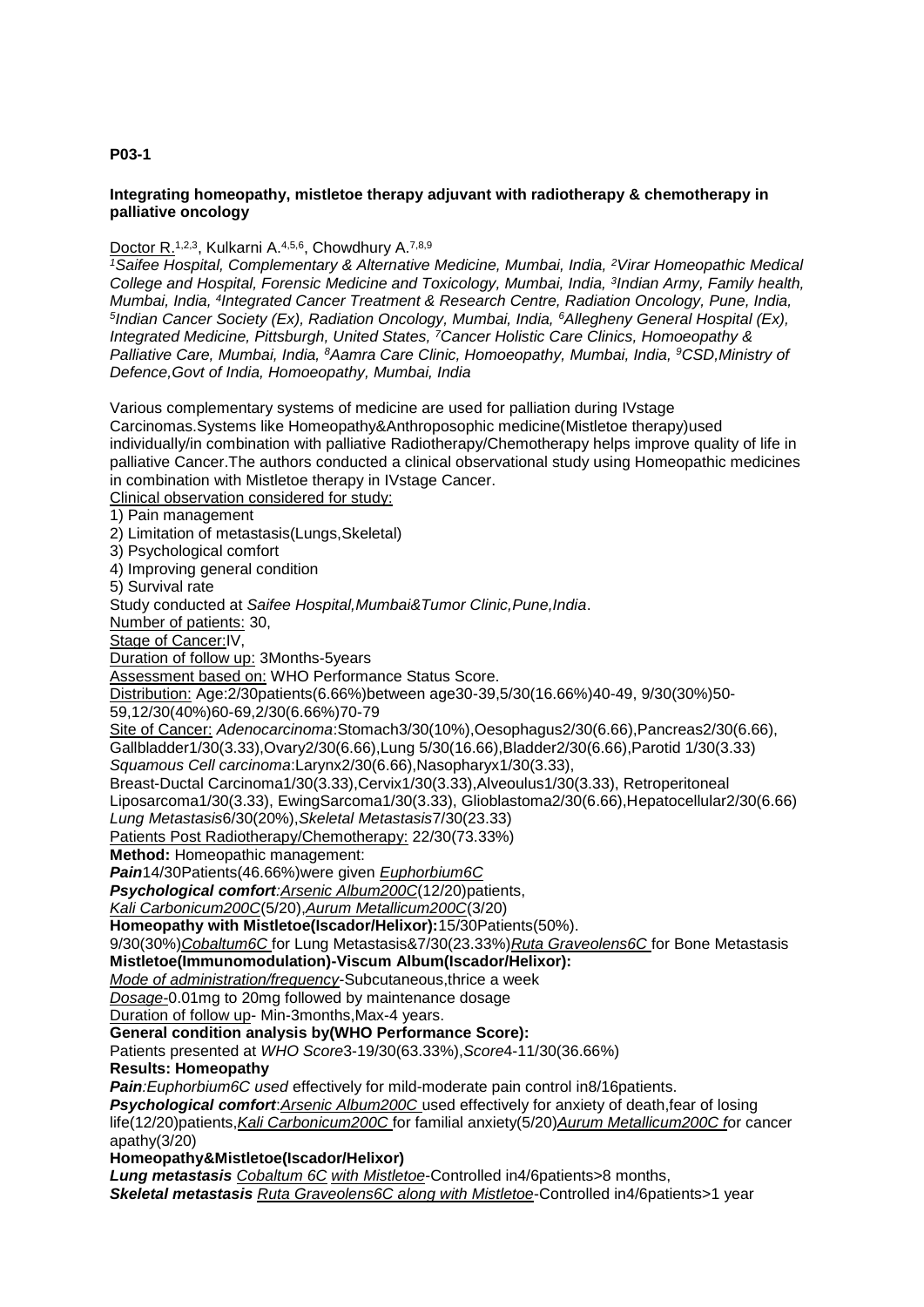Improvement: 11/16(73.33%) General condition(WHO score): *Score*4to3in5/30*patients*(16.66%), 4to2in2/30(6.66%),4to1in2/30(6.66%),3to2in5/30(16.66%) Survival>2 years: 14/30(46.66%), Mortality: 16/30(53.33%) **Conclusion:** The study proves that even with a high mortality rate,Homeopathy adjuvant with Mistletoe therapy given individually/together with Palliative Radiotherapy/Chemotherapy can certainly improve quality of life in terms of physical & psychological aspects in IV stage Cancer.

ravidoctor55@gmail.com

#### **P13-6**

## **The role of homoeopathy in the management stress induced Psoriasis - an experimental uncontrolled clinical trial at Dr. Batra's Dermatology Department**

#### Dr Bindu S.

*Dr Batra's Positive Health Clinic Pvt.Ltd., Dermatology Department, Mumbai, India*

Psoriasis is an auto immune disease involving skin resulting into intense itchy patches, flaking and bleeding. Various research studies have shown established link between stress and psoriasis. For homeopathic prescription understanding the patient i.e. the stresses is important. An experimental uncontrolled study was conducted to understand the scope of homeopathy in this autoimmune condition.

100 patients of psoriasis enrolled at Dr. Batra's Positive Health Clinics were having tress and psoriasis. The homeopathic prescription was based upon their causative factors and the stress . The results based upon the objective parameters i.e. reduce scaling, itching and recurrence. The most common cause were anticipatory anxiety in 33% patients, grief from death in family (10%), humiliation (10%) , cares and worries (10), excessive responsibilities (7%), while 30% has other variety of emotions ranging from anger to financial loss, domination and disappointment. The group of remedies came up more frequent were Lycopodium 17%, Natrum Mur 13%, Phosphorus 10%, Staphysagria in 7% of the case. Then Arsenic Album, Calc group, Siliciea and Kali Carb were indicated when anxious.

Most of the patients reported marked improvement in scaling and symptoms along with feeling better at mental level .Most of the participants did not have recurrence of lesions which were persistent since many years . Most of the participants indicated improved general health and well being with enhanced ability to cope with their stress.

Thus the study concludes the importance of knowing the stress and the role of Homeopathy in the management of stress induced Psoriasis.

drbindu.sharma@drbatras.com

**P08-1**

#### **Pharmacy and homeopathy Pharmazie und Homöopathie**

Elahi F.1,2,3, Acute Care Homeopathic SG

*<sup>1</sup>General Practitioner, Homeopathy, Finance, Dhaka, Bangladesh, <sup>2</sup>Green University Bangladesh, Dhaka, Bangladesh, <sup>3</sup>Global Human Rights Organization, Pabna, Bangladesh*

Homeopathic Pharmacy provides detailed information on the procedures, principals, and applications that are essential in the practice of homeopathic medicine. It describes the application of homeopathy for both general situations. Role of pharmacists as partners in health care systems. Pharmacists are trusted health professionals. That trust has been earned. If the profession doesn't take steps to maintain that trust, then change may be forced upon it. Drug experts, pharmacists are expected to be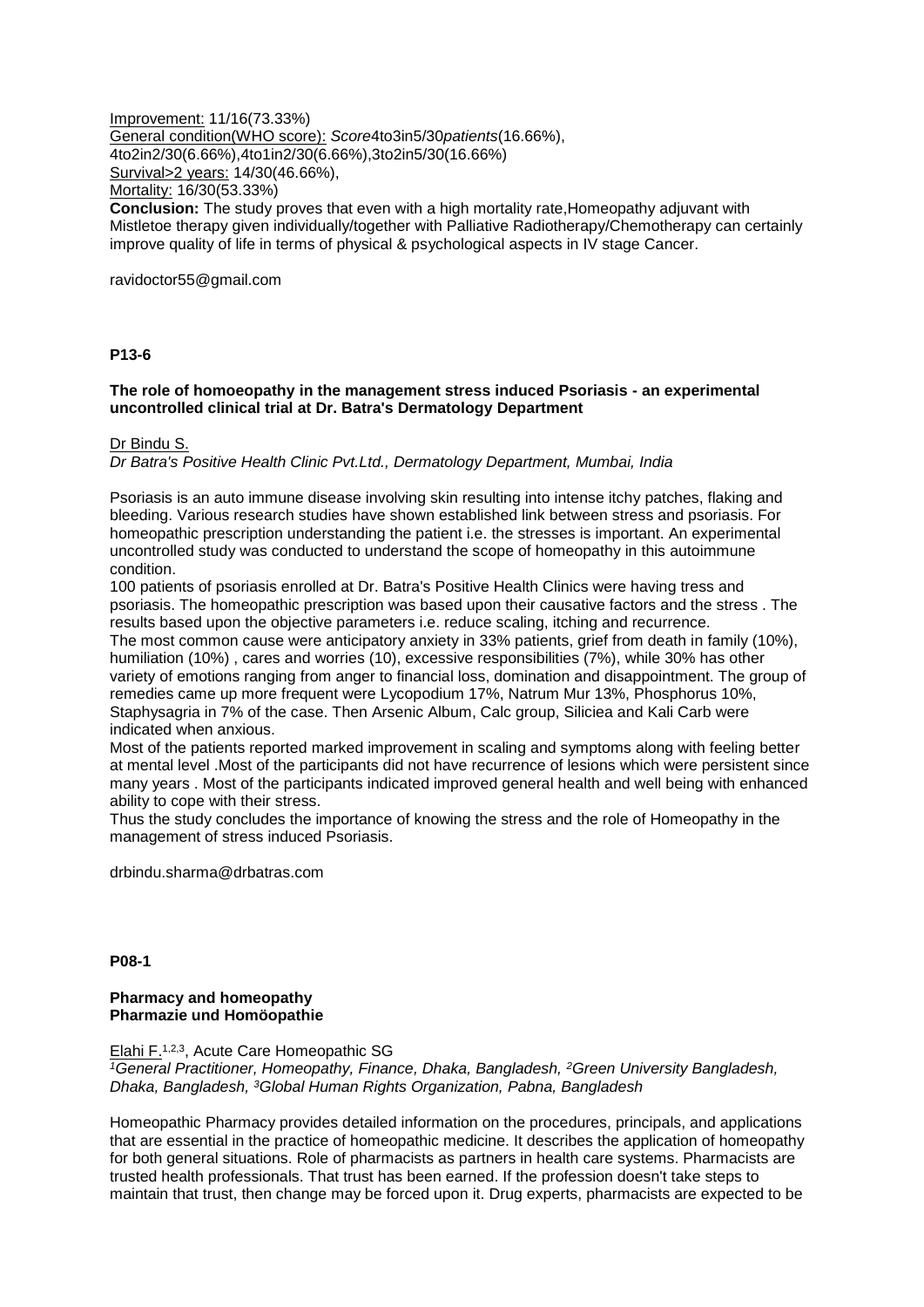able to counsel their patients on how to safely and effectively use medications, which technically includes homeopathic products. Continue to use homeopathic products, it is necessary for pharmacists to have a basic knowledge of homeopathy and to be able to counsel patients about its general use, the current state of the evidence and its use in conjunction with other medications.Our family´s daily needs without the dangerous side-effects of many over the counter medications.

Homöopathische Apotheke liefert detaillierte Informationen über die Verfahren, Prinzipien und Anwendungen, die in der Praxis der homöopathischen Medizin unerlässlich sind. Es beschreibt die Anwendung der Homöopathie für beide allgemeine Situationen. Die Rolle der Apotheker als Partner im Gesundheitswesen. Apotheker sind Gesundheit Profis vertrauen. Dieses Vertrauen wurde verdient. Ist der Beruf, dass das Vertrauen zu erhalten keine Schritte unternehmen, dann kann Wechsel aufgezwungen werden. Drogenexperten sind Apotheker erwarten Rat ihre Patienten in der Lage zu sein, wie man sicher und effektiv Medikamente verwenden, das beinhaltet technisch homöopathische Produkte. Weiter homöopathische Produkte zu verwenden, ist es notwendig, für Apotheker ein Grundwissen über die Homöopathie zu haben und in der Lage sein zu beraten Patienten über seine allgemeinen Anwendung, den derzeitigen Stand der Erkenntnisse und seine Verwendung in Verbindung mit anderen medications.Our Familie täglichen Bedarfs ohne die gefährlichen Nebenwirkungen von vielen over the counter Medikamente.

elahi1957@yahoo.com

#### **P02-4**

## **IGNACIO Doctrine - medicine homeopathic. Criteria for cure treatment - clinical case**

García de Vallerotto M.E.

*Centro de Estudios Médicos Homeopáticos Hahnemanniano de Córdoba, Córdoba /Capital, Córdoba, Argentina*

This time I present Ignacio. His parents Cinthia and Diego consulted me extremely concerned, abaout diagnosis that Ignacio had been qualified on February 2013.

The grim diagnosis was "nephrotic syndrome"

Allopathic colleagues proposed to intern Ignacio. he was trated with diuretics and corticosteroids. The prognosis implied a probable future dialysis.

**Methods:** Doctrine- Medicine Homeopathic. Criteria for cure treatment

The frightened parents came to the Homeopathic Medicine, by advice of Isabella´s mother who suffered the same. She is very well. (Personal patient)

I put accompany him with our medicine homeopathic-

**Findings:** Today we thank God. Ignacio is very good.

His analyzes are in order. Their everyday life is completely normal.

**Conclusions:** I address this clinical case of serious illness. I got ready to attend IGNACIO, trying to fulfill the purpose defined by Hahnemann in, #1 and #2

"Medical Mission: The single most exalted mission of the physician is to heal the sick. This is called cure. "

...remembering to turn the counsel Kent let us approach with respect to cases of serious illness.

"It says Kent: It will always be better to abandon the case, giving up all hope of healing the sick that leads to greater helplessness"

**Keywords:** Clinico-nephrotic syndrome- Illnes acute. medicine homeopathic- miasma- severe lesional-

mirigv8@hotmail.com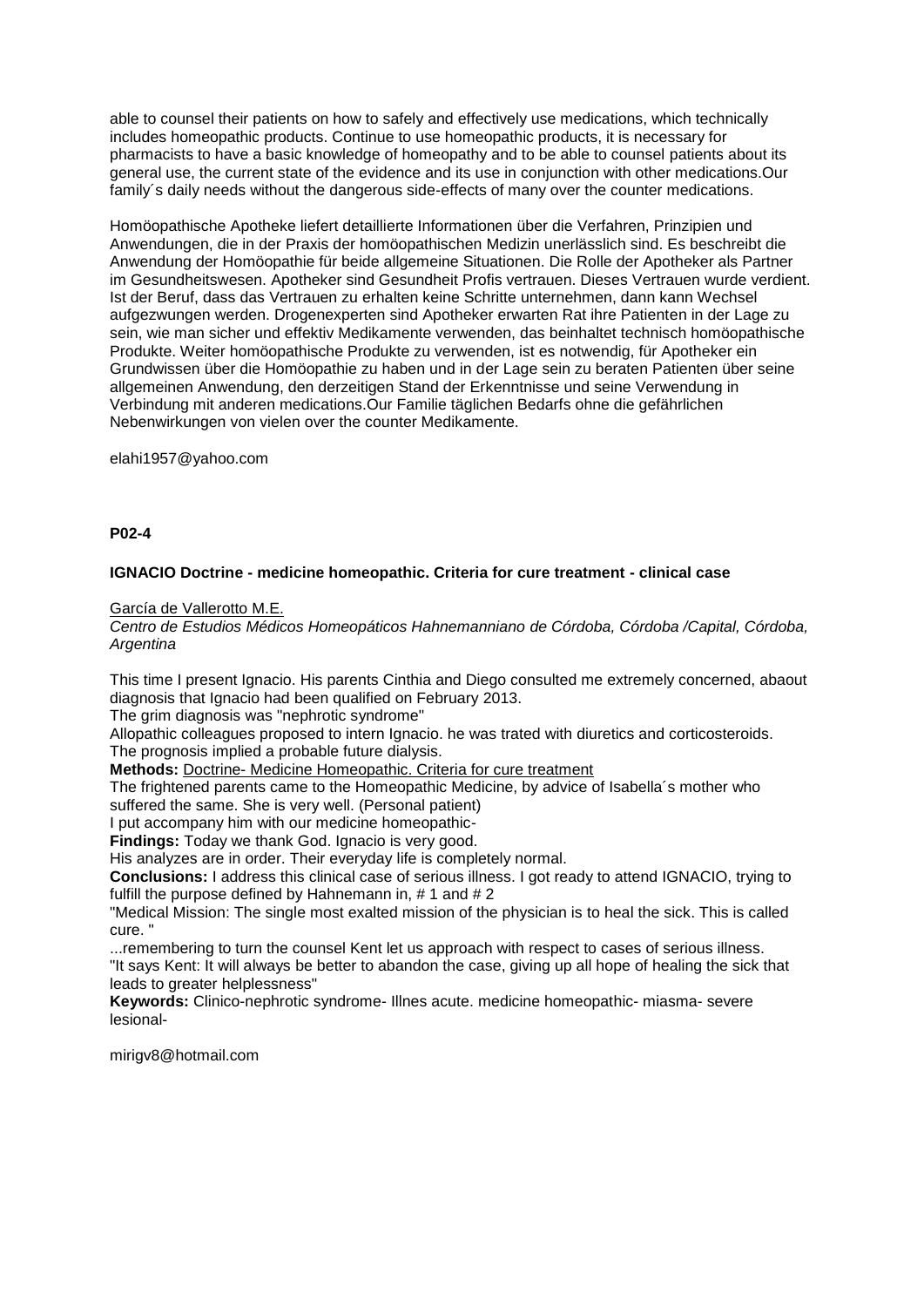# **P07-2**

#### **Dental practice scenario in a government homeopathic Hospital in West Bengal, India**

Ghosh T.N.<sup>1</sup>, Ghosh S.<sup>2</sup>, Panja S.<sup>3</sup>, Sharma P.<sup>3</sup>, Sarkar P.<sup>3</sup>, Saha S.<sup>4</sup>, Koley M.<sup>4</sup> *<sup>1</sup>Mahesh Bhattacharyya Homoeopathic Medical College & Hospital, Community Medicine, Howrah, India, <sup>2</sup>Mahesh Bhattacharyya Homoeopathic Medical College & Hospital, Pathology & Microbiology, Howrah, India, <sup>3</sup>Mahesh Bhattacharyya Homoeopathic Medical College & Hospital, Dental Surgery, Howrah, India, <sup>4</sup>Central Council of Homoeopathy, Siliguri, India*

This pilot investigation initiated a research-targeted systematic dental homeopathy data collection in the dental outpatient section in a government homeopathic hospital in West Bengal, India. One conventionally trained dentist and 3 homeopathic doctors collected data from 949 appointments of 411 patients over 3 months. A specifically designed Excel spreadsheet enabled recording of consecutive dental appointments that was subjected to data synthesis and analysis in the end. A total of 87.3% conditions were chronic, and chronic periodontitis was most frequent (27.5%). Positive outcome was observed in 72.3% appointments. Strongly positive outcomes (scores of +2 or +3) were achieved most notably in toothache (84.6%). Single medicines were prescribed in 83.5% encounters, and mostly in tincture form (29.9%). Arnica montana constituted of 17.8% prescriptions. Considerable insight was gained into the homeopathic dental practice scenario in West Bengal, India. Positive findings suggest that dental homeopathy is a promising area for research in near future.

**Key words:** dentistry, homeopathy patient-reported outcomes, pilot study, systematic data collection

principalmbhmch@gmail.com

#### **P11-1**

## **Prospective evaluation of few homeopathic rubrics of Kent's repertory from Bayesian perspective**

Goenka R.<sup>1</sup>, Koley M.<sup>2</sup>, Saha S.<sup>2</sup>, Deb Das K.<sup>3</sup>, Roy S.<sup>4</sup>, Roy Chowdhury P.<sup>5</sup>, Hait H.<sup>6</sup>, Bhattacharyya C.K.<sup>7</sup>, Sadhukhan S.K.<sup>8</sup>

*<sup>1</sup>Mahesh Bhattacharyya Homoeopathic Medical College and Hospital, Government of West Bengal,*  University of Health Science, Homoeopathic Pharmacy, Kolkata, India, <sup>2</sup>Independent Researcher, *Kolkata, India, <sup>3</sup>Midnapore Homeopathic Medical College and Hospital, Homoeopathic Pharmacy, Midnapore, India, <sup>4</sup>Haripal Sahadeb Gram Panchayet Health Center, Hooghly, India, <sup>5</sup>Upasana Diagnostic Center, Kolkata, India, <sup>6</sup>The Calcutta Homeopathic Medical College and Hospital, Practice of Medicine, Kolkata, India, <sup>7</sup>Midnapore Homeopathic Medical College and Hospital, Practice of Medicine, Midnapore, India, <sup>8</sup>All India Institute of Hygiene and Public Health, Kolkata, India*

Absolute grading system of homeopathic repertories poses substantial threat to reliability; however, it may be resolved by evaluating rubrics prospectively using likelihood ratio (LR). The authors evaluated few ''physical general'' rubrics from Kent's repertory—''chilly,'' ''hot,'' ''ambithermal,'' ''preference for hot/cold food,'' ''desire/aversion for fish/egg/meat/sour/pungent/salt/ sweet/bitter''—prospectively in West Bengal, India, for 1.5 years using the Outcome Related to Impact on Daily Living scale. Per symptom/rubric, LRs < 1.5 were discarded. A total of 2039 encounters were analyzed for thermal relations and 4715 for desires/ aversions for specific food items. Comparison with Kent's repertory revealed discrepancies. One new rubric with corresponding medicines was suggested to be introduced, new entries of medicines were recommended, and some seemed to maintain their ascribed importance. The authors refrained from converting LRs into typefaces prematurely; still they propose introducing LR to repertories for a structural update, changing its use, and enabling homeopaths to make more reliable predictions.

cal.rachna@gmail.com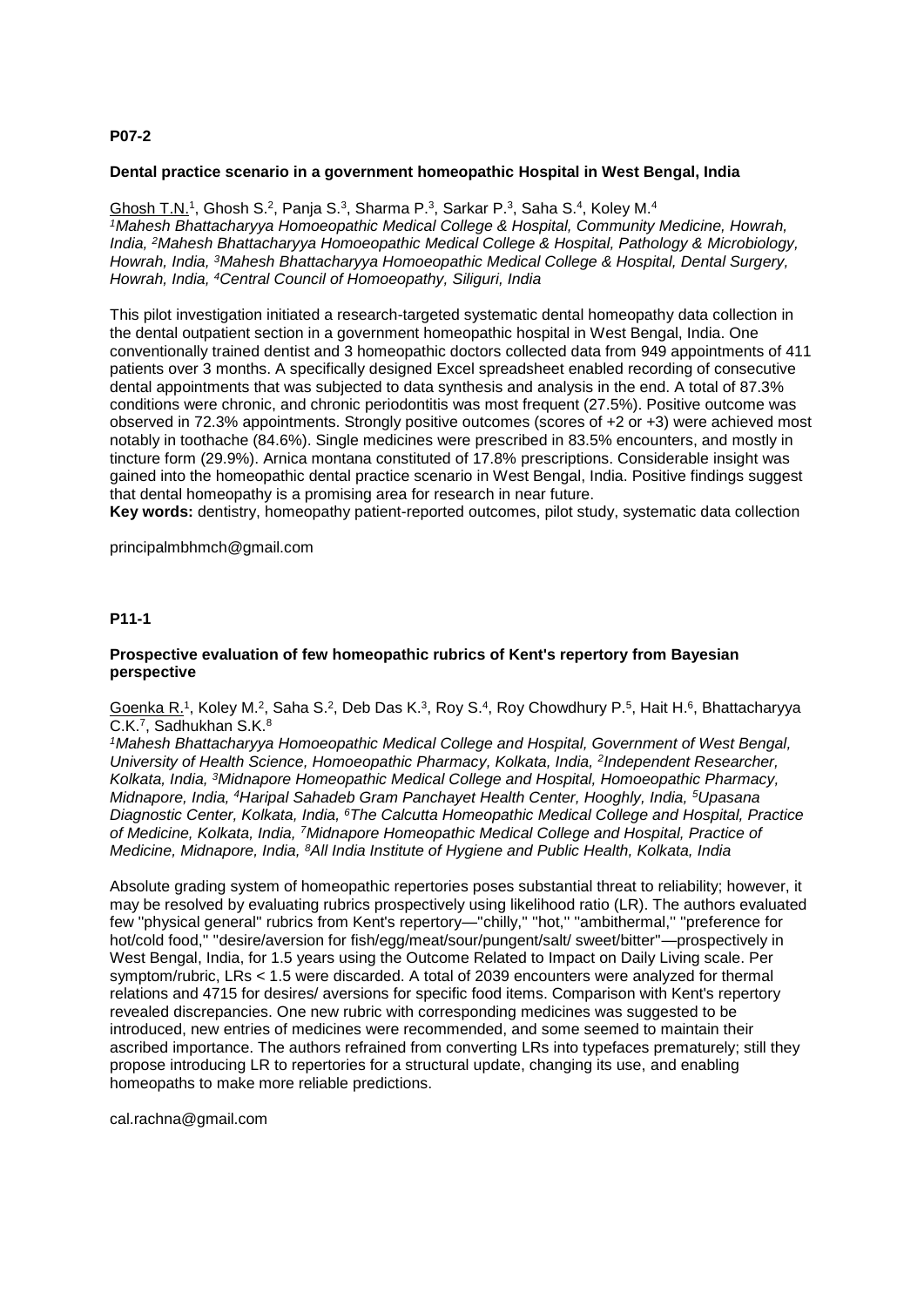## **P06-1**

#### **Role of homoeopathy towards the treatment of uterine leiomyomata**

Gupta S.1,2, Gupta R.<sup>1</sup>

*<sup>1</sup>Professor Sophia Homoeopathic Medical College, Materia Medica, Gwalior, India, <sup>2</sup>Goyaner Foundation for Homoeopathy, Gwalior, India*

**Introduction:** Uterine fibroids are the most common benign tumors in humans, occurring in 20 to 25% of women over 30 years of age . the most commonest solution is surgery (hysterectomy or myomectomy). Removal of uterus leads to surgically induced menopause which brings more problems such as abrupt onset of hot flushes, headaches, mood changes, sleep disruption, insomnia, night sweats, osteoporosis (bone loss). In the end the lady regrets her decision to go under the surgeon´s knife. homoeopathy offers a ray of hope in such cases.

**Method:** A detailed case taking was done in every individual case. a before and after ultrasonography was done in every case. Per vaginum examination was done by a Gynaecologist. The intensity of symptoms were assessed regularly basing on Distress During Climacteric Years (menopausal) Symptom Scale (DDCYSS), formulated by CCRH. In this scale symptoms are categorized as mild (0- 15), moderate (16-30) and severe (31-43) on the basis of the scores as given in the brackets. Primary outcome measure was reduction in symptom score. Status of improvement was calculated and the changes thereupon were graded as: cured (100% improvement), marked improvement (75 to < 100%), moderate improvement (50 to < 75%), mild improvement (25 to < 50%), not significant improvement (< 25%), static (no change) and worse

**Findings:** Homoeopathic remedies proved to be highly effective in reducing the distress score of patients and in many cases lead to complete uterine myoma resolution.

**Conclusion:** Carefully selected constitutional medicines can work wonders in cases of uterine myomas.

dr sapna rajesh@yahoo.co.in

## **P16-3**

#### **Establishing homoeopathy through ayurvedic and unani medical disciplines**

Gupta J., Gupta S. *Govt. Homoeopathic Medical College, Physiology, Bhopal, India*

Homoeopathy, the youngest medical discipline of the world, yet the second most accepted practice. Undoubtedly, like modern medicine adopted a heteropathic approach to cater to new needs of keeping people free from illness, Dr Hahnemann with his indebt knowledge of most medical systems conceived and delivered a refined medical system of HEALING. The oldest medical system of Ayurveda (Indian) and another old system Unani(Greek + Roman + Arab) , both explain how the future needed to conceive a system like Homoeopathy. The integration of air, water, earth and fire in the body deciding its temperaments , reactions to temperature, diathesis, constitution as a well can be well compared in the medical literatures. These have explained modern medicine, the need of studying human genome or the body fluids. The spectacular scope of Homoeopathy with its ability to imbibe the strengths of the existing medical systems and delivering improved medication for the betterment of life is the soul of this work. It will compile data from stalwarts of all three medical systems to identify their similarities, variations and interrelationships. Data shall reveal evidence from Homoeopathic literature that establishes its vast arena in terms of rubrics of the body and mind. The intricacies are the strength of Homoeopathy that decide its depth and advance in relation to the discussed medical disciplines. This is going to be an authentic evidence base for principles and practices in Homoeopathy. It will answer all those who question the basis of Homoeopathy across the globe.

sanjanhvi@yahoo.co.in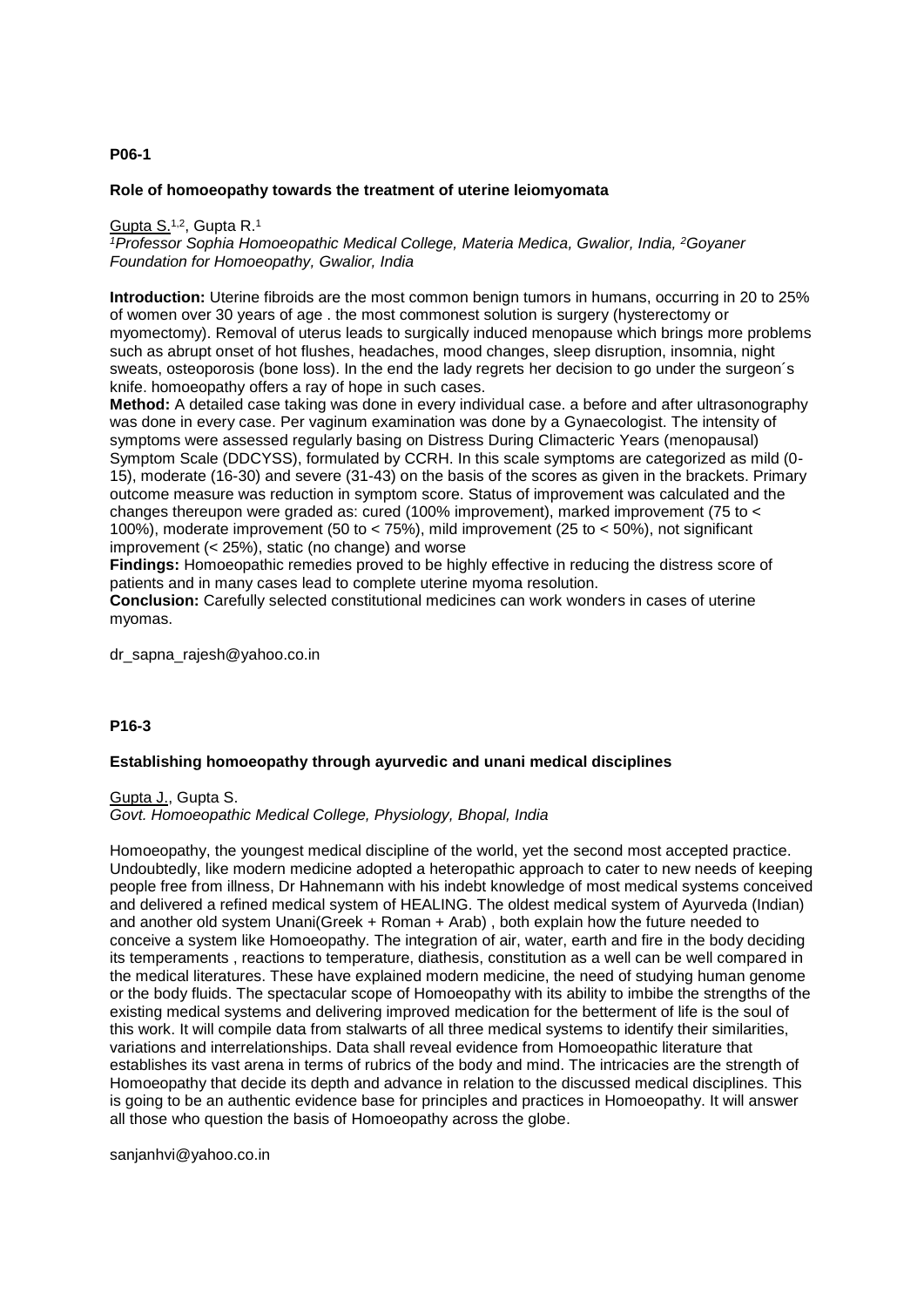## **P15-4**

#### **Homoeopthic education - a universal challange**

#### Gupta J.<sup>1</sup>, Gupta S.<sup>2</sup>

<sup>1</sup>*Govt. Homoeopathic Medical College, Physiology, Bhopal, India, <sup>2</sup><i>Govt. Homoeopathic Medical College & Hospital, Practice of Medicine, Bhopal, India*

The world's second largest system of medical practice, Homoeopathy, needs to develop a very refined syllabus, to be adopted uniformly across the globe. The basis of education in Homoeopathy should be research oriented such that we can answer every new question with old principles and new vision. Here is an attempt to detail the variations and flaws in the way Homoeopathy is being taught and learnt. Though the aim is not to criticise the approaches that have given breath to us. But there is urgent need to promote new drug research, protocol standardisation in terms of diseases and prevention. Normally the Homoeopath learns much by his own experiences, but we should aim to translate his learning with more result orientation and uniformity. Emphasis on our clinical strengths should be widened in our teachings. We should enhance our span with support of established lifestyle measures of Yoga, as this segment is poorly represented in our literature. Ultimately, we should be able to answers all medical research questions via our strong education systems.

sanjanhvi@yahoo.co.in

## **P01-6**

#### **Role of mind in the genesis and homoeopathic treatment of physical diseases**

#### Gupta G.

## *Gaurang Clinic and Centre for Homoeopathic Research, Lucknow, India*

**Summary:** Interpreting pathophysiology as the initiating cause of disease is a misconception. If the mind is disturbed, the brain is disturbed, which in turn disturbs the harmonious physiological processes. Psychosomatic disorders are one of the links in the Cause and Effect chain. There is increasing evidence that stress has a direct biological effect on disease risk, involving the sympathetic nervous system, the Hypothalamo-Pituitary-Adrenomedullary (HPA) axis, and the inflammatory response system. Not only does the disease originate from the mind but this holds true for their treatment too.

**Methodology: Probable Causative Factor:** A mental symptom was considered **PCF** if it qualified as: 1. A single major event affecting the patient, which occurred not more than a year before.

2. Recurrent or persistent moderate to major stress which has been continuing for at least six months. **Statistical techniques and Data analysis:** Each case was evaluated by comparing the initial and final **Mental State Score (MSS)** and the **Physical State Score (PSS)**.

**Results:** Depression was the chief causative factor while dreams stood second. Calcarea carbonica, Natrum muriaticum and Lycopodium clavatum were the most prescribed medicines. Both Mental and Physical State Scores reduced significantly and every patient was benefitted from the holistic treatment.

**Conclusion:** Homoeopathic medicine, when prescribed considering the causation and other constitutional symptoms rectified the psychological disturbance which in turn lead to annihilation of the physical diseases. This establishes that the role of mind is not limited only to the genesis of diseases but treatment originates from the mind as well.

gaurangfgupta@gmail.com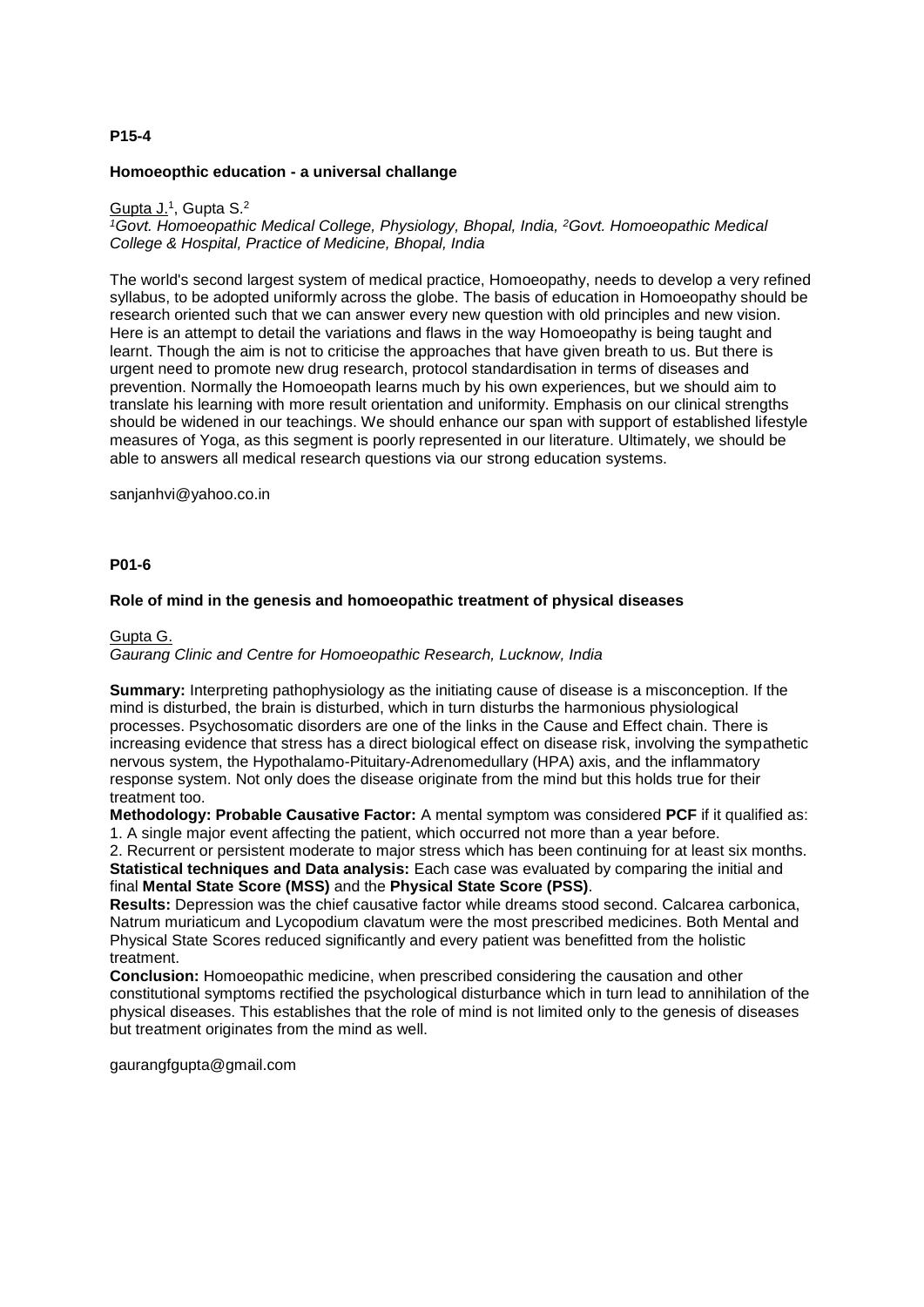## **P04-5**

## **Homoeopathic psychiatry: A complete approach with explanation**

#### Gupta S.<sup>1</sup>, Gupta J.<sup>2</sup>

*<sup>1</sup>Govt. Homoeopathic Medical College & Hospital, Practice of Medicine, Bhopal, India, <sup>2</sup>Govt. Homoeopathic Medical College, Physiology, Bhopal, India*

Surgery gives an edge to the popular medical systems on date and its efficacy as life support is largely unquestionable. Since it does not form a specialised branch in any other medical system of practice, it is advisable to compare the effectiveness of treatments in an area that has common share of approach in all medical disciplines i.e. drug based which is PSYCHIATRY. This is the basis of Homoeopathic literature and practice but less owned otherwise. In the last few decades a flood of new terminology has been created in modern Psychiatry /Psychology , with negligible cure and inevitable dependence on drugs with long term side effects. As Homoeopaths , we are presenting a collection of Rubrics from leading authors that define every symptom ever described in any psychiatric or psychological literature. Also we are highlighting the areas where Homoeopathic Rubrics are dealing with finer aspects of sensations and sufferings and giving the silver line demarcation in dealing with the specific cases. Homoeopathy's therapeutic approach and management with particular reference control relapses of symptoms . Here is a new approach to understand Homoeopathy rather than overcome those sensations for specified duration. Homoeopathy believes in feeding the hungry humans rather than suppressing their urge to feed. Time has come when people have realised this in depth approach. But the paper is designed to awaken the Homoeopath in each practitioner of Homoeopathy. No system better details MIND and its conditions with treatment than Homoeopathy.Antibiotics and the homoeopathic substitutes

sanjanhvi@yahoo.co.in

# **P02-3**

#### **Antibiotics and the homoeopathic substitutes**

#### Hande S.

*Govt. Homoeopathic Medical College & Hospital, Dept. of Materia Medica, Bhopal, India*

Globally antibiotic resistance is a big threat to the health of people. According to WHO 2014 report on global surveillance of antimicrobial resistance "Antibiotic resistance is no longer a prediction for future, it is happening right now, across the world, and is putting at risk the ability to treat common infections in the community and hospitals."

The problem has arisen because of incorrect diagnosis, overuse of broad spectrum antibiotics such as second and third generation Cephalosporins ,unnecessary prescription, improper use of antibiotics etc. And this is resulting in prolonged treatment ,delay in recovery and increase in the cost of healthcare.

This article focuses on Homoeopathic substitutes for various antibiotics which are used now a days like Penicillin,Cephalosporins,Tetracycline,Macrolids,aminoglycosides and Fluoroquinolones ,their mechanism of action ,indications and side effects.

From the past experience Homoeopathic medicines serves as :

\*Prophylactic for various bacterial infections.

\*Curative in different bacterial infections like Pneumonia, Gonorrhoea etc. in preantibiotic and present era.

\*Homoeopathy is beneficial as it acts by modulating the host immunity.

\*Reduced cost of healthcare.

\*Recurrence of disease is reduced.

\*Minimum side effects because of minute materiali doses.

An urgent coordinated action is required .So as to take a major step to fight against this superbug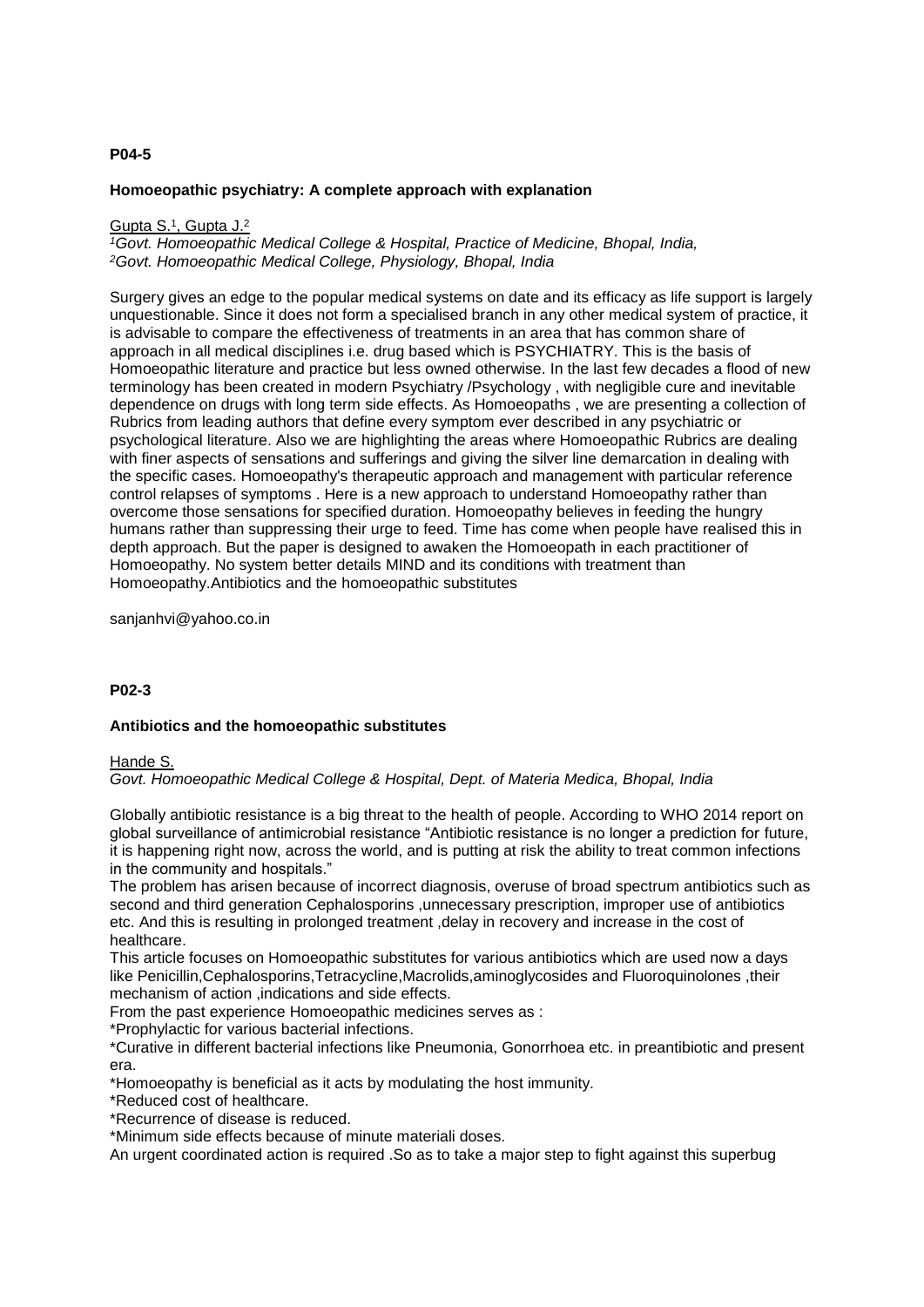infection it is quite necessary to understand the use of minimum and safe dose of Homoeopathic substitutes of antibiotics And this should be corporated at the very ground level by constantly educating the people and make them aware regarding the wonderful pathy, the Homoeopathy.

dr\_hande2013@rediffmail.com

# **P06-5**

## **Postsurgical hospital osteomyelitis treated with homeopathy acupuncture, and diet - a case report**

#### Huang W.L.

*Medical Acupuncture and Pain Management Clinic, Franca, Brazil*

Introduction: Osteomyelitis is a bone infection and is usually treated with antibiotics in allopathic medicine. In Traditional Chinese Medicine (TCM) osteomyelitis is caused by 'Fire' in the Gall Bladder meridian.

Question: To demonstrate that osteomyelitis can be treated with a combination of homeopathy, acupuncture and dietary orientations without the use of antibiotics.

Case report: D. S., 36, male, who broke his leg in a motorcycle accident. After one week he underwent a surgical operation to fix the bone using a tibia intramedullary nail. Since the operation, he started to use antibiotics as a preventive measure, however two weeks after he started to feel pain and had hyperemia, edema and a purulent secretion in the surgical scar. He used several kinds of antibiotics and the infection could not be controlled. A culture of the secretion demonstrated Staphylococcus aureus. He decided to seek an alternative treatment to control his condition. The treatment consisted of eliminating all allopathic medication, and then applying auricular acupuncture using apex ear bloodletting, and homeopathic biotherapy - Staphylococcus aureus 30CH in apple vinegar 5 drops, four times a day in conjunction with Sulphur 6CH, 5 drops twice a day, as well as dietary recommendations.

Findings: He started to improve immediately during the treatment. The pain diminished, the secretion dried, and the reddish swelling disappeared. There was no necessity in removing his intramedullary nail.

Conclusions: The use of homeopathy in conjunction with acupuncture and dietary recommendations was effective in treatment of postsurgical hospital osteomyelitis in this case.

weilingmg@gmail.com

## **P01-2**

#### **Understanding psychodynamics in homeopathy for chronic or intractable cases**

Itamura R. *Japanese Physicians Society for Homeopathy, Tokyo, Japan*

**Background:** There are several ways in which we can try to understand patients. Especially for chronic or intractable cases who have personal conflicts, we try to feel and understand these conflicts. Sometimes we have to understand psychodynamics such as love, aggression, the need for satisfaction, the repression of satisfaction etc. Here I present how to understand the psychodynamics in Magnesium salt.

**Case:** The first case was a 47 year-old woman with depression for about seven years and chronic urticaria for over three years. She had a lot of stress with her work and some problems with her mother. When her conditions was in a non-progressive state, she mentioned a personality clash with her mother." After understanding her defense mechanisms, her remedy was changed to Magnesia muriatica. Her urticaria cleared up after one month and one and 4months she cured completely. The second case was a 26 year-old woman with alopecia totalis for thirteen years. She could not work and was in a depressive state. After understanding her conflicts through her dreams recorded in her journal, her remedy was changed to Magnesia carbonica. One year and four months later, her alopecia was completely cured and she started to work again.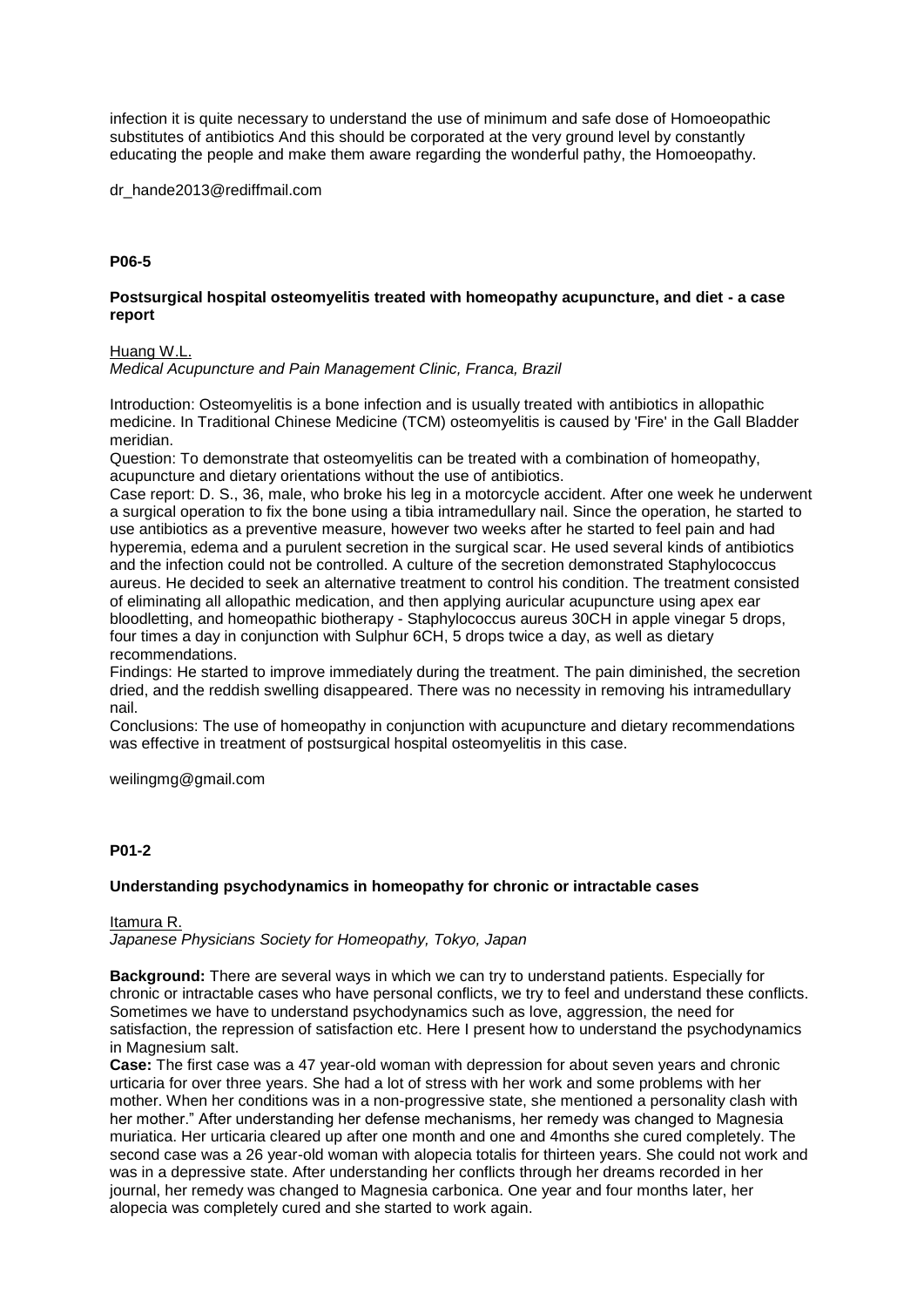**Conclusion:** These cases suggest how to understand psychodynamics in people with Magnesium salt. It would like to put forward the common psychodynamics of Magnesium being that the patients have strong defense mechanisms and deep somatization.

ronkoita@yk.rim.or.jp

**P02-1**

**THINK OUT OF THE BOX - Application of homeopathic remedias at intensive care patient (e.g. Usage of Acidum Arsenicosum C1.000.000) THINK OUT OF THE BOX - Anwendungsfälle auf der Intensivstation erläutert anhand praktischer Fälle (u.a. ein Fall mit Arsen C1.000.000)**

Ivanis J.

*WIENER BIOWERKSTATT, Wien, Austria*

The selection of homeopathic remedias at intensive care patients demands situative, individual and at most intuitive thinking and not at least, Courage to go new ways (Think out of the box strategy or only aude sapere). Presentation of practical cases e.g. with Acidum Arsenicosum C1.000.000 and Q-Potenztreppe and so on

Die Auswahl von homöopathischen Mitteln auf der Intensivstation erfordern situatives, individuelles und am meisten intuitives Handeln und nicht zuletzt, den Mut neue Wege zu beschreiten (Think out of the box Strategie oder doch nur "aude sapere"). Erläuterungen zu praktischen Fällen, unter anderem der Anwendung von Hochpotenzen wie Arsen C1.000.000, Q-Potenzentreppe uvm

juergen.ivanis@gmx.at

# **P05-1**

## **From daily 12 to zero back pain killers with silver bullet homeopathic remedia Bamboo**

Ivanis J. *WIENER BIOWERKSTATT, Wien, Austria*

Presentation of a 45 years old patient with inherent very advanced S spine and very progessed disc degeneration; Drug dosage before homeop. therapy: 12 pharmaceutical drugs incl Opiate; After 1 1/2 months without any drugs.

How other methods can help us in finding homeopathic remedia, e.g. application of doctrine of signatures of Spagyric (Phytotherapy) with explanation of Bamboo; Therapy scheme (symtomatic vs constitutional; Choice of potency (C or Q/LM?), maintenance dosage); Advantage of homeopathic therapy compared to other therapies, specially Phytotherapy in backache therapy; Method of parallel reduction of pain killers in the starting phase of homeopathic therapy secures effectiveness and efficiency next to flash and side effects.

juergen.ivanis@gmx.at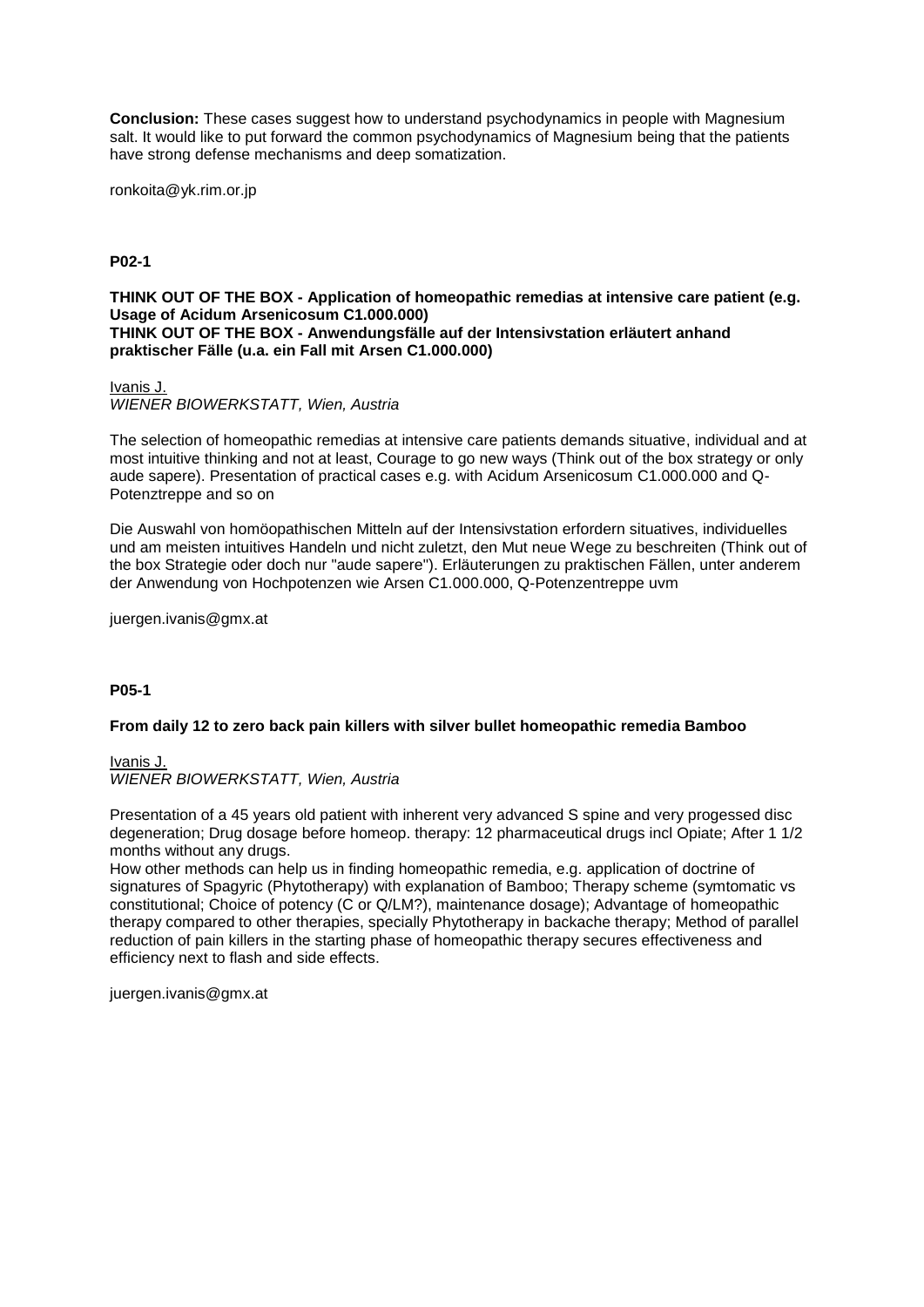# **P13-4**

# **Evaluation of role of individualised homoeopathy in mild, moderate cases of copd based on 6 minute walk test: open prospective study**

#### Kasana V.

*Homeopathic Directorate,Jaipur, Homoeopathy, Rajasthan Govt, Jaipur, India*

**Background:** The increased rate of prevalence of COPD is a matter of concern today as it is one of the leading causes of death worldwide and yet there are so many questions unanswered when it comes to the treatment part.

**Aims and Objectives:** The aim of the study is to evaluate the role of individualised homoeopathy in mild and moderate cases of COPD. Ojective was to assess the usefulness of individualised homoeopathic medicines in mild and moderate cases of COPD by 6 Minute Walk Test.

**Design:** An open prospective observational study was conducted on mild and moderate COPD cases. **Materials and Methods:** An 18 months study was conducted on patients coming to OPD of Dr. M P K Homoeopathic Medical College and Research Centre, Jaipur (Rajasthan). Mild and moderate cases of COPD were selected on the basis of Spirometry readings and Global Initiative for Chronic Obstructive Lung Disease criteria. The distance walked by patients in 6 minutes was noted before and after the treatment.

**Results:** The study resulted in improvement in mild and moderate COPD patients by giving them individualised homoeopathic medicines. Significant improvement was observed in the distance walked by the patients during 6 Minute Walk Test (P< 0.001) after treating them with homoeopathic medicines **Conclusion:** It can be inferred that individualised homoeopathic medicines are useful in the treatment of mild and moderate cases of COPD.

vatsanakasana@gmail.com

## **P08-2**

**The use of radionics an radiesthesia in the production of homeopathic remedies in West Africa - Ghana**

# **Die Verwendung von Radionik ein Radiästhesie bei der Herstellung von Homöopathika in Westafrika – Ghana**

#### Kyeremateng M.

*c4c homeopathic medical college, Cape Coast, Ghana*

*Radionics* as a healing art originated from the research of the distinguished American physicians Dr. **Albert Abrams**. He was born in San Francisco in 1863 and became one of the most highly qualified specialists of his day. A graduate of the University of California, he wrote several medical text books and eventually won for himself a national reputation as a specialist in diseases of the nervous system.In the course of his research Abrams made the startling discovery that diseases could be measured in terms of energy, and he devised and instrument which calibrated dials which enabled him to identify and measure disease reactions and intensities. From this work, called E.R.A. of the *Electronic Reaction of Abrams*, came Radionics as we know it today. Leading British physician Sir **James Barr** considered Abrams´ discoveries to be among the most significant of the day.Not surprisingly, certain elements of the medical and scientific community attacked Abrams´ work and sought to discredit him. In 1924, the year of Abrams´ death a committee of the Royal Society of Medicine under the Chairmanship of Sir Thomas (later Lord) Horder investigated his claims. To the astonishment of medicine and science, the committee, after exhaustive tests, has to admit that Abrams´ claim was proven.

And radionics instrument has been used to produced different potencies and different remedies contained in the homeopathic pharmacopoeia and is widely used in Ghana and UK for the treatment of patients with both chronic and acute diseases THANK YOU

Radionik als Heilende Kunst stammt aus der Forschung von der amerikanischen Ärzte Dr. Albert Abrams. Er war geboren in San Francisco im Jahre 1863 und wurde zu einem der qualifiziertesten Spezialisten seines Tages. Ein Absolvent der Universität von Kalifornien, schrieb er mehrere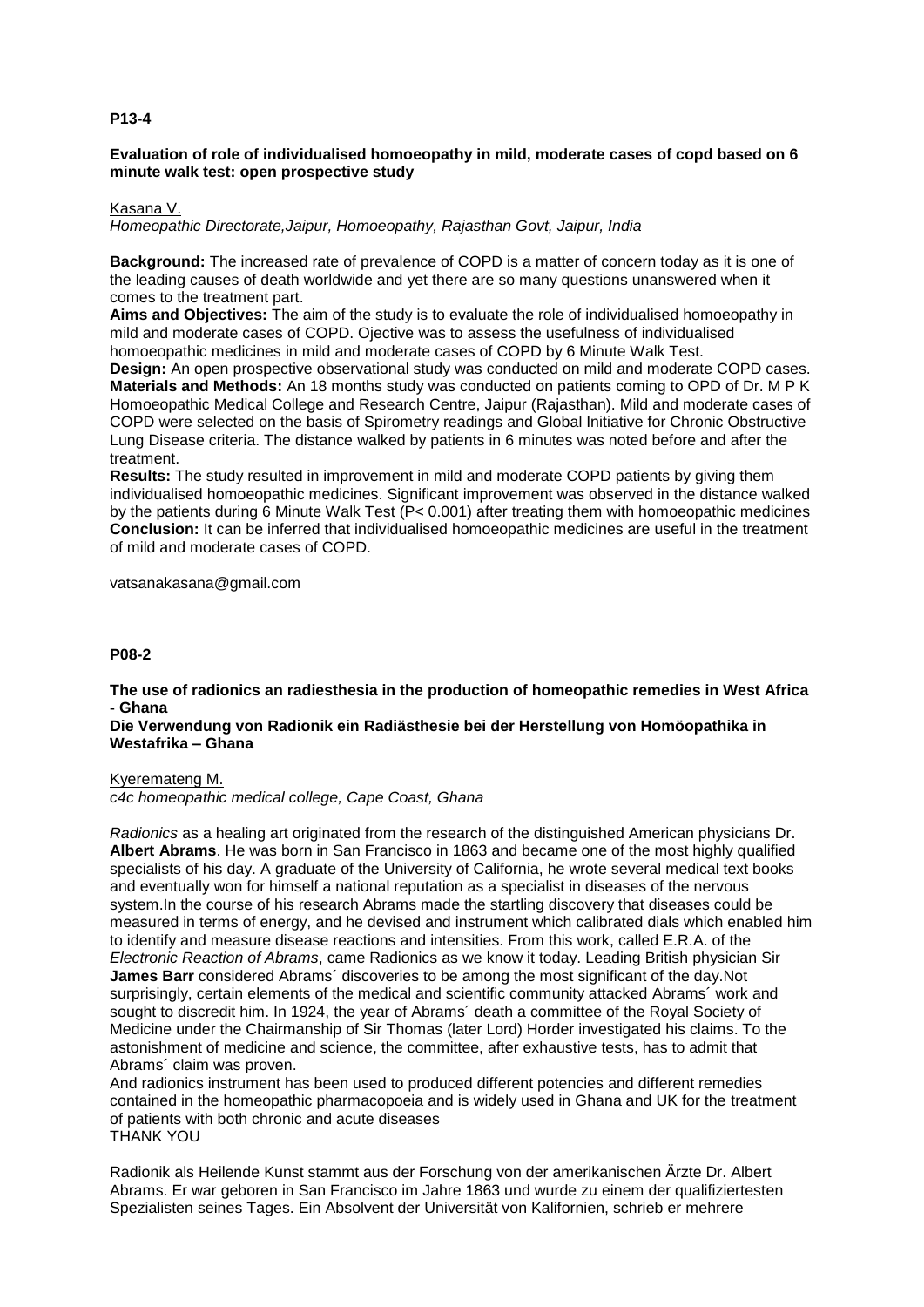medizinische Lehrbücher und gewann schließlich für sich einen nationalen Ruf als Spezialist für Erkrankungen des Nervensystems.Im Laufe seiner Forschungen Abrams machte die überraschende Entdeckung, dass Krankheiten gemessen werden konnte in Bezug auf die Energie, und er entwickelt und Instrument, kalibriert, ermöglichte ihm, wählt Ermittlung und Messung der Krankheit Reaktionen und Intensitäten. Aus dieser Arbeit, sogenannte Umweltverträglichkeitsprüfung des elektronischen Reaktion von Abrams, Radionik, wie wir sie heute kennen. Führenden britischen Arzt Sir James Barr als Abrams´ Entdeckungen zu den bedeutendsten des Tages.Es ist nicht überraschend, dass bestimmte Elemente der medizinischen und wissenschaftlichen Gemeinschaft angegriffen Abrams´ Arbeit und versuchte, ihn zu diskreditieren. 1924, das Jahr der Abrams´ Tod eines Ausschusses der königlichen Gesellschaft von Medizin, unter dem Vorsitz von Sir Thomas (später Lord) Horder untersucht seine Ansprüche. Zum Erstaunen von Medizin und Wissenschaft, der Ausschuss, nach ausführlichen Tests, muss zugeben, dass Abrams´ Behauptung bewiesen wurde. Und Radionik Instrument verwendet wurde, um unterschiedliche Potenzen und andere Abhilfemaßnahmen in das Homöopathische Arzneibuch und ist weit verbreitet in Ghana und England für die Behandlung von Patienten mit chronischen und akuten Krankheiten, DANKE

destinyghana@gmail.com

## **P01-3**

#### **Large repertory additions - How much of them do we really need and use?**

Tapakis L.<sup>1</sup>, Lilas T.<sup>2</sup>, Garoufali A.<sup>3</sup>, Maglara A.<sup>4</sup>

*<sup>1</sup>Member of Hellenic Homeopathic Medical Society, Chalandri, Greece, <sup>2</sup>University of the Aegean, Chios, Greece, <sup>3</sup> 'St Savvas' Anticancer Hospital of Athens, Department of Endocrinology, Athens, Greece, <sup>4</sup>CHOES, Athens, Greece*

**Question:** The need of an index of Materia Medica symptoms (Repertory) emerged already from Hahnemann's time. Since then, the most widely used repertory has been Kent's 6<sup>th</sup> edition, which is the basis of modern repertories. Additions are necessary in order to improve repertory quality. However, there are many sub-rubric additions on existing rubrics without sufficient evidence, which increase repertory's size and complexity dramatically. We query the usefulness of such additions found in large repertories regarding homeopathic practice.

**Methods:** An extensive dataset that consists of 123761 cases from 8691 users has been statistically analyzed. The data comes from online homeopathy platform of VithoulkasCompass, which has a concise repertory with 73790 symptoms. Repertory usage by practitioners has been analysed in regard to the whole repertory and also by chapters.

**Results:** The analysis revealed that from the whole repertory 63.21% of the symptoms have been used and 36.79% are yet to be used. From the commonly used chapters of GENERALITIES and MIND only 65.18% and 69.54% symptoms respectively have been used. Further on the cumulative frequency histogram shows that 97% of rubric entries represent approximately 22,000 rubrics (one third of the whole repertory) and 76% of all rubric entries represent approximately 3,000 different rubrics.

**Conclusions:** Analysis shows that, even in a concise repertory, only a portion of the whole repertory is widely used. Regarding repertory development, we propose a model combining statistical analysis together with valid sources in order to accurately confirm widely used rubrics and to carefully add remedy specific key symptoms.

lilas@aegean.gr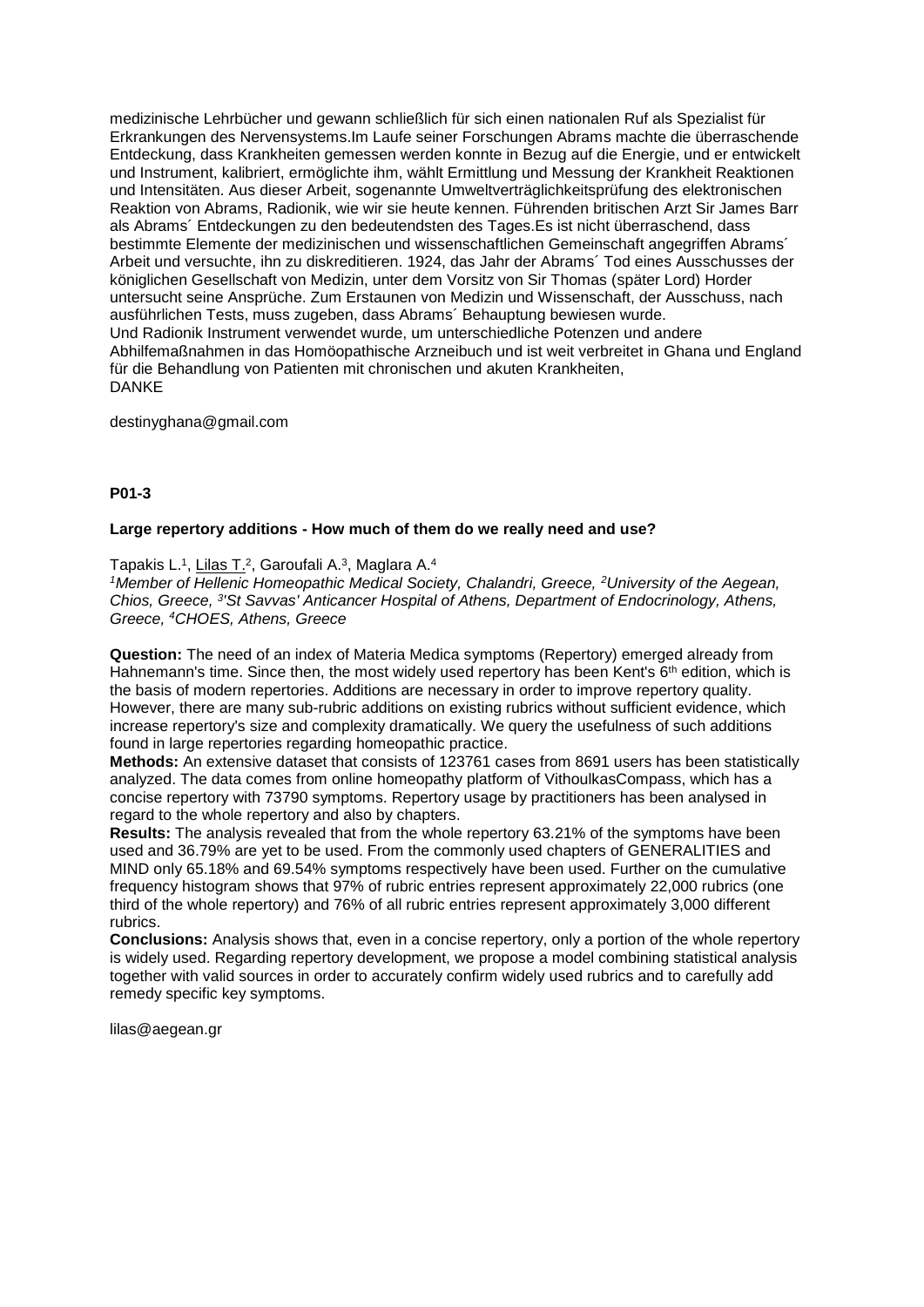**P17-1**

**Cuban Communitarian project of clinics and pharmacy conservation of homeopathys medicines in hidroalcoholicsolutions. An experiment from the Cuban Communitarian Projekt von Kliniken und Apotheken Erhaltung der homeopathys Medikamente in hidroalcoholicsolutions. An experiment from the**

<u>Lopez Lopez R.J.</u>1, Riveron Garrote M.<sup>2</sup>, de Toledo Cesar A.<sup>3</sup>, Guajardo Bernal G.H.<sup>4</sup> *<sup>1</sup>Veterinarian Scientific Council, Juan Gualberto Gomez, Cuba, <sup>2</sup>Liga Medicorum Cuba, University of Havana, Havana, Cuba, <sup>3</sup>Liga Medicorum Homeopática, Internacionalist, Sao Paolo, Brazil, <sup>4</sup>México Investigator of Baja California, Mexico, Mexico*

Given the need to develop homeopathy in our country with fewresources and withoutanappropriateindustry, since 1998, wecommited to foundinga set of servicesonhomeopathyat theVeterinary Medicine Clinic of Union de Reyes Municipality. htersOnce graduated as Specialists in ClinicalHomeopathy with theFrancoisLamassonHomeopathicInstitute of Brazilwebegan to receivedonations of differentcountriesandpharmaceutical industries

whichwesoonlostsincethecontentwas in smallbottles and volumes. The idea aroseto preserve these medicines reproducingthemin hidroalcoholicform. Ourworkevaluatestheireffectivenessduring a periodof 18 yearsbyobservation and examination of medicines in hydroalcoholic 70° presentations.

Angesichts der Notwendigkeit seit 1998 die Homöopathie in unserem Land mit fewresources und withoutanappropriateindustry, zu entwickeln, wecommited von servicesonhomeopathyat theVeterinary Medicine Clinic von Union de ReyesMunicipality auf foundinga. htersOnce Abschluss als Fachärzte in ClinicalHomeopathy mit theFrancoisLamassonHomeopathicInstitute von Brazilwebegan zu receivedonations von differentcountriesandpharmaceutical Branchen

whichwesoonlostsincethecontentwas in smallbottles und Volumen. Die Idee aroseto diese Medikamente reproducingthemin hidroalcoholicform bewahren.

Ourworkevaluatestheireffectivenessduring eine periodof 18 yearsbyobservation und Prüfung von Arzneimitteln in Wasser-Alkohol- 70opresentations .

ramon56@nauta.cu

# **P02-8**

# **20 years Clinica Santa Croce - successful cancer therapy with the Kent Künzli method. Case reports**

Malchow H. *Clinica Santa Croce, Orselina, Switzerland*

**Aims:** Since 20 years cancer patients are treated at the homeopathic Clinica Santa Croce with classical homeopathy following the principles of Hahnemann Kent Künzli. The most patients are using homeopathy as a complementary cure along with conventional treatment like operation, chemotherapy and radiation. Is it possible to cure cancer only with homeopathy and not only to improve the quality of life without the help of traditional medicine?

**Methods:** Explaining the homeopathic approach to severe pathologies which is applied at the Clinica Santa Croce. Showing the example of two patients with Non Hodgkin Lymphoma with a long term follow up of 8 respectivlely 11 years.

**Results:** We can show that it is possible to cure cancer with homeopathy. Resulting in long term survival of patients with so called incurable diseases like low malignant Non Hodgkin Lymphomas **Conclusions:** It is possible to cure severe pathologies with homeopathy following the principles of Hahnemann - Kent - Künzli using Q- and C Potencies.

h.malchow@scroce.ch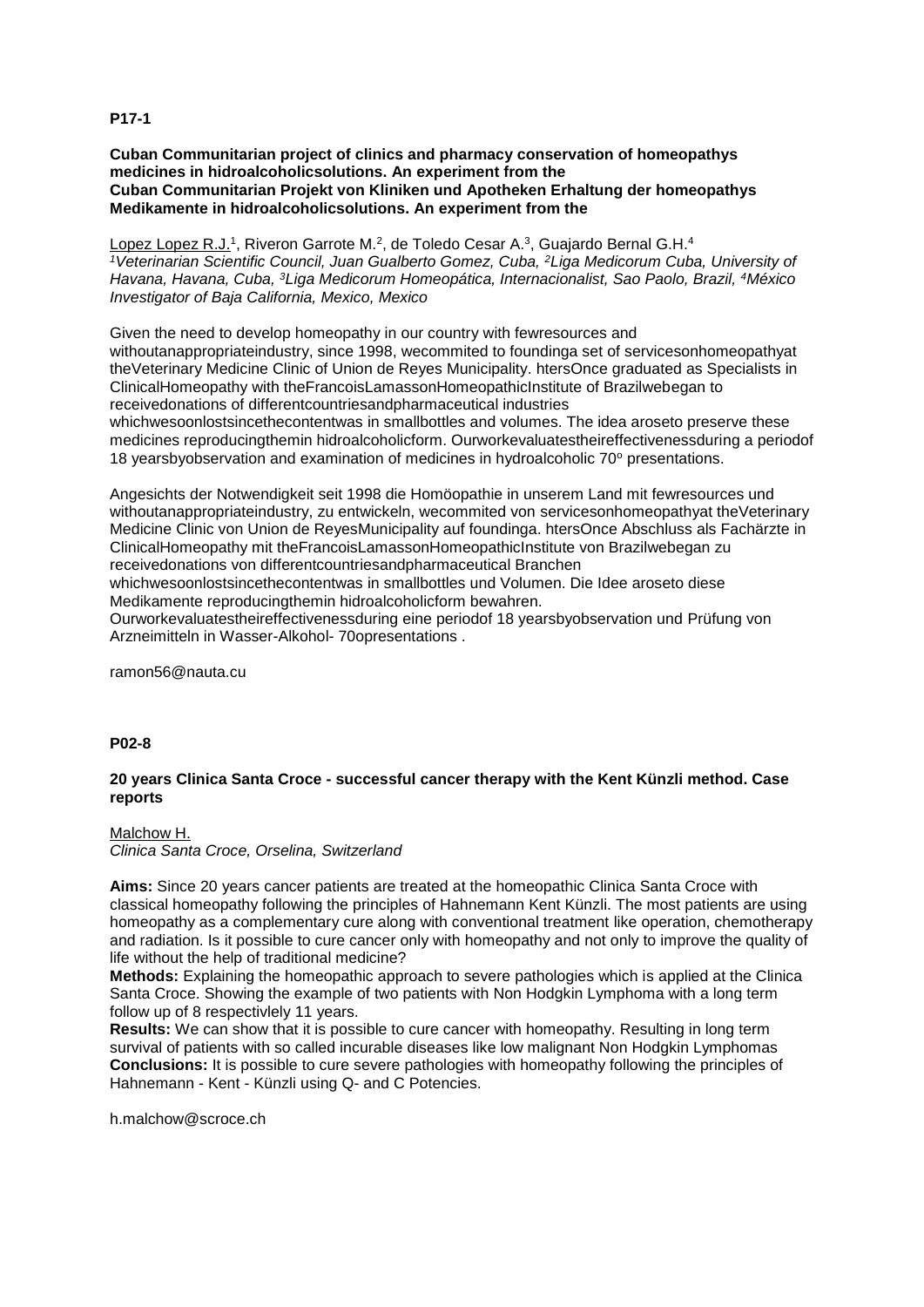# **P01-5**

## **Prescription strategies in homeopathy**

## Maldonado P.

*Brazilian Homeopathic Medical Association, Rio de Janeiro, Brazil*

The pursuit of physical and emotional balance of the patient must be the main objective of every homeopathic physician. The search for the Simillimum must be our goal. But the individuality of human beings often leads us to paths that we can also follow to successfully improve the health of those in need. Our work seeks to demonstrate strategies that we employ in our day to day practice clinic of over 43 years. Homeopathy is increasingly sought and recognized by other medical specialties as one of the most successful therapeutic methods especially in the treatment of recurrent and chronic diseases and those resulting from immune deficiencies or pathological emotional processes. The success of homeopathic treatment almost always leads to patient''s fidelity to homeopathy, to a better life in a so difficult world to live, and a balanced way of living. Mental and body health should always be our main objective.

biamaldonado@terra.com.br

#### **P02-5**

#### **Children's homeopathic treatment suffering from immunodeficient diseases of upper tract**

#### Maldonado P.

*Brazilian Homeopathic Medical Association, Rio de Janeiro, Brazil*

Homeopathy can reach great therapeutic success in the treatment of chronic immunodeficiency in children, now increasingly recognized in the medical community for its unique expertise in the respiratory allergies and chronic diseases in general.

Homeopathic medicines that can act as immunomodulators, improving the physical and emotional general conditions of the patient, taking him from an immunodeficiency to an immune competence. Homeopathic treatment results are increasingly improving and we conclude that treating the patient as a whole is definitely the key for a better health and living in a even profitable way of life. Our work will show the ways to do it. We will talk about treating a child suffering from chronic and acute tonsilitis as well as sinusitis.

biamaldonado@terra.com.br

#### **P05-5**

**The psychological essence of the homeopathic acids out of the halogenes Die psychologische Essenz der potenzierten Säuren aus der Reihe der Halogene Fluor, Chlor, Brom, Jod und Blausäure**

# Meyer-König P.

*----, Messkirch, Germany*

The origin of many diseases results in a disturbance of the symbiotic needs of children even before delivery. I found out, that the homeopathic remedies of acids have a special indication to heal the reactions of these traumatic events also years after the Injury.

Die Ätiologie vieler Krankheiten lässt sich bis in den unbewusst gebliebenen Ursprung der Verletzung des kindlichen Symbiose Bedürfnisses zurückverfolgen. Die sich daraus ergebenden Störungen der Körperfunktionen und Verhaltensweisen werden heute als Säurekrankheit beschrieben.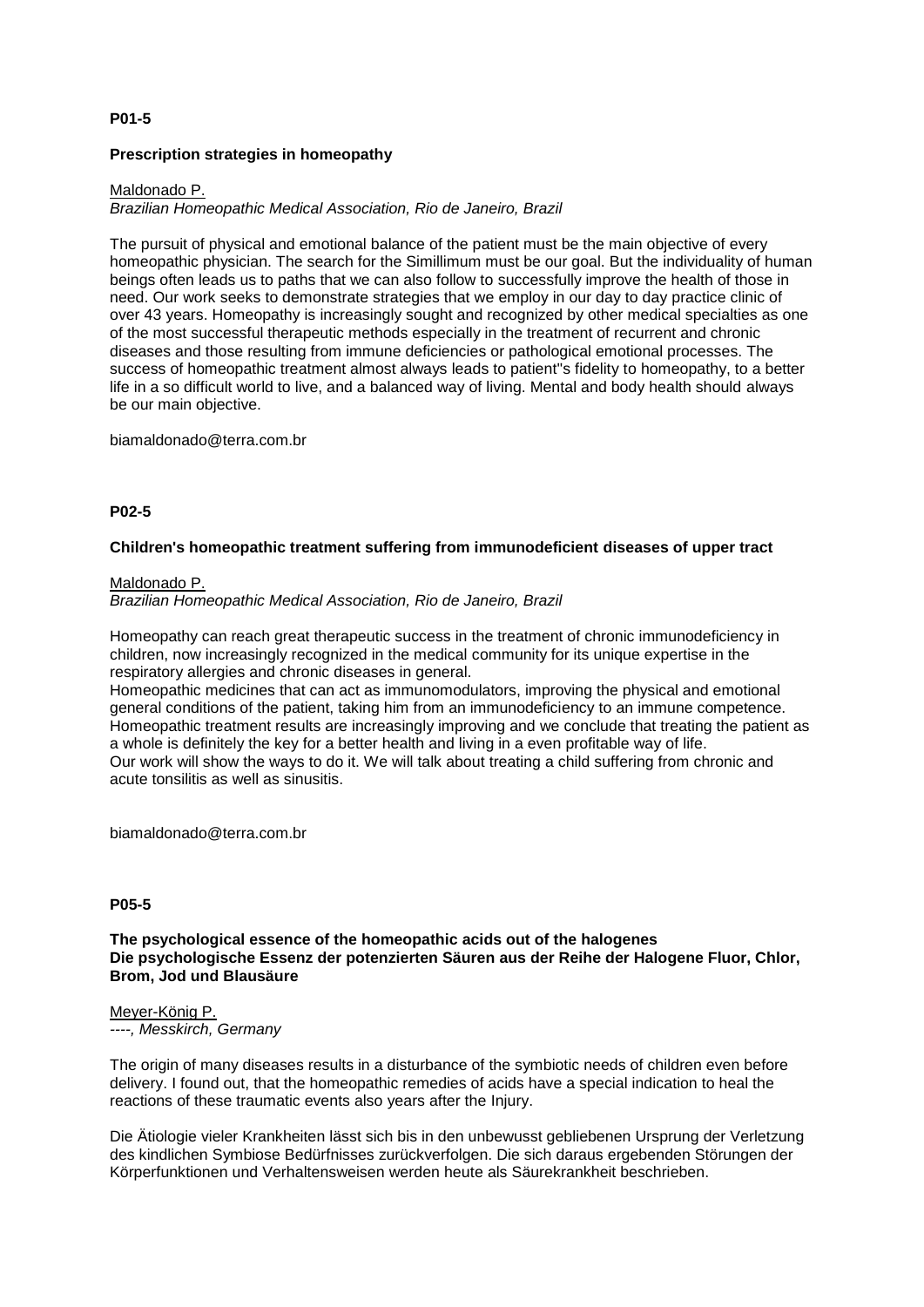Die Flusssäure, Salzsäure, Bromsäure, Jod Säure und Blausäure entfalten eine besondere Heilkraft bei einer Verstimmung der Lebenskraft am Anfang des Lebens.

docmk@gmx.net

# **P13-1**

## **Recurrent pyogenic dermatological infections - Role of Homoeopathy: delivered through network clinics - An observational study**

Mohan B.S.<sup>1</sup>, Krishna Rao D.<sup>2</sup>, Srinivas I.<sup>3</sup>, Srinivasa Babu V.<sup>4</sup>

<sup>1</sup>Institute of Practicing Homoeopathy (IPH), Vijaya Homoeo Clinic, Amalapuram, India, <sup>2</sup>Institute of **Practicing Homoeopathy (IPH), Gayathri Homoeo Centre, Vijayawada, India, <sup>3</sup>Institute of Practicing** Homoeopathy (IPH), Srinivasa Homoeo Clinic, Narsaraopeta, India, <sup>4</sup>Institute of Practicing *Homoeopathy (IPH), Sri Sai Homoeo Clinic, Vijayawada, India*

**Introduction:** Any process leading to a breach in the skin barrier can also predispose the development of the infection with Staphylococcus albus or aureus. The majority of pyogenic skin infections are not only due to nutritional and immune deficiencies, but also may be due to other underlying predisposing miasmatic factors.

Some times the pyoderma recurs at frequent intervals. With the existing limited immunity, the treatment with antibiotics the immunity of the host will further deteriorate; ultimately it worsens the case. To check the recurrence, homoeopathic treatment is the right choice with holistic approach. **Aims & Objectives:** 

· To prevent the recurrence in the pyogenic dermatological conditions.

· To analyse the scope of homoeopathic treatment through network clinics.

**Methods:** This is an observational study. Cases taken from the networked group clinics of Institute of Practicing Homoeopathy which are located at various places of the region. Homoeopathic treatment was applied in Clinical, Miasmatic and Constitutional approaches. The cloud technology was used to store and retrieve the data.

**Results:** Out of 76 cases of the study. 43 (57.4%) cases were got ridden of the recurrence. 5 (6.6%) were referred to surgical treatment and 28 (36.9%) did not follow -up.

**Conclusion:** With the above results it is proved that homoeopathic treatment checked the recurrence of pyogenic dermatological conditions. This study shows the efficacy of the homoeopathic medicines in checking the recurrence of pyoderma. So this work also paves the way to apply in all the recurrent dermatological conditions with positive results.

iphrefresh@gmail.com

# **P09-3**

## **Ultramolecolar diluted homeopathic medicinal products alter human erythrocyte osmotic resistance**

Musco C.<sup>1</sup>, Rocco V.<sup>2</sup> *<sup>1</sup>Privato, Priolo Gargallo (SR), Italy, <sup>2</sup>LUIMO, Napoli, Italy*

Homeopathic medicines diluted over Avogadro´s number are questioned about their effective pharmacological activity. I show here that when volunteers assume orally *ultramolecular* diluted substances, their erythrocytes undergo a transient modification in the osmotic resistance. **Objectives:** To show *in vivo* pharmacological activity of ultradiluted homeopathic medicines. **Methods:** Erythrocytes osmotic resistance (EOR) was assessed by their ability to withstand hemolysis when dabbled in hypotonic solutions:the more hypotonic the solution, the more hemolysis there will be. The hemolysis degree is assessed by directly measuring out hemoglobin in the supernatant or indirectly by measuring erythrocyte enzymes like lactate dehydrogenase (LDH). This last method (LDH) has been used in this work. The test is a variant of Simmel´s test where EOR is evaluated on increasingly diluted solutions. The variation consists in using a single dilution to evaluate the EOR before and after ultramolecular diluted homeopathic medicines assumption. Patients were excluded if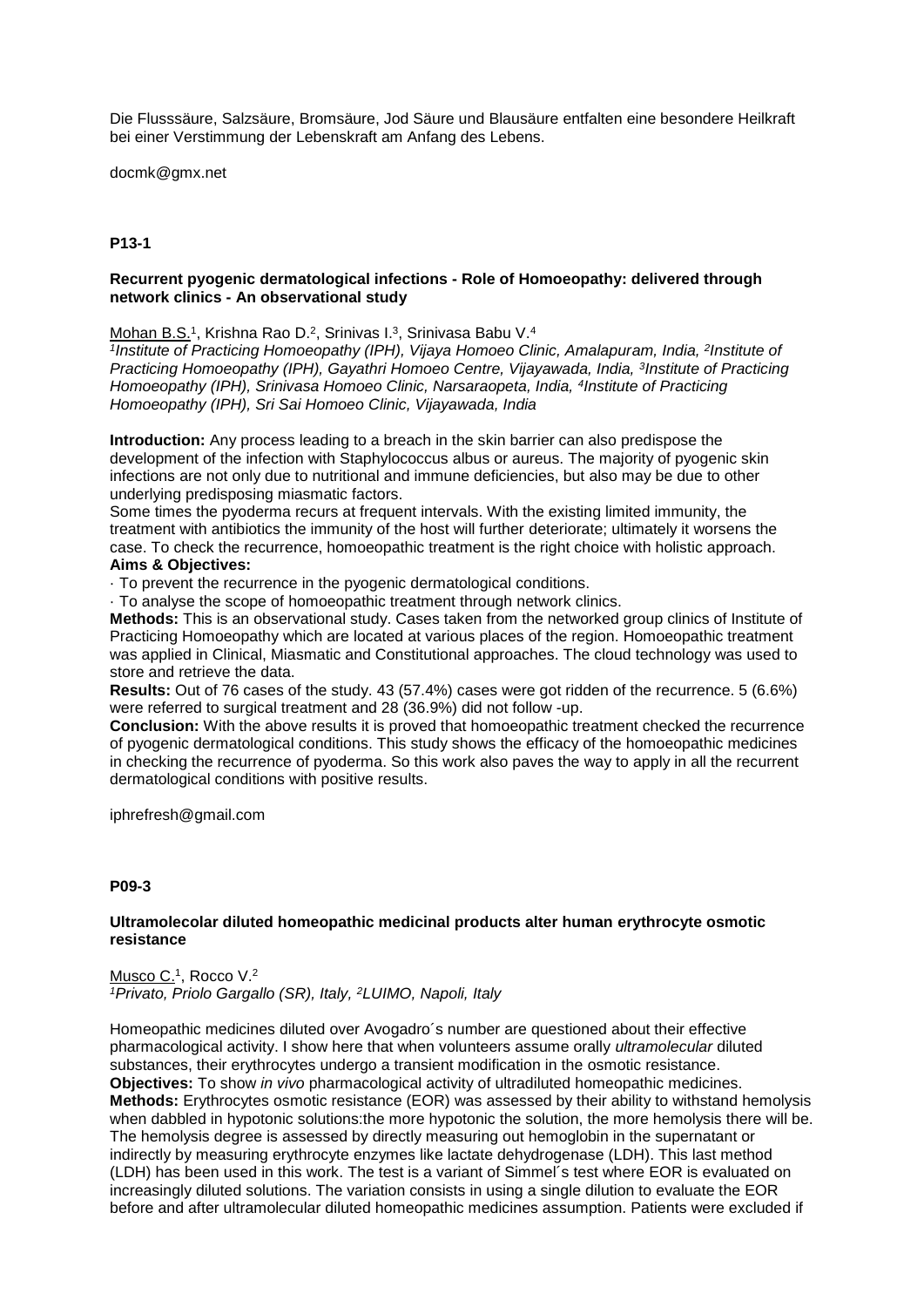#### they were already under medical treatment.

**Results:** The performed tests revealed a decrease in EOR after homeopathic medicines assumption. EOR then came back to normal with a kinetic that was dependent upon the individual volunteer. The test responded positively for any used medicine, but the best results were obtained when the medicine was much homeopathically suitable (similar) to the subject. The test tended to burn out with repeated tests but after an interindividual dependent "washout time" came back positive. **Conclusion:** These results can help in the understanding of the *Similia* law in the context of present homeopathic and pharmacological research.

dr.carmus@gmail.com

## **P10-1**

## **The Spanish flu was due to virus or vaccination? History and management (homeopathic vs allopathic) of the 1918 pandemic**

#### Negro F.E.<sup>1</sup>, Marino F.V.<sup>2</sup> *<sup>1</sup>Fondazione Negro, Rome, Italy, <sup>2</sup>FIAMO, Rome, Italy*

The 1918-19 "great white plague" provoked almost 40 million deaths all over the world. It was named "Spanish flu" just because Spain, as it was a neutral country at that time, did not undergo the military censorship. Therefore, it could spread data and news, unlike the belligerent countries. The flu was actually transmitted by the US troops from the military camp of Fort Riley (Kansas) that had landed in Europe. The troops were mostly young and healthy recruits who took part in the final phase of WWI. They received several and repeated inoculations (typhoid/paratyphoid, yellow fever, etc.). Following those, thousands of deaths, 20,000 hospitalizations and almost 30,000 cases of hepatitis were recorded in the US Army. Even the German Imperial Army had suffered severe losses. According to some scholars of Medicine and Military History, the Spanish flu dramatically changed the course of the war. The etiology of that pandemic was unknown (the virus responsible was discovered only in 1933) and the therapy was just symptomatic. The official statistics reported the mortality rate was of 40% in the patients treated allopathically (vaccine and salicylates) whereas it was about 1.05% in the patients treated with Homeopathy. Although the European and American homeopaths' successes are witnessed by their clinical cases, the official institutions never recognized them. This paper aims to investigate the controversial history of such a terrible pandemic, the damage provoked by conventional therapies (in particular, vaccines) and the homeopathic management adopted.

negro.fe@iol.it

## **P16-4**

## **Do the millions of possible proving pictures correspond, with full similarity, to true homeopathic remedies?**

Othonos A. *Homeopathic Academy, Athens, Greece*

**Aims:** Can the millions of minerals, chemicals, plants and animal materials, when potentized, be used as *true* homeopathic remedies? What's the true meaning of full Similarity?

**Methods:** Applying Holistic Thinking/Homeopathic Laws, we discriminate between 5 different states: 1. *Raw Material :*

2. *Proving Picture:* Artificial Illness

3. *Clinical Picture:* Natural Illness produced by the action of a certain Constitution to the Vital Force, i.e. Constitutional Picture

4. *Constitution:* external disordering energy, similar, as nature, to Vital Force

5. *Homeopathic Remedy*:

**Criteria for accepting a remedy as truly homeopathic**

*1. Full Similarity:*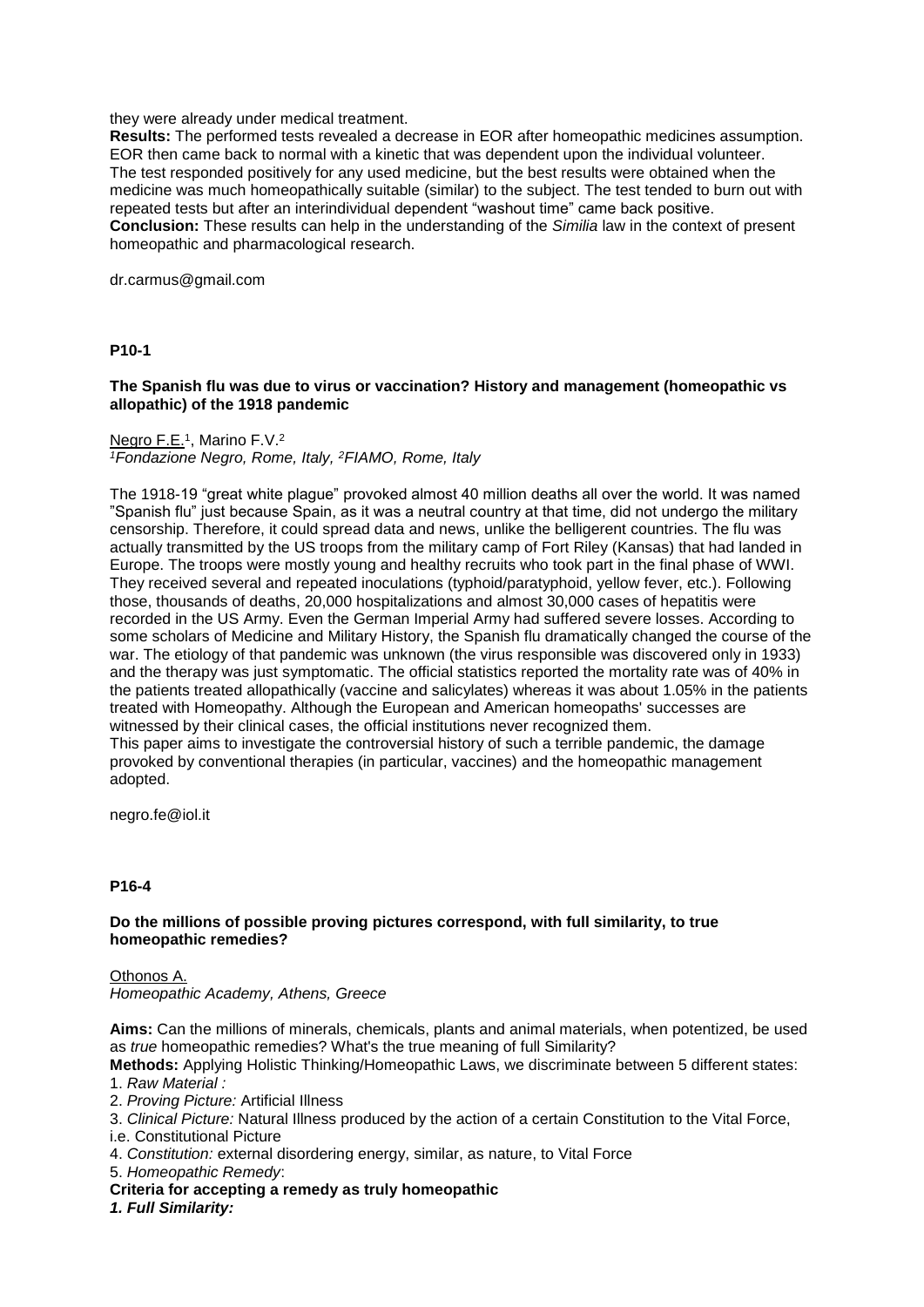of the Proving Picture to a Natural Clinical/Constitutional Picture

# *2. Limited forms of Natural Illnesses*

exist (energy pathogenetic mechanisms of Phosphor, Sulphur, etc.) due to the specific pathological flow of Vital Force into the Meridians according to the Universal Law of Transformation of Quantity to **Quality** 

*3. Characteristic Proving/Clinical Picture*

physically *and, especially, psychologically*

# *4. Hierarchical Evaluation*

by focusing on the Essence, Miasmatic Psychological Profile and general Psychological Profile *5. Deep, Holistic, Long and Permanent Therapeutic Result*

**Conclusions:** The above criteria, from my 30 years of clinical practice, will eliminate true homeopathic Chronic/Acute Remedies to some decades. Only these should be included in true Materia Medicas. Thus, as Hahnemann did and as *Classical Miasmatic Constitutional Homeopathy* does, the doctor *can have these true pictures in his mind* and will prescribe without referring to *Mechanical Methods of Prescribing* (Repertorising, Key-Note Prescribing, Computer Expert Systems). *Non Homeopathic Methods of Prescribing* like Clinical or Complex "Homeopathy", must be excluded due to partial similarity.

athosothonos@gmail.com

**P05-4**

# **The homeopathic remedy Carcinosinum in clinical practice**

Pannek-Rademacher S.<sup>1</sup>, Jus M.S.<sup>2</sup>, Cachin-Jus M.<sup>3</sup>, Amsler F.<sup>4</sup>, Pannek J.<sup>5</sup> *<sup>1</sup>Homoeopathie-Pannek, Basel, Switzerland, <sup>2</sup>SHI Homöopathische Praxis, Zug, Switzerland, <sup>3</sup>Homöopathische Praxis, Zug, Switzerland, <sup>4</sup>Amsler-Consulting, Basel, Switzerland, <sup>5</sup>Swiss Paraplegic Centre, Neuro-Urology, Nottwil, Switzerland*

**Background:** Apart from the classic monography by Fourbister, only few studies about Carcinosin are available. Our knowledge about this remedy is based on merely a small number of publications about either provings or clinical cases. Therefore we analyzed the clinical cases treated with Carcinosin at a single institution.

**Methods:** All clinical cases documented either on video or on medical record between 2007 and 2013 were screened for the use of Carcinosin. In all cases retrieved, indication for the remedy, general appearance, his/her psychic state, sleep, medical history of the patient, preferences and dislikes, excretion, modalities and previous medication were analyzed qualitatively and quantitatively. **Results:** 230 documented cases were retrieved, comprising 220 women and 20 men.

Characteristically, patients disliked being looked at; they responded impulsively and directly to criticism or insult. They were tidy-minded. Noticeably, in a high number of cases, alcohol abuse was found in the family history, more frequently than cancer episodes. The most frequently administered previous remedies were Natrium-muraticum, Sepia, Medorrhinum and Lycopodium.

**Conclusion:** To the best of our knowledge, this study is the largest series of clinical cases being treated with Carcinosin. The ongoing analysis of the above mentioned factors will not only aid in confirming previous findings, but will describe new facts about this remedy that may be helpful in the clinical use of this important homeopathic remedy.

praxis@homoeopathie-pannek.ch

**P05-3**

# **Use of Thlaspi bursa pastoris in patients with advanced prostate cancer Einsatz von Thlaspi bursa pastoris bei Patienten mit fortgeschrittenem Prostatakarzinom**

Pannek-Rademacher S.<sup>1</sup>, Pannek J.<sup>2</sup>

*<sup>1</sup>Homoeopathie-Pannek, Basel, Switzerland, <sup>2</sup>Swiss Paraplegic Centre, Neuro-Urology, Nottwil, Switzerland*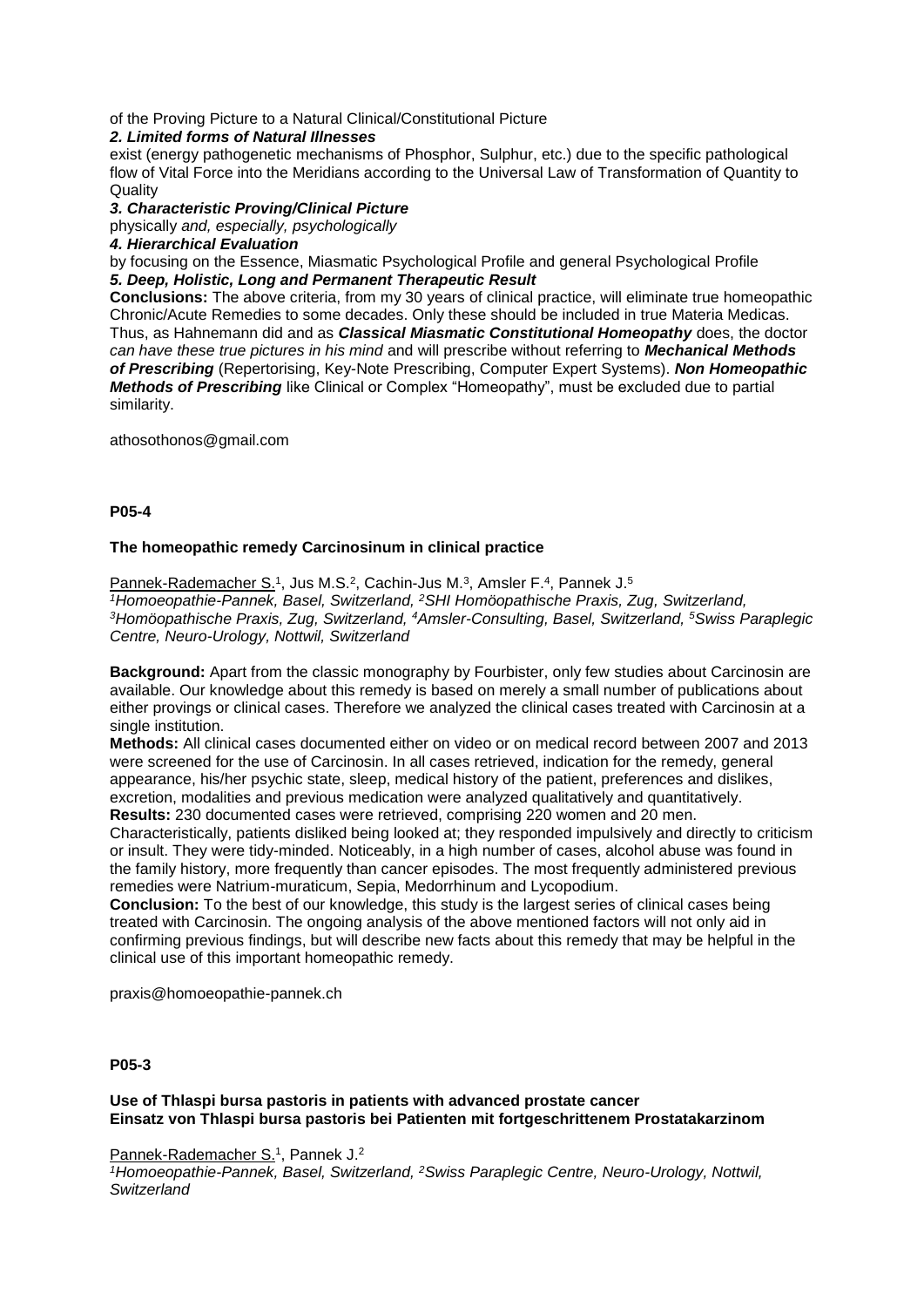**Aims:** Despite optimized diagnostic measures and treatment of prostate cancer, curative treatment is limited to a certain subset of patients. Advanced prostate cancer may lead to complications that severely impair the quality of life of the patients, e.g. recurrent intravesical blood clotting due to local tumor necrosis.

**Methods:** 2 patients with recurrent hematuria and intravesical blood clots due to advanced prostate cancer, in whom conventional treatment was not sufficiently effective, received Thlaspi bursa pastoris, potency C 30, thrice daily for three days.

**Results:** Bleeding and intravesical blood clots resumed after homeopathic therapy **Conclusion:** These case reports imply that homeopathic treatment is an be efficient adjunctive treatment option in patients with advanced prostate cancer.

**Einleitung:** Trotz optimierter Diagnostik und Therapie des Prostatakarzinoms ist eine kurative Behandlung nur bei einem Teil der Betroffenen möglich. Bei fortgeschrittenem Karzinom können Komplikationen entstehen, welche die Lebensqualität der Patienten massiv einschränken, wie zum Beispiel rezidivierende Blasentamponaden bei lokalem Tumorzerfall.

**Methoden:** 2 Patienten mit Hämaturie rezidivierenden Blasentamponaden als Folge eines fortgeschrittenen Prostatakarzinoms , bei denen konventionelle Behandlungsmethoden nicht ausreichend erfolgreich waren, erhielten jeweils Thlaspi bursa pastoris in einer C 30 Potenz, 3x tgl für insgesamt 3 Tage.

**Ergebnisse:** Die Hämaturie und Blasentamponaden sistierten in beiden Patienten.

**Schlussfolgerung:** Die Fallbeispiele legen nahe, dass eine homöopathische Therapie bei Patienten mit fortgeschrittenem Prostatakarzinom eine effektive additive Behandlungsoption sein kann.

praxis@homoeopathie-pannek.ch

## **P03-2**

## **Contributions of homoeopathy to modern oncology: discussion of clinical strategies with case studies for palliative care**

Pareek A.

*Pareek Hospital and Research Centre, Homoeopathic Medicine, Agra, India*

We have to look at Cancer as not merely a change in a cell but the outcome of the sum total of all life events, behavior, environmental influences, intakes, suppressions of the individual's lifetime as well as the stigmas inherited from the previous generations.

At our centre in Agra (INDIA), we deal with a very large number of cancer cases: About 9000 cases each year. We have concluded that an Individualised homoeopathic approach clubbed with modern diagnostic tools is the right and effective way to treat cancer.

Cancer presentation is a very wide spectrum and it is very important to categorise all Cancer cases for practical purposes. At our centre we use the following categorisation:

A. Patients with affinity to cancer

B. Patients with pre-cancerous conditions

C. Cancer cases with primary localisation

D. Cancer cases with multiple metastasis.

E. Advanced cancer cases with multiple metastasis and complications of surgery, chemotherapy and radiotherapy.

F. Advanced cases with recurrence and left to die.

Since categories D,E and F are the most helpless for the patient and doctor alike, we would be discussing what is the realistically expected result in each of these categories and the strategies we adopt to take up these challenges with the help of case studies.

Since the modern concept of Quality of Life acknowledges that subjects put their actual situation in relation to their personal expectation, it is essential to therapeutically approach the subject as a person - a concept at the heart of Homeopathy.

dradityapareek@gmail.com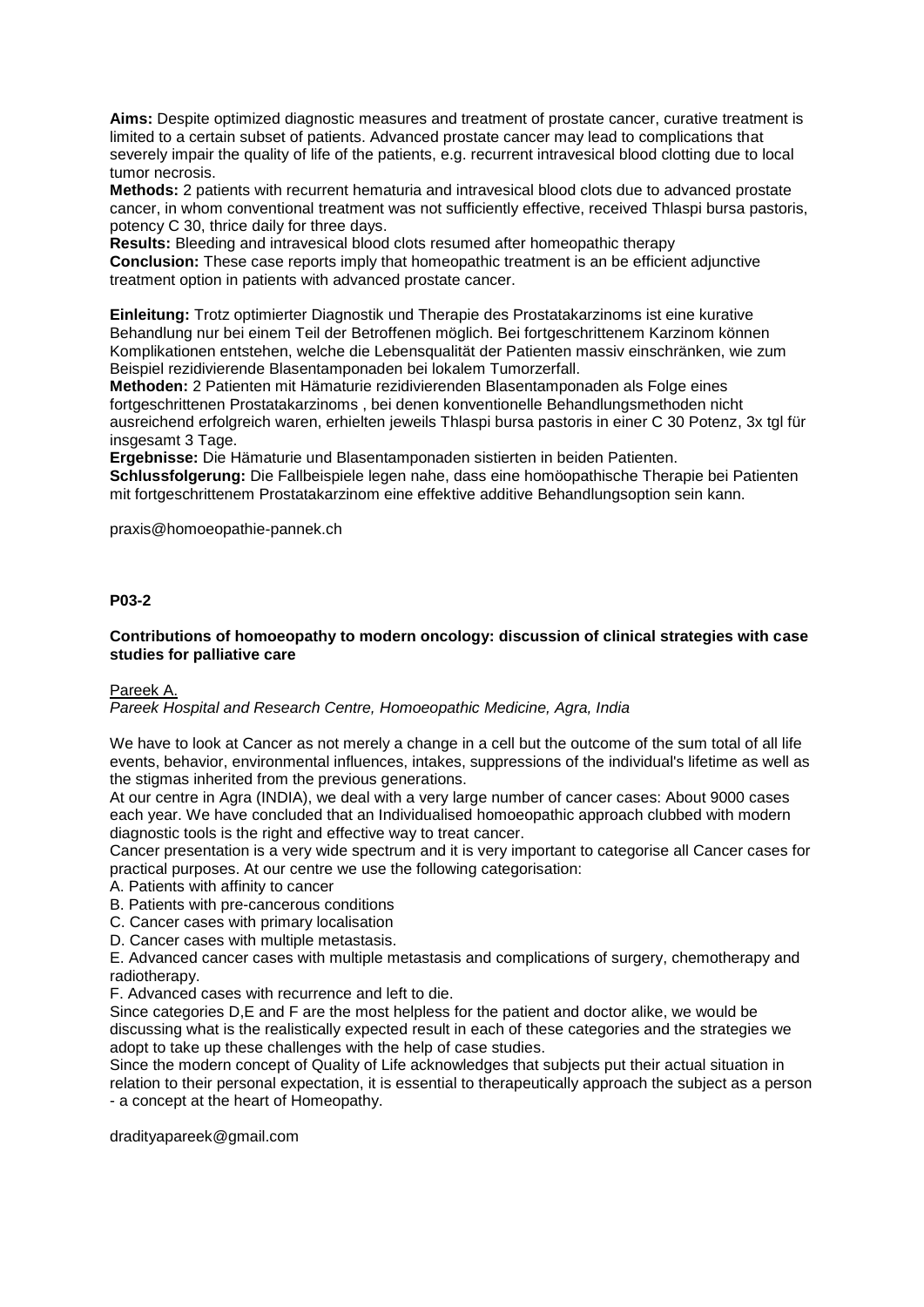# **P14-1**

# **Diabetes mellitus (DM) and homoeopathy needs changes in fundamental research angle**

Patel R.<sup>1</sup>, Patel D.R.<sup>2</sup>

*1Pioneer Homoeopathic Medical college - VNSG University, Homoeopathy, Vadodara, India, <sup>2</sup><i>Pioneer HMC, Homoeopathy, Baroda, India*

DIABETES MELLITUS (DM) is named as **"**The Sweet flow". Irrespective of research proclaimed, every efforts have fallen short to control or cure.

New new drugs enters market to produce newer symptoms, this cyclic phenomenon goes on irrespective of enumerable machineries and manpower deployed to find out controlling mechanism Following observations are isolated while attending patient of DM.

(1) No patient is cured totally and permanently by any pathy

(2) Patient Who have Followed Strict Regime of drug & diet with in limit, have lived a little peaceful life. (3) Those who have given importance only to medicine but haven't cared for other auxiliary things

have landed into increased does with newer symptoms finally ended into pathology of distant organs (4) Tiredness and cramping is observed in majority of cases

(5) Weight gain is noticed

(6) Enuresis and increase appetite is noted .

(7) Animal heat level is lowered

(8) Skin shows red diabetic spot specially on back

When many efforts fail to bring control, we should enquire about methods and modes of research.All researches are stereotype. Needs different mode. First think deeply what is missed by our homoeopathic researchers.

**Answer to it can be like this.**In almost all cases researches are conducted in figures and numbers based which has no room in total of homoeopathic field. Numerical labels are attached to sugar creatinine, salt , minerals are measured in blood and serum in laboratories.

drramabhaipatel@yahoo.com

## **P16-1**

## **Ayurveda in homoeopathy**

Patel R.<sup>1,2</sup>

*<sup>1</sup>Pioneer Homoeopathic Medical college - VNSGUniversity, Homoeopathy, vadodara, India, <sup>2</sup>VNSG University, Homoeopathy, Vadodara, India*

To me it appears that dr hahnamann had direct or indirect access to miasms (dosaj) of ndian medicine philosophy, it can confirm from following

Tridosaj (Aurvedic ) Dosaj are three( Complete) Vat, Pitta, Kofa Trimiasm(Homoeopathy) Miasms are three, psora, syphilos, sycosis

Characteristic comparision

A- Vat of Ayuveda It is controller of all functions) It is all pervasive, instantaneous It very closely resembles nerve impulse It is cause of Maximum disease It resides in ectorm

 $\Delta - 1$ Psora of Homoeopathy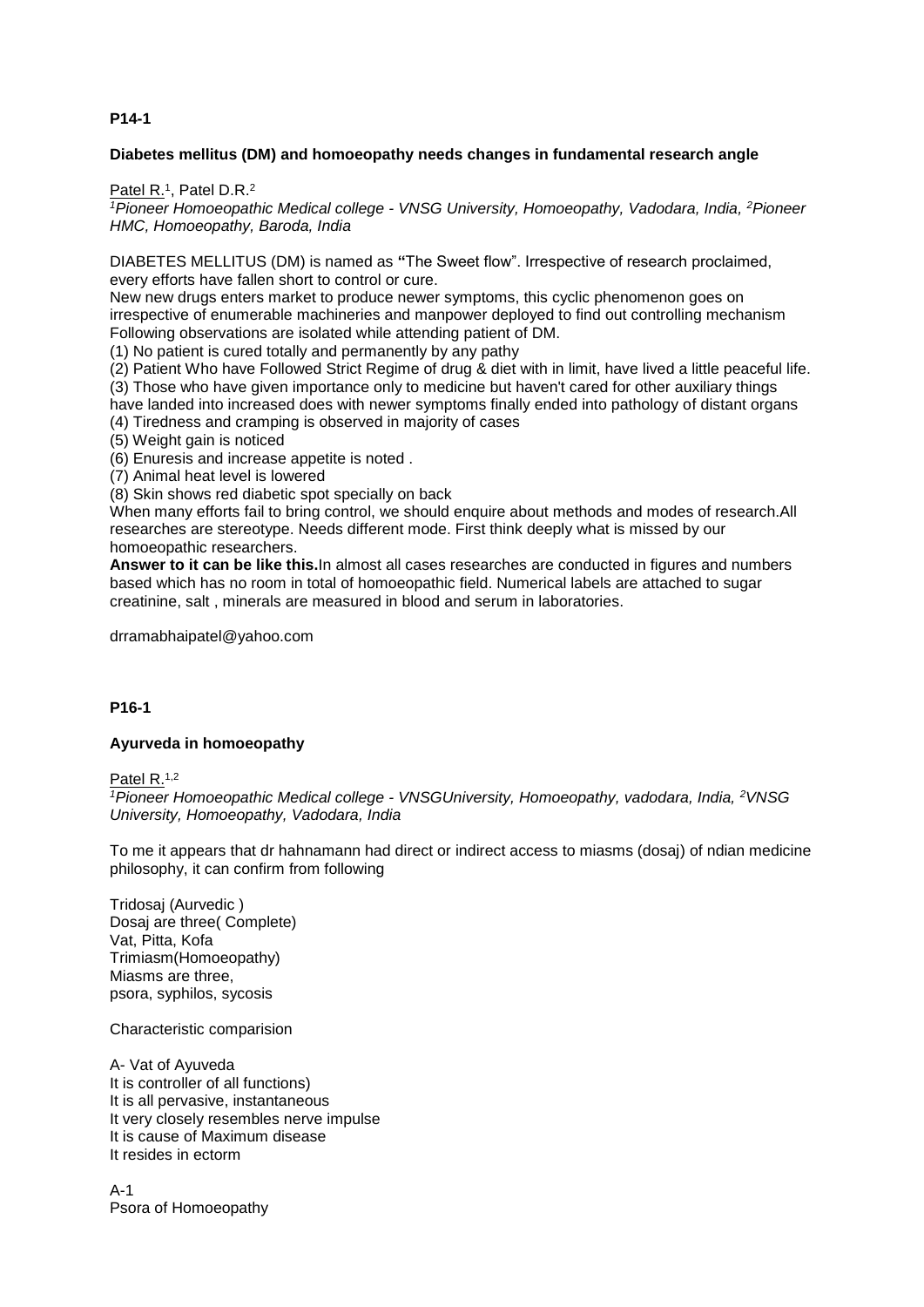It is causation of all functional disease Most universal most pernicious Nervous system is first affected It is parent of multitudes of functional and pathological change It affects ecfodermal derivatives

B- Pitta of Ayuveda Sour pungent test in mouth Excess Pitta can Cause gangrene will increased discharges when< Agg. By heat ,eat,at 10 to 2 PM, Ulcer when pitta is aggravated **Burnings Perspiration** Putrid smell Ameliorated by Sweet, It is described as fire (Agni)

B-1 Syphilis of Homoeopathy Copper metallic taste in mouth Gangrenous condition Discharge ameliorates complaints Pain < night Heat . Ulceration Burning, bursting & tearing sensation Profuse perspiration Putrid smell Desire sweet It corresponds to consuming fire

C- Kapha of Ayuveda Heaviness - it is heavy Ameliorated by-dischargingenergy & by running Presence of TUMOURS speaks only required. Hair- Dark, thick. Agravated by,old,Humidity,Winter Cirrhosis, Urticaria Presence of Catarrh

drramabhaipatel@yahoo.com

## **P16-2**

## **Secrets of evolution of homoeopathy**

# Patel R. *Pioneer Homoeopathic Medical college - VNSG University, Homoeopathy, Vadodara, India*

During ancient time when Ayurveda was in its climax in India, various stalwart of Medical sciencereached to India for gathering knowledge medical Philosophy as well therapeutics at Taxshila, Naland, Patliputra etc and gone back to respective country and with addition or subtraction written under various titles. But in all those writings, TRIDOSAJ prevailed with thin deviation. Migration of such literature in original or translated form took place specially to Arabian and European countries. On other hand during or before 16<sup>th</sup> century people from France were available in abundance in India with purpose of commerce and trade and Francis people were expelled from India who along with hem carried plenty of literature of medicine. 17<sup>th</sup>century was known for wars and Litho and literacy revolution specially allover European countries including, arising of huge public and private libraries, studded with such migrated books and hand written materials(Manuscrips) ie at Vienna, Sibiu,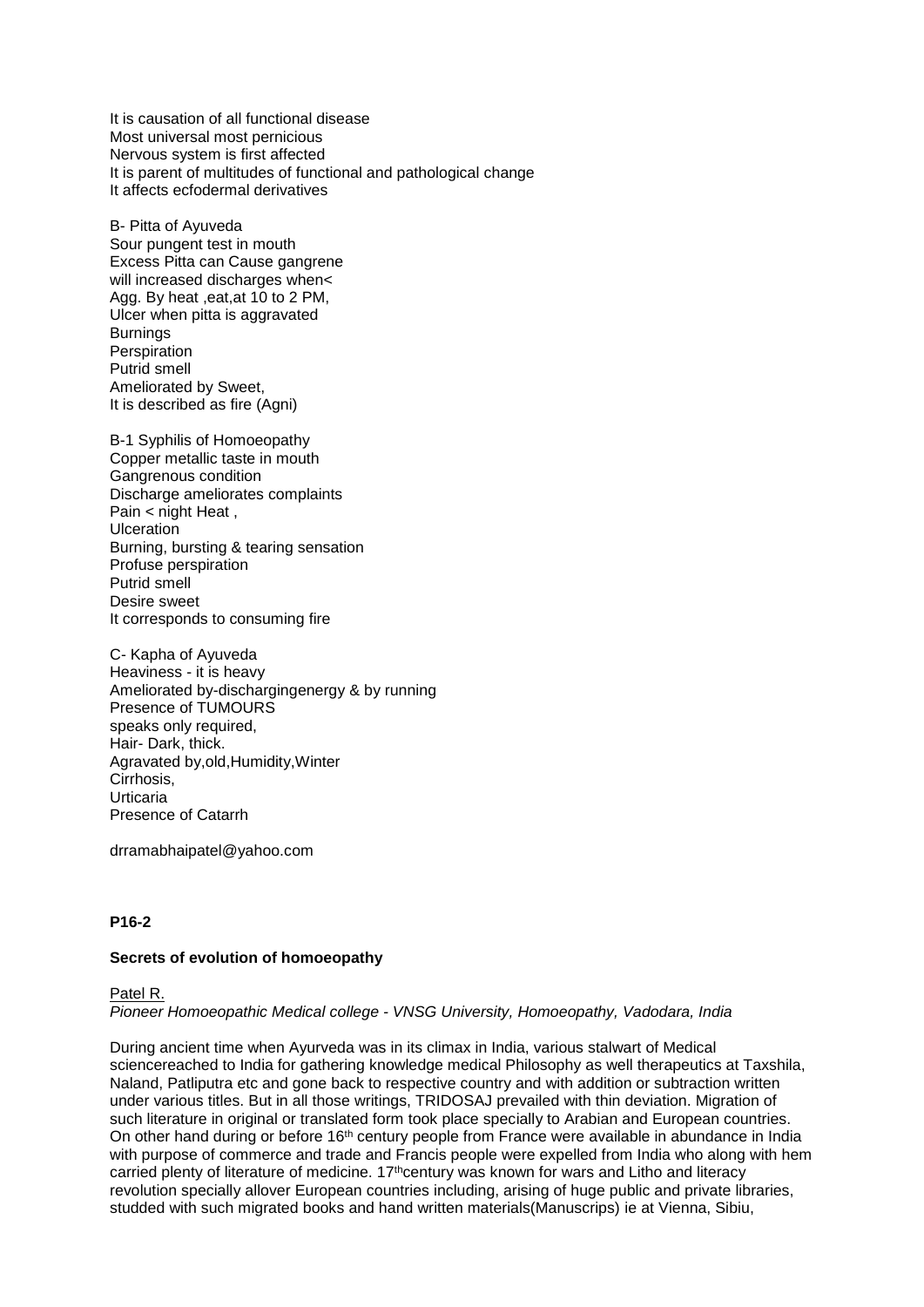Brukenthal , Erlangen, Paris, Leipzig etc.

On third side Leipzig university the oldest one who opened a DEPARTMENT OF HISTORY OF MEDICINE and started collecting sources to store in that department, had reached their hand to literature brought to France by migrated people from India, and translated and untranslated material collected from Persia, Egypt, Iran, Arabia etc.

Coincidently Dr H'mann happened to stay at Brukenthal Library and learn different languages and translate in Germany or English. But when Homoeopathic Philosophy was written it fell parallel to Ayurveda to much extent.

drramabhaipatel@yahoo.com

#### **P05-6**

#### **Research of homeopathic clinical pictures of willow-herb - Chamerion angustifolium**

Kosmodemjansky L.<sup>1</sup>, Popov D.<sup>2</sup>, <u>Popova S.</u><sup>2,3</sup>, Fadiev A.<sup>2</sup> *1 Institute of Medicine, Peoples' Friendship University of Russia, Department of homeopathy, Moscow,*  Russian Federation, <sup>2</sup>International Homeopathic School "PROVING", Moscow, Russian Federation, *<sup>3</sup>Russian Homeopathic Society, Moscow, Russian Federation*

**Background:** The research of Chamerion angustifolium (Chame-a.) was started by Prof. L.Kosmodemjansky in 2006. 4 volunteers took the remedy 30CH. Constricting heart pain with dyspnea, irradiating pain in elbow joint, itching skin rash were registered. The authors suggested the presence of anxiolytic features with cardiotropic action. The new research was undertaken in 2015. **Subjects and methods:** Tincture from leafs, flowers, fruits and roots was made in July 2015; the study of 30СH remedy started in November 2015. 12 persons took part the remedy, placebo group-2. **Results:** Following mind and general symptoms occurred: loneliness, hysteria; delusion: small child, abandoned, humility with situation; fear of having cancer, wish to diagnose it soon; wish to feed everybody; necessity in communication; empathy to sick relatives; depression; constricting feeling in the chest with lack of air feeling; indifference to what is going on: feeling of putrefaction, mustiness; color - orange; irritation; better from expression; creative work; decrease of concentration; disorientation in time; forgetfulness; better memory of ancient events; inflammation; shaking chill with fever afterwards; pulsation, burning; better from deep short-term sleep; muscle relaxation, absence of physical, emotional and mental tonus; nagging, convulsive pain, better from rubbing; diarrhea, long-term, exhaustive, with big loss of liquid; with thirst, with unwilliness to drink, dryness of skin and mucous membranes; **Conclusions:** In homeopathic clinical picture of Chamerion angustifolium signs of inflammation of mucosal membranes are stressed, there is also relaxation of muscles, anxiolytic features, improvement of memory and mentality. Type of reactions - rapid, typhoid with some sycotic features.

sn\_popova@mail.ru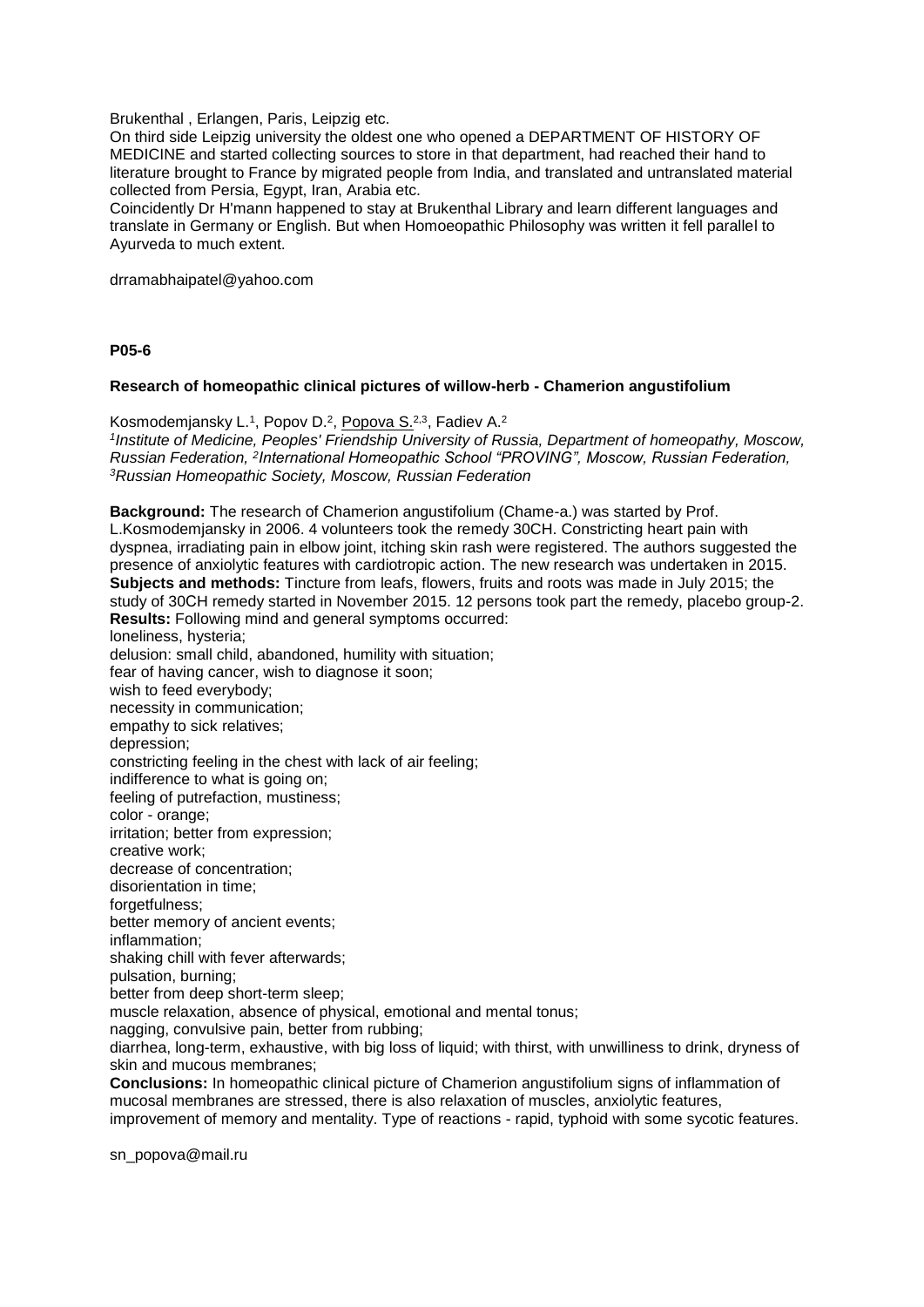## **P01-1**

## **Concept of 'Perfect Defenses Analysis Method' in Homoeopathy: Usefulness in Genetic disorders**

#### Rajappan Nair S.

*Medical Officer & Project officer of Janivijaya, a Joint Venture under Vijayapuram Grama Panchayat & Ministry of Health and Family Welfare, Government of Kerala, Kottayam, India*

**Introduction:** Genetic risk prediction has several potential applications in medical research and clinical practice [1]which can be treated with homoeopathic medicines successfully.

**Case presentation:** 'Target Super Protocol' designed by the author and wife Dr. Sreevidya. Clinical outcome of 325 cases of learning disability, autism and diseases with genetic inheritances treated in a project of Homoeopathy Kerala 320 responded positively. This prompted Vijayapuram Panchayat of Kottayam to embark on a project called Janivijaya to limit genetic disabilities through Homoeopathy. The protocol for treatment analyses the role of genes impart the innate qualities of a human being which decides the defense mechanism of him. Genes pass on various traits , characters and physical attributes to an individual from his previous generations. Genes impart proneness to certain diseases and this disease proneness is also inherited from previous generations. The genetic profile of an individual is a net sum of his attributes inherited from previous generations plus disease proneness inherited from previous generations.

## **Management and Outcome:**

· Out of 1100 cases reported in the project for various ailments

· Among patients who had follow ups

About 40 % cases have improvement living a physically and psychologically balanced life, 20% moderate improvement and 20 % mild and the 20 % do not show expected improvement **Discussion:** Our study clearly demonstrates the effectiveness TARGET SUPER PROTOCOL which has been highly sought after by budding homoeopaths.

Distribution of 1100 cases treated in Homoeopathic Clinic, Janivijaya Project (March 2014 till date)

drsreekumar@yahoo.com

# **P01-7**

## **A miasma model for autoimmune diseases**

Melodia C., Rocco V., Aversa A.A., Sabatino G., De Bellis I., Rusciano F., LUIMO *LUIMO, Napoli, Italy*

We have already shown (1), after a mind symptoms analysis of 568 clinical cases treated at LUIMO, autoimmune diseases (ADs) suffering individuals to be trimiasmatic. In contrast with the idea that autoantibodies signal self-destructive, syphilitic diseases, we found psora and sycosis to be the major ADs miasmas, each accounting for 42-45% of symptoms, whereas syphilis was just 12-13%. We concluded that ADs don't depend from an immune system "perversion" , autoimmunity appears a misleading term. Our findings instead agree with data suggesting auto-antibodies to be an important part of the self-recognition machinery and not marks of "auto destruction". Other tracks should then be followed to understand ADs origin and nature. We wondered if our miasmatic analysis may give a clue, even molecular, about ADs. In animal models ADs can be unchained injecting an adjuvant (IS activation) and an autoantigen (an endogenous cell protein ECP). They may be viewed as interdependent sycotic (inflammation) and psoric-syphilitic (ECP) miasma promoters. Our miasmatic model suggests that an organ deficiency may produce a small lesion. Autoantigens are exposed to IS that cleans dead cells through inflammation but, since the deficiency it is not cured, the lesioned cells continue to produce autoantigens and re-stimulate the IS. Periodic inflammation bursts and progressive worsening under anti-inflammatory treatment are therefore easily explained by the model. What may really cure, instead, is to "repare" the deficiency/lesion, which means to cure psoricsyphilitic symptoms. Patients follow up data will verify this hypothesis. (1) Rocco et al. 71° LMHI Congress, Buenos Aires 2016.

v.rocco@luimo.org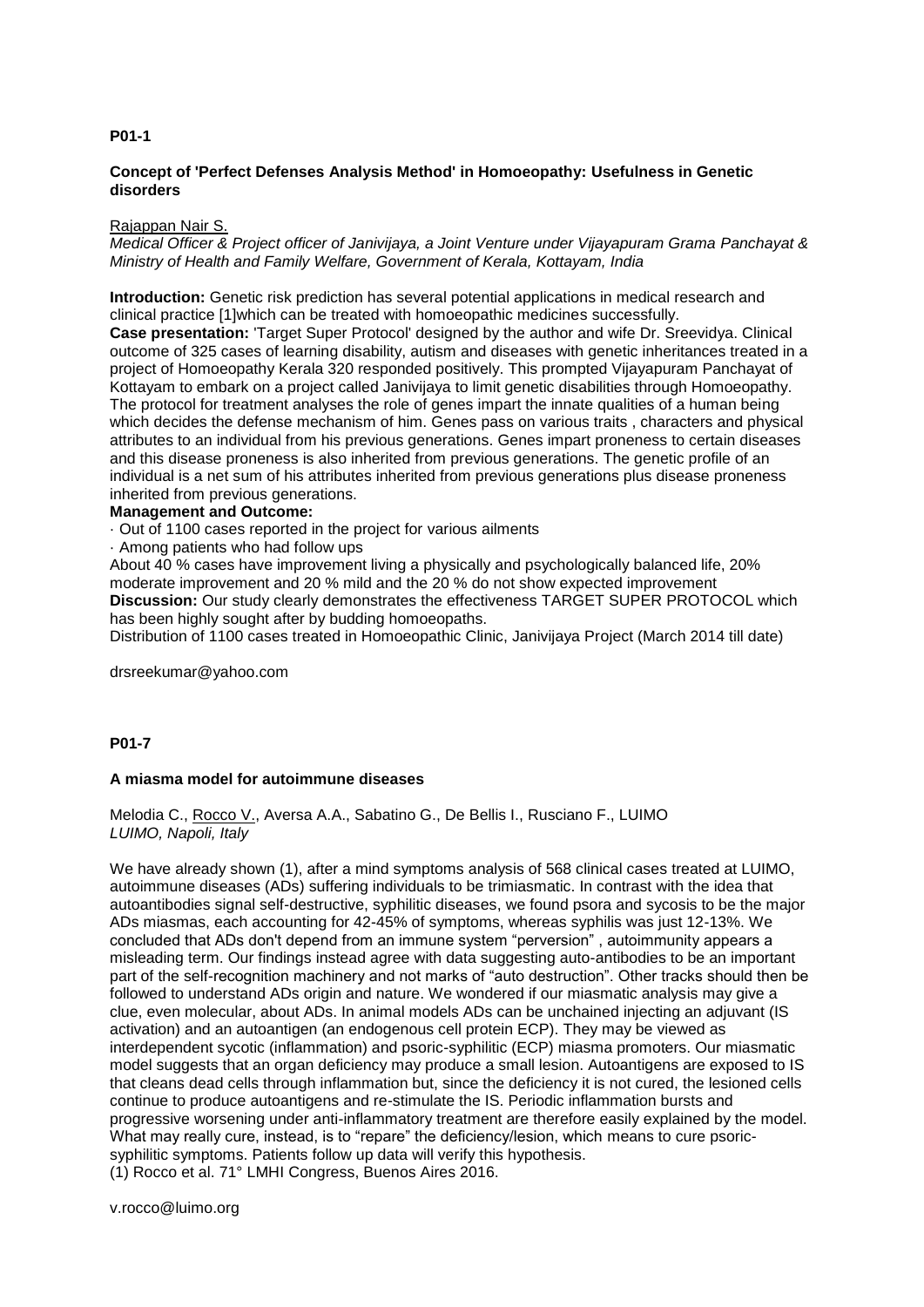# **P15-1**

## **Teaching in thematic approach to selection of homoeopathic remedies in chronic cases**

## Sahani A.

#### *Research Institute of Sahni Drug Transmission & Homoeopathy, Research, Patna, India*

There is a growing awareness of the use of the thematic approach in homeopathic practice. Boenninghausen's approach of grand generalization has been widely accepted among Homoeopathic profession. Bönninghausen from the outset created a very different kind of repertory. Selected proving symptoms were dissected into their constituent parts and catalogued under an appropriate heading. If a medicine was known to affect a specific part of the body strongly then it was listed under that part of the body with no modifiers. Bönninghausen grasped the great idea that that which affects the part can affect any part and thereby affects the whole. It was then and still is a revolutionary idea that surfaced in the latter twentieth century with the discovery of holographs. Likewise, metaphors and analogies share a condition needed basic understanding for applied aspect of Homoeopathic philosophy. Hahnemann's drug proving protocol clearly led to his understanding of fragmentary information about medicines symptoms and the need to complete the person's complete portrait by using thematic understanding. Few recent works are remarkable and Thematic Repertory is the outcome. Given this fact, like everything else which wants to survive, the algebraic approach must continue to evolve which brings us to a central task facing us. Thematic concept provides a useful bridge between the proving texts and the repertory. In our study thematic aspect were used by using the Therapeutics pocket book and found to confirm views on thematic analysis.

amitrisdth@gmail.com

#### **P15-2**

#### **Need for faculty development in homoeopathic medical education**

#### Sahani M.K.

#### *Research Institute of Sahni Drug Transmission & Homoeopathy, Education, Patna, India*

Homoeopathic Medical education in India is challenged with the shortage of teachers. There is the need for strengthening faculty development as a vehicle for capacity building in Homoeopathic medical education. The initiatives taken by several institutions and agencies of modern system of Medicine during the last four decades have been briefly described. Recommendations have been made to overcome the deficiencies. Recommendations include: the need for formulating a national policy on health professional education; change in the emphasis from inspection by regulatory bodies to quality assurance and accreditation; providing support for Medical Education Units / Centers in terms of finance and staffing; incentives and recognition for contribution to faculty development; incorporation of teaching skills in postgraduate training; and enlarging the scope of faculty development to health professional education. The number of Homeopathic medical colleges has increased rapidly and regulations have been revised by the Central Council of Homeopathy. It is suggested to strengthen infrastructure, appointment of full-time faculty and staff, incentives and recognition of contributions to faculty development, making participation a mandatory requirement, extending the scope of faculty development programmes to include research and networking at the national level. **Conclusion:** The need for policy decisions that support functioning of medical education units in India besides active participation of the faculty.

risdth@rediffmail.com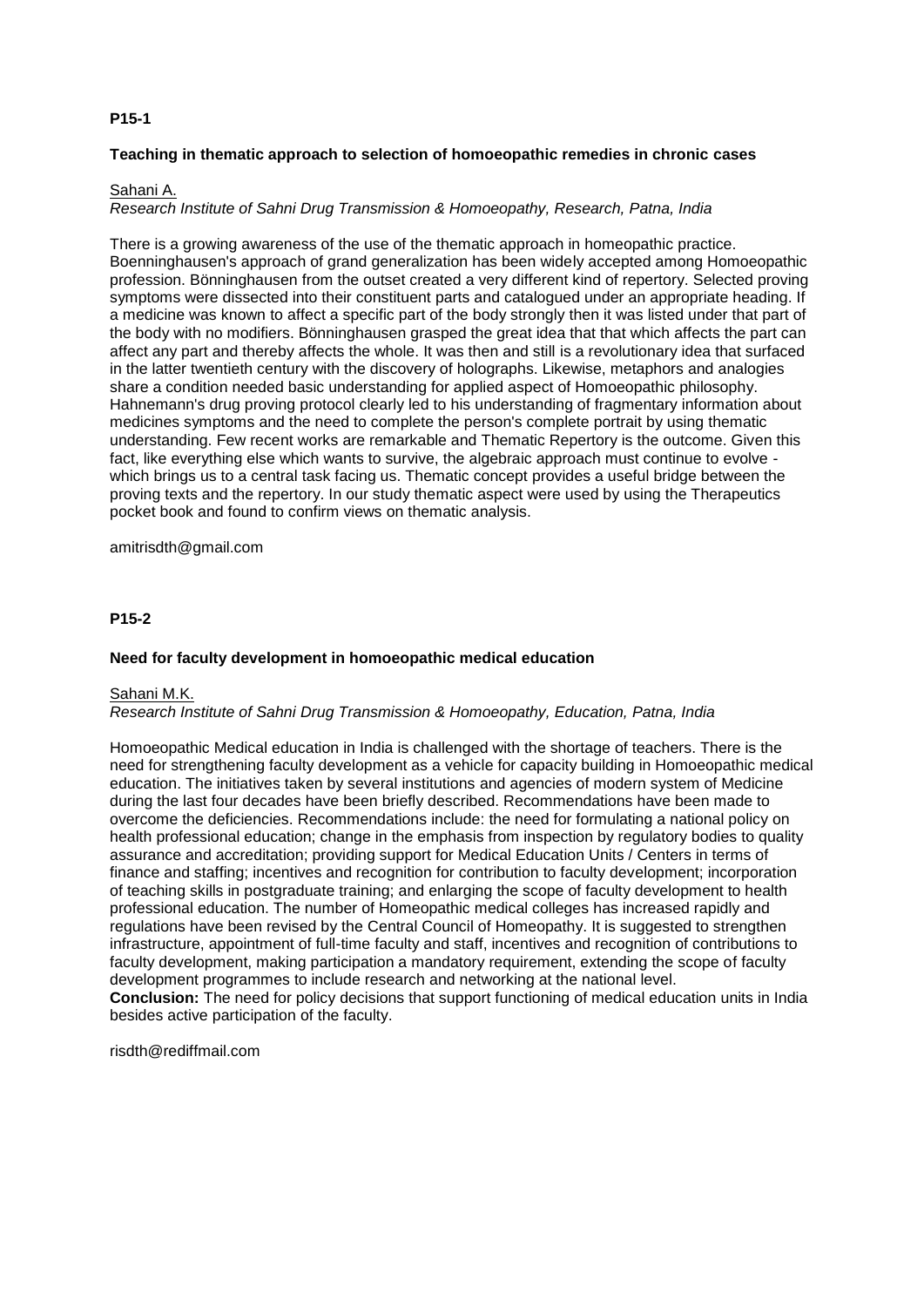## **P07-3**

#### **Inflamation of the Pulpa - toturous toothache. Regeneration and support to the vitality of Pulpa in order to avoid interferences Pulpitische Entzündung - qualvolle Schmerzen / Regeneration und Vitalerhaltung der Pulpa zur Vermeidung von dentalen Störfeldern**

# Schule R.

*Praxis für ganzheitliche Zahnheilkunde, Neckarsulm, Germany*

The individual notice of pain is controlled by the sensible nerve afferents and is necessary to avoid overstressing and damage of somatic structures.Typical tooth pain in cause of inflammation of the nerve is top of the rating-scale, nearby spasm of the kidney or the gall, as well as being in labor. The clinical answer of inflammation of the pulpa is either vital extraction of the nerve or totally extraction of the responsible tooth. The request of the patients to remain tooth and pulpa vital is a great challenge to the alternative medicine. Is it possible to heal out the inflammation of the tooth-nerve by changing the setting of the cellular tissue and by support of the self-healing process?

One very point of homeopathic treatment is the particular description of the perception of pain by the patient. This method sings up for the individuality of symptoms. The repertories are full of voluminous rubrics about pain in different chapters. In order to minimal this amount of symptoms, the following presentation will consider only "tooth: pain after filling", combined with varies modulations. Keynote maintains by keeping the tooth vital und regulation of the inflammation. Otherwise there would be the risk of root canal filling. Devital tooth although with well endodontical treatment are known as interference "Störfeld" and very unpopular under biological and holistic point of view.Therefore the investigation by homeopathic support with well certified remedies is helpful to manage regulation and vitality of the tooth.

Die individuelle Wahrnehmung von Schmerz ist bei den Menschen über sensiblen Nervenbahnen gesteuert und dient physiologisch zum Schutz vor Überbelastungen und Schädigungen der somatischen Strukturen. Typische Zahnschmerzen bei einer Nervenentzündung (Pulpitis) rangieren in der numerischen Rating-Skala weit oben in Nachbarschaft von Nieren- und Gallenkoliken und Wehenschmerzen. Die klinische Antwort auf eine Pulpitis beschränkt sich häufig in der Zahnheilkunde auf eine Vitalextirpation der Pulpa oder vollständige Entfernung des schuldigen Zahnes. Das Anliegen des Patienten, den Zahn und die Pulpa vital zu erhalten, ist eine große Herausforderung an die Regulationsmedizin. Kann ein entzündeter Nerv durch Veränderung im Gewebemilieu und durch Unterstützung der Heilungskräfte aus der akuten Erkrankung herausgeführt werden? In der Methodik der Homöopathie liegt die detaillierte Beschreibung von Missempfindungen als individuelle Symptomatik begründet. Davon zeugen schon die umfangreichen Rubriken über Schmerzen in den Repertorien. Um die Fülle an Symptomen einzugrenzen, betrachtet der Vortrag die Situation von Zahnschmerzen nach oder trotz einer Füllungstherapie. Hauptgedanke wird dabei die Vitalerhaltung und die Regulation der Zahnpulpa sein, als Gegengewicht zu der in vielen Fällen drohenden Wurzelkanalbehandlung. Nervtote und endodontisch versorgte Zähne gelten als mögliches Störfeld und sind unter biologischen / naturheilkundlichen Aspekten bedenklich. Deshalb lohnt sich die Mühe bei der Vitalerhaltung der geschädigten Pulpa. Mit Hilfe der passenden Homöopathika sind Regulation und Vitalität zu erreichen.

rolandschule@t-online.de

## **P09-4**

## **Specific receptor sensitivies justify homeopathic individualization and pathogenetic symptoms**

Signorini A.<sup>1</sup>, Marino F.<sup>2</sup> *<sup>1</sup>FIAMO, Verona, Italy, <sup>2</sup>FIAMO, Rome, Italy*

**Question:** Pharmacology states that symptoms come from different alterations of cell functions, basically excitation, secretion and contraction, which derive from enzymatic or, most importantly, receptor activities. Homeopathic clinical method gives strong importance to the individual symptoms. Recent biological trials show that receptors may be sensitive to ultra high dilutions as they are to electro-magnetic waves. It is important to understand if homeopathic symptoms are biologically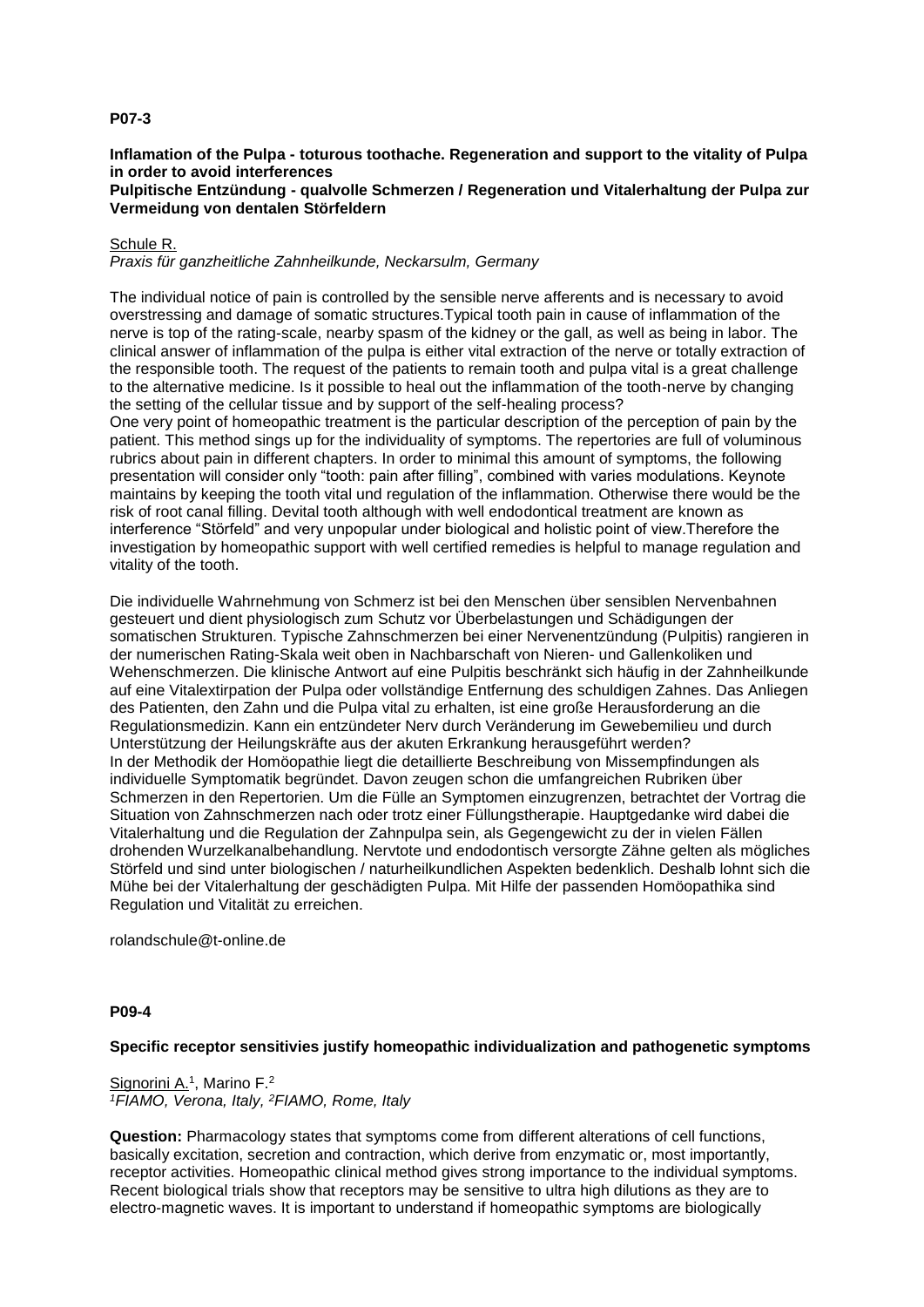## explainable.

**Method:** To analyze the specific pathogenetic power of mineral, vegetal or animal substances, and their link with biological alterations and to compare provings of *Sulphur* and *Capsicum,* similarly activating TRPV1, and of *Lycopodium* and *Zincum*, similarly inhibiting GABAA.

**Findings:** Minerals mostly act on ionic channels: *Zinc* modulate GABAA and NMDA ion channels explaining anxiety, irritability and spasms while *Sulphur* itching is compatible with sensitivity of TRPV1 receptors to sulphur compounds. Moreover active vegetal substances like flavonoids, alkaloids, terpenes and others have multiple targets on specific membrane receptors. *Lycopodium*, *Gelsemium*, *Arnica*, *Cicuta*, *Cimicifuga*, *Nux vomica*, *Belladonna*, *Rhustox*, *Capsicum*, *Anacardium* and many other plants used in homeopathy or phytotherapy contain active substances targeting receptors explaining their respectively different pathogenetic or phytotherapeutic actions. Food and taste preferences are commonly used symptoms in homeopathic anamnesis, dependent on oral and digestive membrane receptor modulations. Also symptom aggravation from cold or warm temperature has a receptor-based explanation, since these temperature sensations are governed by specific thermic receptors, the TRP receptors.

**Conclusions:** The comparative proving picture analysis may give account of the individual specificity present among different substances.

#### andsignorini@tiscali.it

## **P15-3**

## **Regulation and homoeopathic medical education**

#### Singh R.

# *G D Memorial Homoeopathic Medical College & Hospital, Education & Research, Patna, India*

Regulations are intervention in the system by the Government in an attempt to implement policy and produce outcomes which might not otherwise occur. It is a control to bring uniformity in any functioning. The regulation of higher education involves different objectives and is, traditionally, associated with a number of different regulatory modes or styles. Central Council of Homoeopathy has drawn curriculum right from the inception which has the provision for providing Homoeopathic education is a basic framework. Education pattern has been kept in mind with an basic objective of education and training in a Homoeopathic institution is to prepare a competent Homoeopathic Physician who is capable of functioning independently and effectively under Rural and Urban set ups.

ramjeesingh@gmail.com

#### **P09-1**

## **Examination of immunological effects of homeopathic Escherichia coli extract (E.coli extractum 4X-8X) on bladder epithelial cells**

#### Sonntag D.

*Sanum Kehlbeck GmbH & Co KG, Medical and Scientific Affairs, Hoya, Germany*

**Aims:** E.coli-bacteria are the commonest extra- and intra-cellular uropathogenic germs. Homeopathic E.coli-bacteria are used especially in treating chronic cystitis. Heine postulated that homeopathic remedies in the 1X-14X potencies can trigger immunological responses. This study examined whether the homeopathic E.coli-extract in Sanukehl® coli, in the 4X-8X potencies has an effect, in-vitro, on the cytokine release of epithelial cells and thus on the innate immune system.

**Methods:** The bladder epithelial cell-line T24 enables the examination of inflammatory processes of the urothelium, in-vitro. T24-cell cultures were incubated with different potencies of E.coli-extractum. Non-inflamed, immunologically inactive cells and inflamed, immunologically active T24-cells were cultivated and, after 12 hours, the respective concentration of cytokines TNF-alpha, IL-6, IL-8, IL-10 in the cell supernatant was determined (ELISA).

**Results:** By adding E.coli-extractum in the 4X-8X potencies, TNF-alpha, IL-6, IL-8 were detectable in the cell supernatant of immunologically inactive bladder epithelial cells, but no IL-10. In the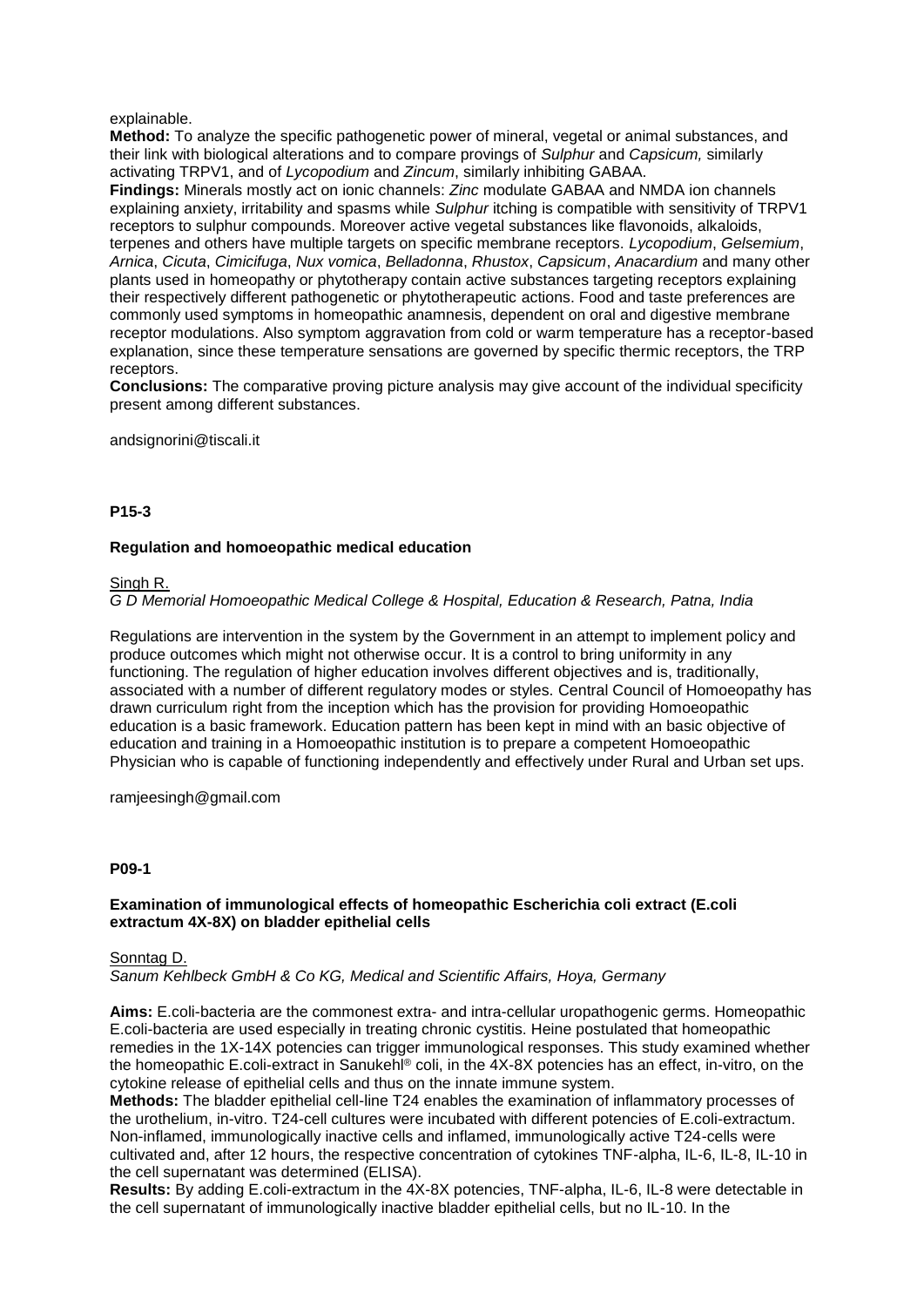immunologically active cells a potency-dependent moderate reduction of the cytokine release occurred.

**Conclusions:** The examination results show that the homeopathic E.coli extract (Sanukehl® coli), in the 4X-8X potencies, has a stimulating and regulating influence on the cytokine release of the bladder epithelial cell-line T24, in vitro.

In relation to chronic cystitis, often associated with intra-cellular E.coli pathogens and reduced immune responses, the result is being discussed regarding a possible immunological mode of action of the homeopathic E.coli extract on the elimination of intra-cellular pathogens and related healing processes.

dieter.sonntag@sanum.com

## **P06-3**

## **Cancer: Scope and limitations**

Stern L. *Clinica Stern, Rio de Janeiro, Brazil*

I**ntroduction:** The World Health Organization predicts that by 2025 about twenty million people will get cancer. This represents a 40% growth in the number of cases. Although the chances of recovery for many cancers have improved in recent decades, most people consider a diagnosis of cancer as the worst nightmare that could happen.

The first thought that comes to each patient to receive a cancer diagnosis is death. Regardless of the prognosis given, or how unlikely such an outcome can happen.

## **Homeopathy can help treat cancer?**

Despite the difficulties encountered by most medical researchers to have their results recognized Homeopathy has a legitimate place in cancer treatment either as a primary treatment, as a complementary treatment with allopathic medicine or as a palliative treatment, preoperative, postoperative to deal with the side effects of surgery, chemotherapy, hormone therapy and radiotherapy .

Some patients come to homeopathic consultation to try to prevent recurrence of cancer and others complain that after the discovery began to have panic attacks with the specter of death and depression.

The focus of homeopathic treatment here is to strengthen the life force, decreased both by disease and allopathic treatment.

**Conclusion:** The objective of this work is to show through the theoretical study of homeopathic medicine and its application in clinical cases of long-term cancer with good clinical and laboratory evolution and good quality of life for patients.

luizstern@yahoo.com.br

## **P03-5**

**Repertory rubrics - Hidden treasures revealed by Primaristic® for daily homoeopathic practice. Cases**

**Repertoriums Rubriken - Verborgene Schätze für die tägliche homöopathische Praxis aufgedeckt durch Primaristic®. Fälle**

## Sturza C.M.

*ArsMedica Ass., Bucharest, Romania*

Our Repertories deposit a huge amount of valuable information, often difficult to be properly accessed, interpreted and exploited. The understanding brought by Primaristic® comes to the rescue by clarifying the meaning and the value of many rubrics/symptoms.

Primaristic® gives us an important and efficient tool in making the step from collecting symptoms toward a deeper understanding and ranking of these in the case of each patient.

Primaristic® is the knowledge and education of the human senso-motoric development. The sensomotoric state is the background and the backstage of all the aspects of the patient's life weather in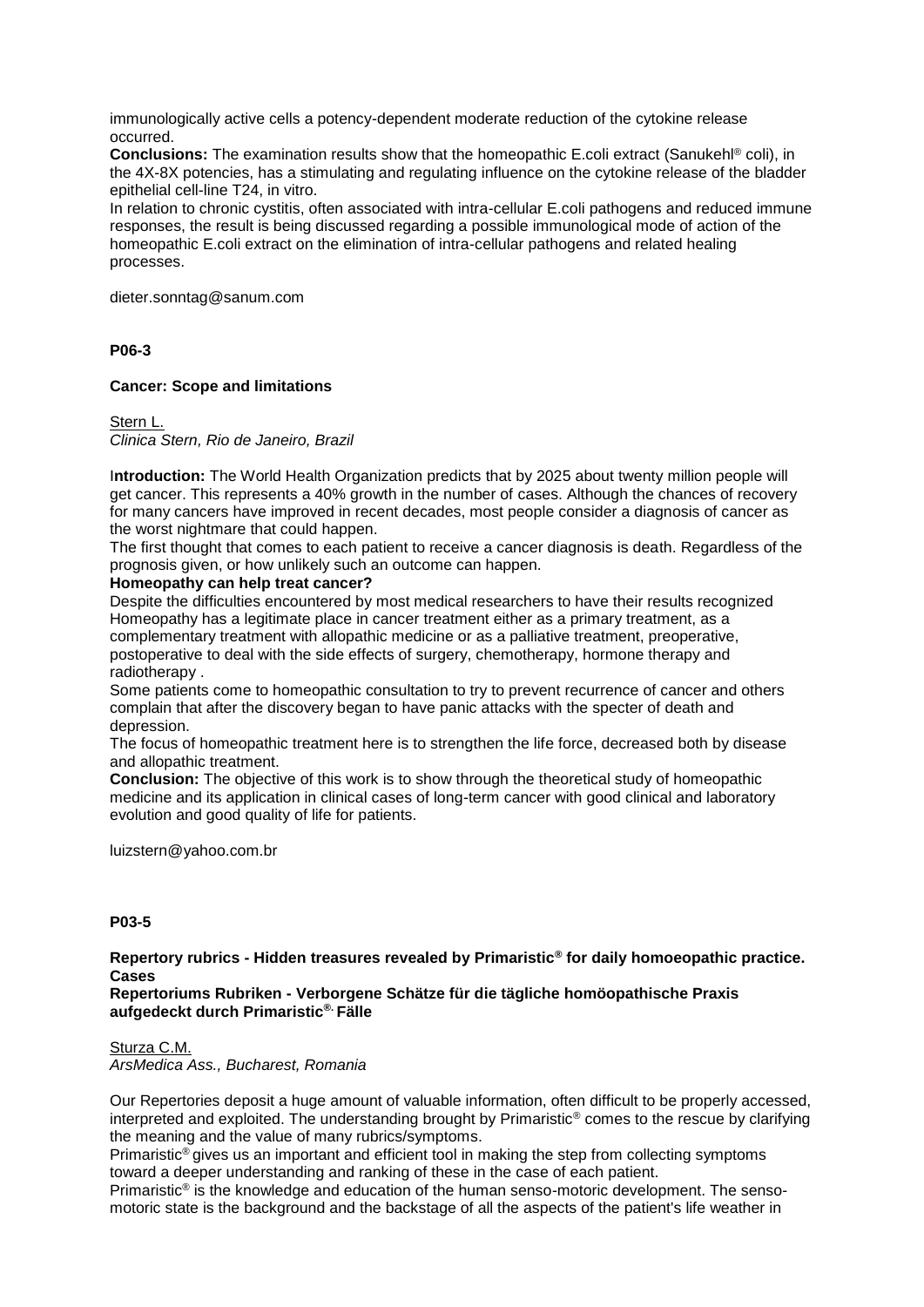health or sickness.

The key concept of Primaristic® consists in the Primary Reflexes. These are inborn patterns, necessary only during the fetal life. Their persistence after birth induces tonic muscular patterns and muscular hypertonia. Primary Reflexes related symptoms are major keys in finding the correct homoeopathic remedy and fulfilling an efficient treatment of the patient.

We present a research on numerous rubrics of different repertories in the light of the understanding brought by Primaristic®. This relates also to several aspects of the physical examination of the patient at all ages.

The Primaristic® perspective on the patient allows us to properly understand " what especially needs to be cured in every single case of illness" - Organon§3

Relaying on Primaristic®, our daily homoeopathic practice will be improved by a deeper understanding of the patient and by expanding the use of the repertory.

Unsere Repertorien enthalten einen riesigen Schatz an wertvollen Informationen, die oft nur schwer angemessen gefunden, ausgelegt und angewendet werden können. Das primaristische Verständnis kommt uns zu Hilfe indem es die Bedeutung und den Wert vieler Symptome/ Rubriken verdeutlicht. Primaristic® gibt uns ein wichtiges und wirksames Werkzeug auf dem Weg vom Sammeln der Symptome hin zu einem tieferen Verständnis und einer genauen Einordnung bei jedem einzelnen **Patienten** 

Primaristic® ist das Wissen und die Lehre von der sensomotorischen Entwicklung des Menschen. Der sensomotorische Zustand ist die Grundlage und der Spielraum aller Lebensaspekte eines jeden Patienten, unabhängig davon, ob er gesund oder krank ist.

Das Schlüsselkonzept der Primaristic® bilden die Primären Reflexe. Diese bilden angeborene Muster, die ausschließlich während des intrauterinen Lebens notwendig sind. Ihr Fortbestehen nach der Geburt verursacht tonische muskuläre Muster und muskuläre Hypertonie. An die Primären Reflexen gekoppelte Symptome sind wichtige Ecksteine zur Bestimmung des korrekten homöopathischen Arzneimittels und zur Durchführung einer wirksamen Behandlung des Patienten.

Wir präsentieren die Untersuchung zahlreicher Rubriken aus verschiedenen Repertorien, die im Lichte der Primaristic® verstanden werden können. Dies bezieht sich ebenfalls auf mehrere Aspekte der körperlichen Befunde des Patienten, in allen Altersstufen.

Der Blick der Primaristic® auf den Patienten erlaubt uns zu verstehen *"was an jedem einzelnen Krankheitsfalle insbesondere zu heilen ist"*. Hahnemann Organon (6. Auflage) §3.

Mithilfe von Primaristic® wird unsere tägliche homöopathische Praxis durch das tiefere Verständnis des Patienten sowie durch die erweiterte Nutzung des Repertoriums deutlich verbessert werden.

carmen.sturza@gmail.com

## **P13-5**

#### **Pediatric upper respiratory tract infections with fever: Results of a pragmatic, randomized, controlled clinical trial with a homeopathic combination medication**

van Haselen R.<sup>1</sup>, Thinesse-Mallwitz M.<sup>2</sup>, Maidannyk V.<sup>3</sup>, Buskin S.L.<sup>4</sup>, Weber S.<sup>5</sup>, Keller T.<sup>5</sup>, Burkart J.<sup>6</sup> , Klement P.<sup>6</sup>

<sup>1</sup>International Institute for Integrated Medicine, Kingston, United Kingdom, <sup>2</sup>Private Practice, General *Practitioner, Munich, Germany, <sup>3</sup>Bogomolets National Medical University, Kiev, Ukraine, <sup>4</sup> International Health Center of the Hague, The Hague, Netherlands, <sup>5</sup>ACOMED statistik, Leipzig, Germany, <sup>6</sup>Deutsche Homöopathie-Union, DHU-Arzneimittel GmbH & Co. KG, Karlsruhe, Germany*

**Aims:** Homeopathy is widely used in children. Thus, a pre-planned subgroup analysis of the pediatric population of an open, multinational trial with Influcid®/Nisylen® (Aconitum D3, Bryonia D2, Eupatorium perfoliatum D1, Gelsemium D3, Ipecacuanha D3, Phosphorus D5) was performed. **Methods:** German and Ukrainian patients with diagnosed upper respiratory tract infections (URTIs)

with fever were observed for 14 days and received either Influcid®/Nislyen® (test) for 7 days additionally to on-demand symptomatic standard medication (SSM: paracetamol, ambroxol, oxymetazoline), or only the same on-demand SSM (control). Endpoints included absence of fever and symptoms (Wisconsin Upper Respiratory Symptom Survey (WURSS)-21 item 1) and global disease severity (area under the curve of WURSS-21 items 2-20 daily sum score).

**Results:** Out of 523 patients, data of 261 children < 12 years (test: 130 children, control: 131 children, ITT) were analyzed in this subgroup analysis. More test group children were free of fever and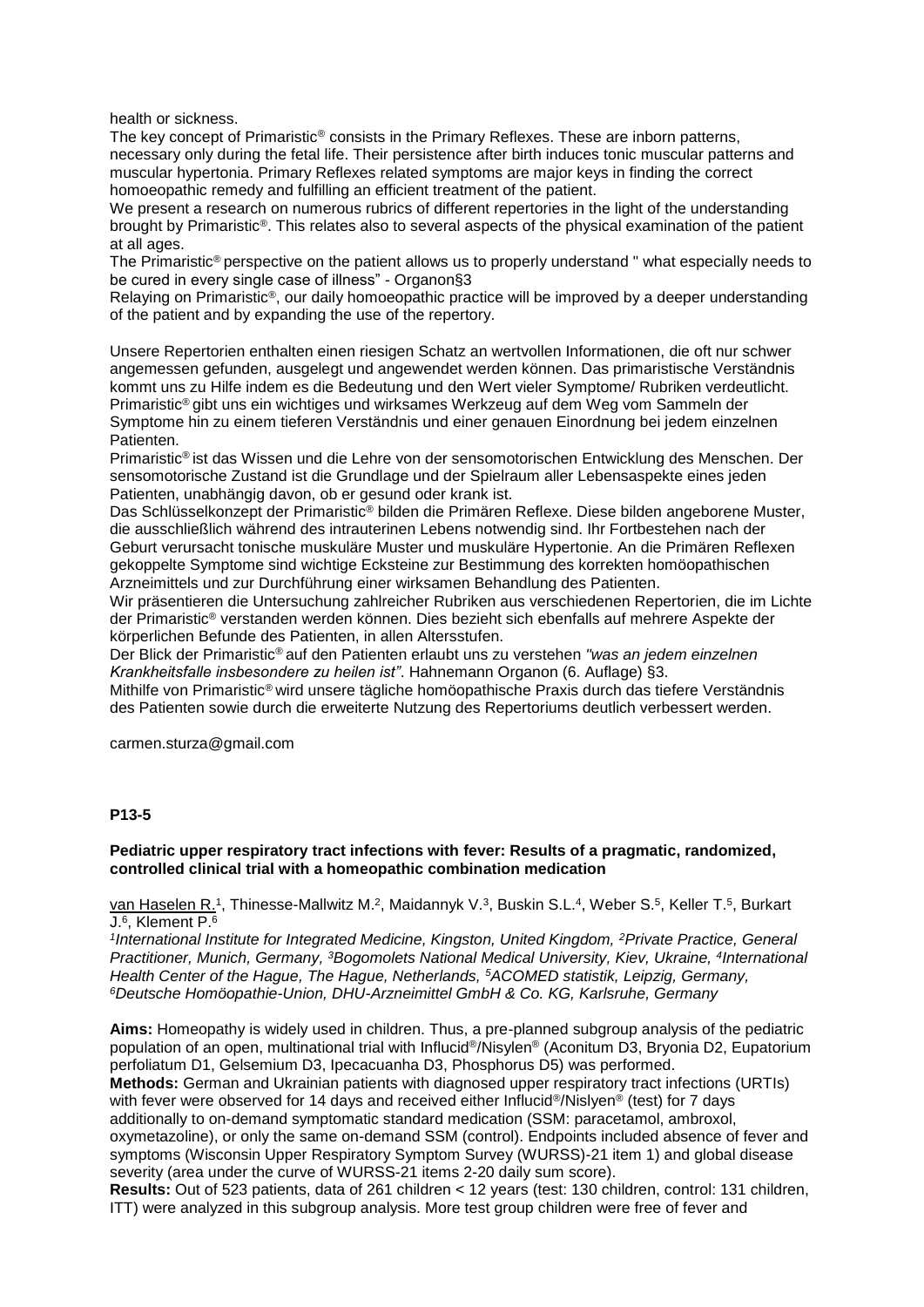symptoms from Day 3 onwards (between-group difference became significant at Day 5 (95%CI [4.4%; 25.5%], χ 2 -test: p=0.0032)), symptoms resolved 2 days earlier (Mann-Whitney U (MWU)-test:

p=0.0001) and global disease severity was 1.4 times lower (95%CI [1.2; 1.7]; MWU-test: p< 0.0001). Fewer test group children needed SSM (90.7% vs. 98.5%,  $\chi^2$ -test: p=0.0055), and when needed, they consumed lower quantities and stopped intake 2 days earlier (MWU-test: p< 0.0001). 1 adverse event (vomiting) was rated as possibly related to Influcid®/Nislyen®.

**Conclusions:** In the treatment for pediatric URTIs with fever, Influcid®/Nislyen® reduced the need for SSM, decreased global disease severity and resulted in significantly earlier symptom resolution.

vanhaselen.consult@intmedi.com

## **P13-7**

#### **The effetcs of (constitutional) homoeopathic treatment in diagnosed cases of prediabetes at a primary health centre: an observational study**

#### Wadhwani G.G.

*Holistic Homoeopathic Clinic & Research Center, New Delhi, India*

**Objectives:** To observe the effect of constitutional homoeopathic treatment (which includes lifestyle corrections) in registered cases of prediabetes.

**Materials & methods:** During the period between 1<sup>st</sup> April 2014 to 29<sup>th</sup> July 2016, 32 patients who were diagnosed as prediabetes (either with hyperinsulinemia or with elevated HbA1C levels) at WUS Health Centre, South Campus, Delhi University (Primary Health Centre) were referred to the colocated Delhi Government Homoeopathic Dispensary. These registered patients were treated with single homoeopathic medicines after case taking as per the guidelines of homoeopathic philosophy and advised lifestyle corrections and followed up between 4-6 weeks. Results were analysed after repeat serological marker at completion of 6 months of treatment. **Results & discussion:**

- 4 cases dropped out due to completion of their academic curriculum and 3 could not complete the required duration of treatment for assessment.
- The patients (12 females and 13 males) were aged between 14 years and 67 years.
- 22 different medicines were prescribed in the registered cases.
- All the patients were prescribed few doses of centesimal potency; only one person was prescribed LM potency of the same remedy
- Serological markers normalised in 22 cases out of 25 (88%): out of these 16 had normal serological markers once and 6 had normal serological markers twice.

**Conclusion:** The observational study has a very small sample size to draw any possible conclusions, however, the results are certainly encouraging. RCTs shall be able to evaluate the efficacy of homoeopathic treatment in pre-diabetes.

homoeopathygyan@gmail.com

#### **P05-7**

#### **Two clinical experiences with a new sarcode, potentised mitral valve, in LM potencies**

#### Wadhwani G.G.

*Holistic Homoeopathic Clinic & Research Center, New Delhi, India*

In homeopathy Sarcodes are those groups of remedies that are prepared from healthy animal tissues or their secretions. A few years back, I purchased LM potencies of 'Mitral valve'.and prescribed it 'empirically' in two patients, and the results monitored over three years, with marked improvement in quality of life (QOL).

**Case no 1:** A 40 years old short statured emaciated lady with severe shortness of breath, persistent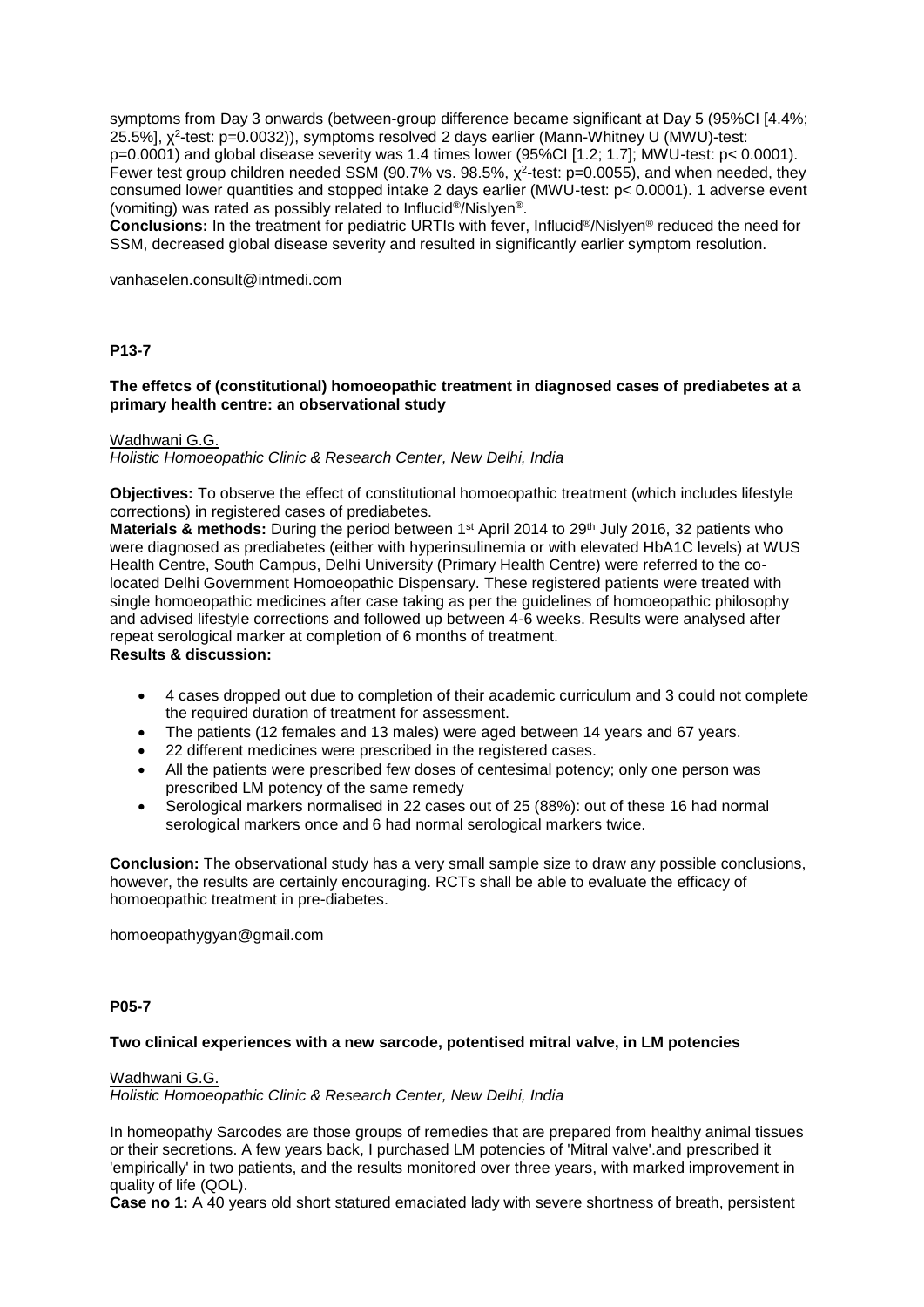non-productive coughing and very poor QOL consulted at Delhi Government Homoeopathic Dispensary, Aali village. After Baryta carb failed to help, she was prescribed Mitral valve in ascending LM potencies, which not only resolved the cough and breathlessness but also improved her QOL and she started working to support her family financially. *One of her follow up was video-recorded where she explains her clinical condition pre and post medication over the three years.* **Case no 2:** A 70 years old person consulted for IBS and prediabetes. He had undergone valvuloplasty about 30 years earlier and was monitored by his cardiologist. He was prescribed Mitral valve in ascending LM potencies. During the very first follow up, he reported a marked sense of wellness and energy after each dose. He has been followed up for nearly three years and says that if he misses his homoeopathic medicine (Mitral valve), he seems to go down on energy levels. *In order to judge, whether it was a placebo effect, he was twice given placebo, but immediately requested a replacement as it was not giving him the energetic feeling!*

homoeopathygyan@gmail.com

# **P12-1**

## **Batch to batch consistency of Aspergillus niger preparation used as homeopathic starting material**

Wiethoff K., Bader G. *Sanum Kehlbeck GmbH & Co KG, Hoya, Germany*

Homeopathic medicinal products produced from preparations of Aspergillus niger Tiegh. (DSM 6563) have been used for over 30 years (Nigersan®, Vetokehl Nig®). The starting material is named "Aspergillus niger e volumine cellulae (lyophil., steril.)"[1].

The starting material is manufactured in a cGMP controlled environment. Process and facility are approved according Part II of EC Guide to Good Manufacturing Practice for Medicinal Products for Human and Veterinarian use [2]. All required systems from EC Guide like Deviation Management, Change Control, Cleaning Validation, Traceability, Out of Specification handling and others ensure the manufacturing of compliant material.

For many years a Capillary Electrophoresis (CE) method is used for identity characterization of the homeopathic starting material [3]. Also a very exact rational has to be defined for assessment during batch release. A SDS-PAGE method has been developed and validated with the homeopathic starting material Aspergillus niger e volumine cellulae.

Calculations are shown to constitute a specification via SDS-PAGE. Relative standard deviation is tabulated and demonstrates an excellent value in respect to this biological material. Different analytical methods (e. g. protein content, carbohydrate composition of polysaccharides) are presented to characterize the homeopathic starting material Aspergillus niger e volumine cellulae. Due to the GMPcontrolled process of many years and the presented analytical data a good justification of batch to batch consistency can be concluded.

[1] Bader, G., Akkoyun, A., Wiethoff, K. (2010) Planta Med. 76:1262

[2] Certificate Number DE\_NI\_02\_GMP\_2015\_0021 /\_0022, EudraGMDP

[3] Wiethoff, K., Irmer, A., Bader, G., (2010) Planta Med. 76:1331

karsten.wiethoff@sanum.com

# **P13-2**

# **Homeopathic treatment of herpes-virus (CyHV-1) infections in Koi carps with Penicillium glabrum e-volumine-cellulae X4 and Grifola frondosa e-volumine-cellulae X4**

Jörns L., Wiethoff K. *Sanum Kehlbeck GmbH & Co KG, Hoya, Germany*

**Aims:** Infections with the koi herpes virus (CyHV-1) are among the most common contagious diseases among cyprinids. In this study, a homeopathic treatment concept with Penicillium glabrum e volumine cellulae X4 (Quentakehl®) and Grifola frondosa e volumine cellulae X4 (Grifokehl®) is